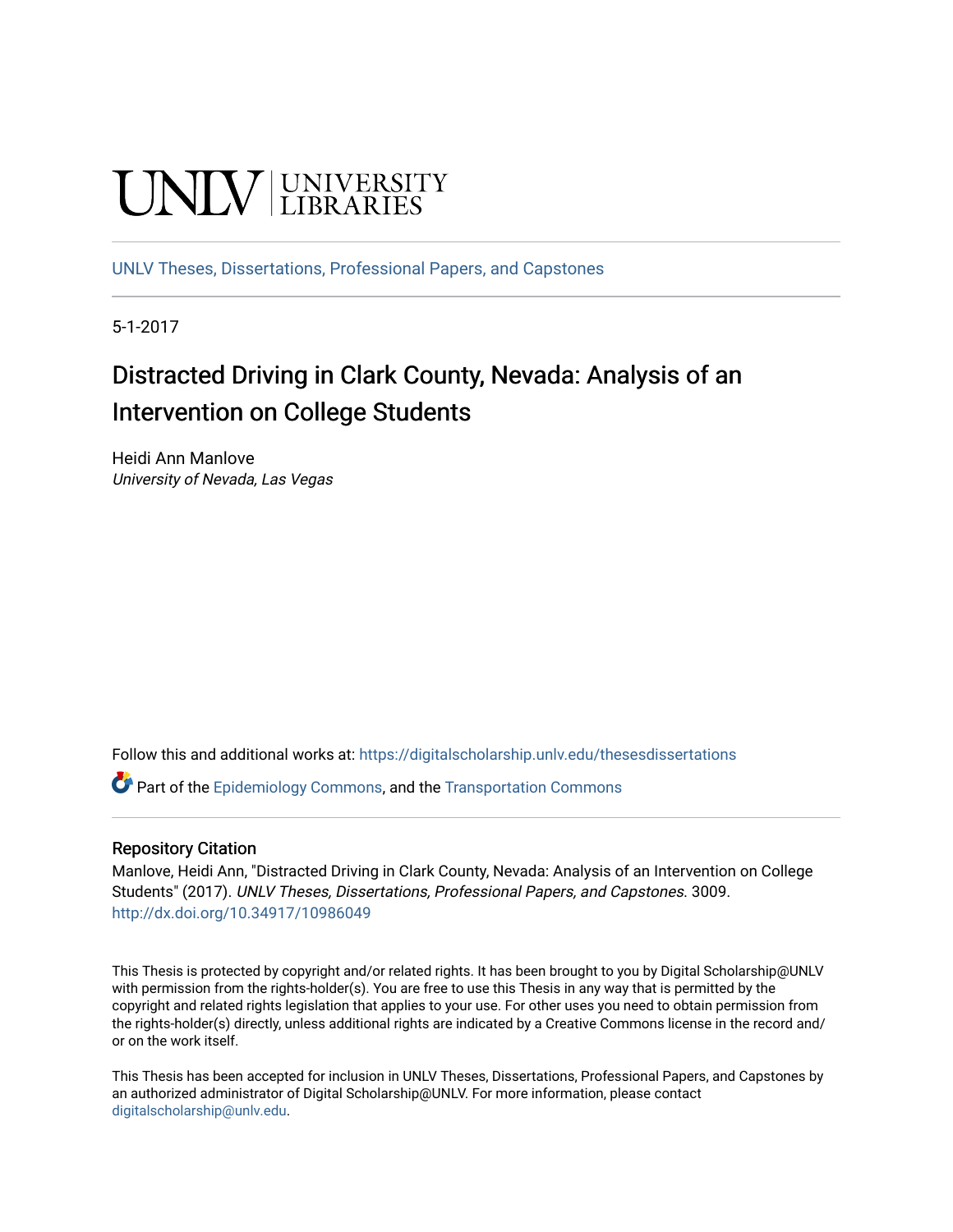# DISTRACTED DRIVING IN CLARK COUNTY, NEVADA: ANALYSIS OF AN INTERVENTION ON COLLEGE STUDENTS

By

Heidi Ann Manlove

Bachelor of Arts- Anthropology University of Nevada, Las Vegas 2008

Master of Arts-Anthropology University of Nevada, Las Vegas 2011

A thesis submitted in partial fulfillment of the requirements for the

Master of Public Health

Department of Environmental and Occupational Health School of Community Health Sciences Division of Health Sciences The Graduate College

> University of Nevada, Las Vegas May 2017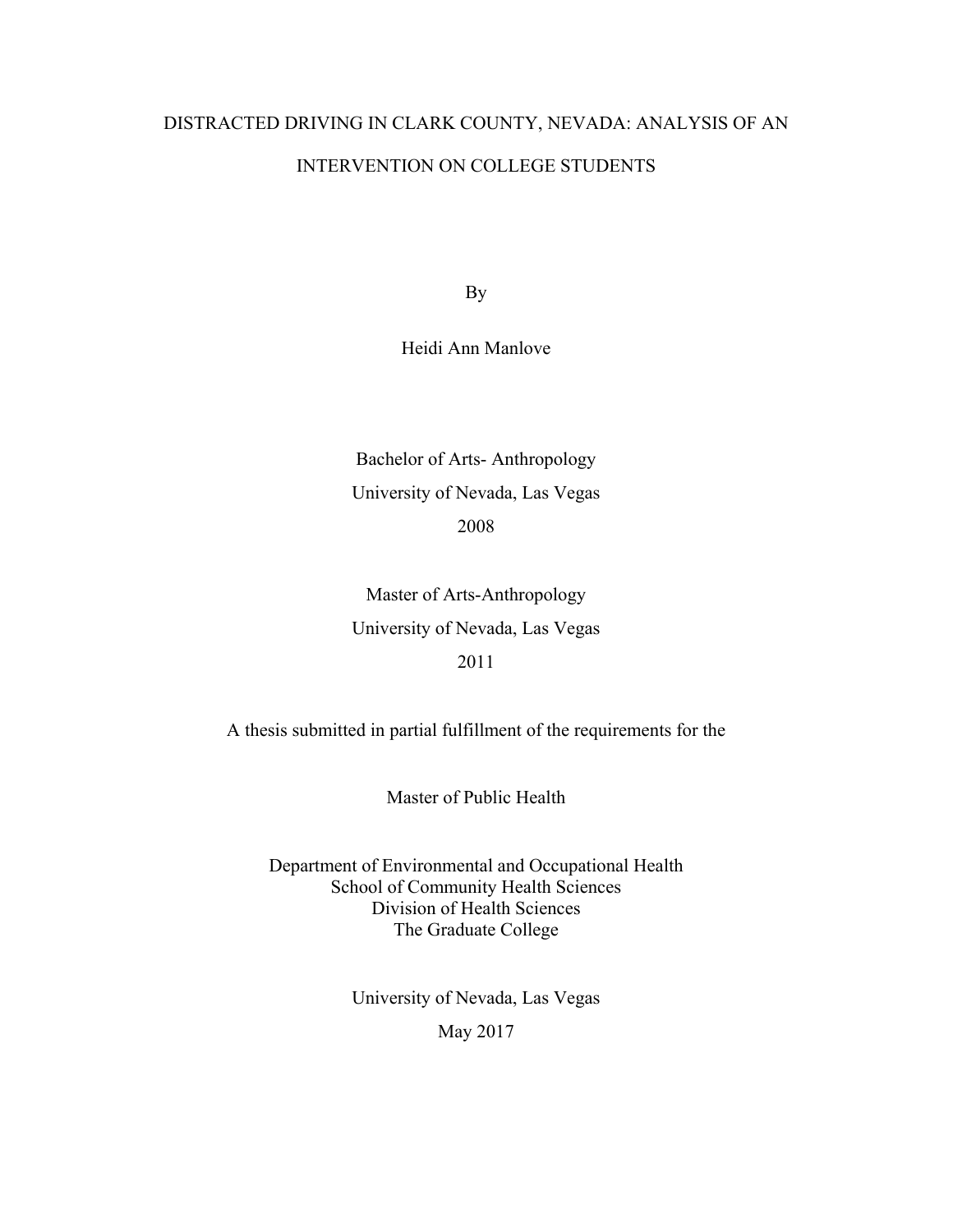Copyright 2017 by Heidi Ann Manlove

All Rights Reserved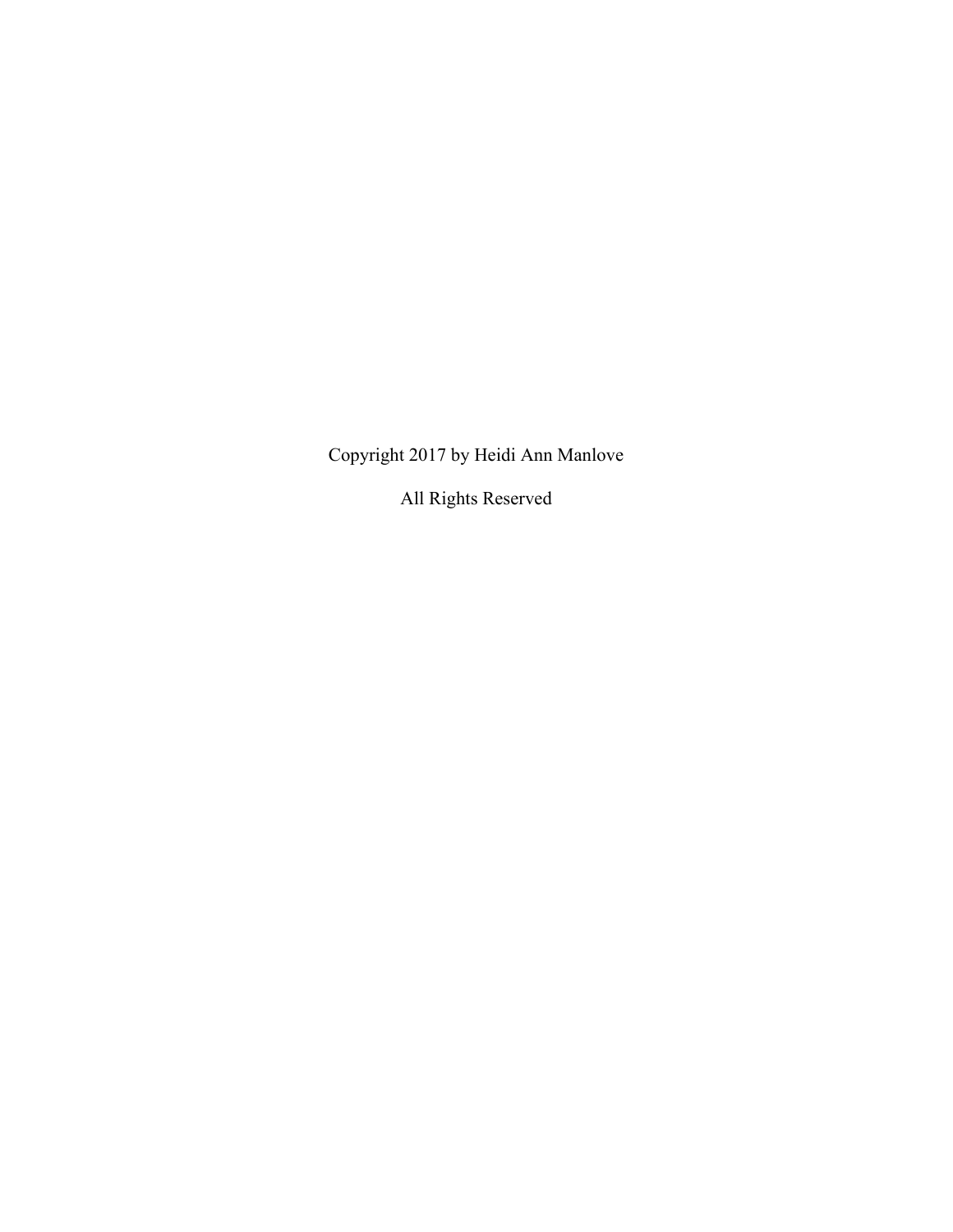

### **Thesis Approval**

The Graduate College The University of Nevada, Las Vegas

June 9, 2017

This thesis prepared by

Heidi Ann Manlove

entitled

Distracted Driving in Clark County, Nevada: Analysis of an Intervention on College Students

is approved in partial fulfillment of the requirements for the degree of

Master of Public Health Department of Environmental and Occupational Health

Jennifer Pharr, Ph.D. *Examination Committee Co-Chair*

Sheila Clark, Ph.D. *Examination Committee Member*

Alyssa Crittenden, Ph.D. *Graduate College Faculty Representative*

Timothy Bungum, Ph.D. *Kathryn Hausbeck Korgan, Ph.D. Examination Committee Chair Graduate College Interim Dean*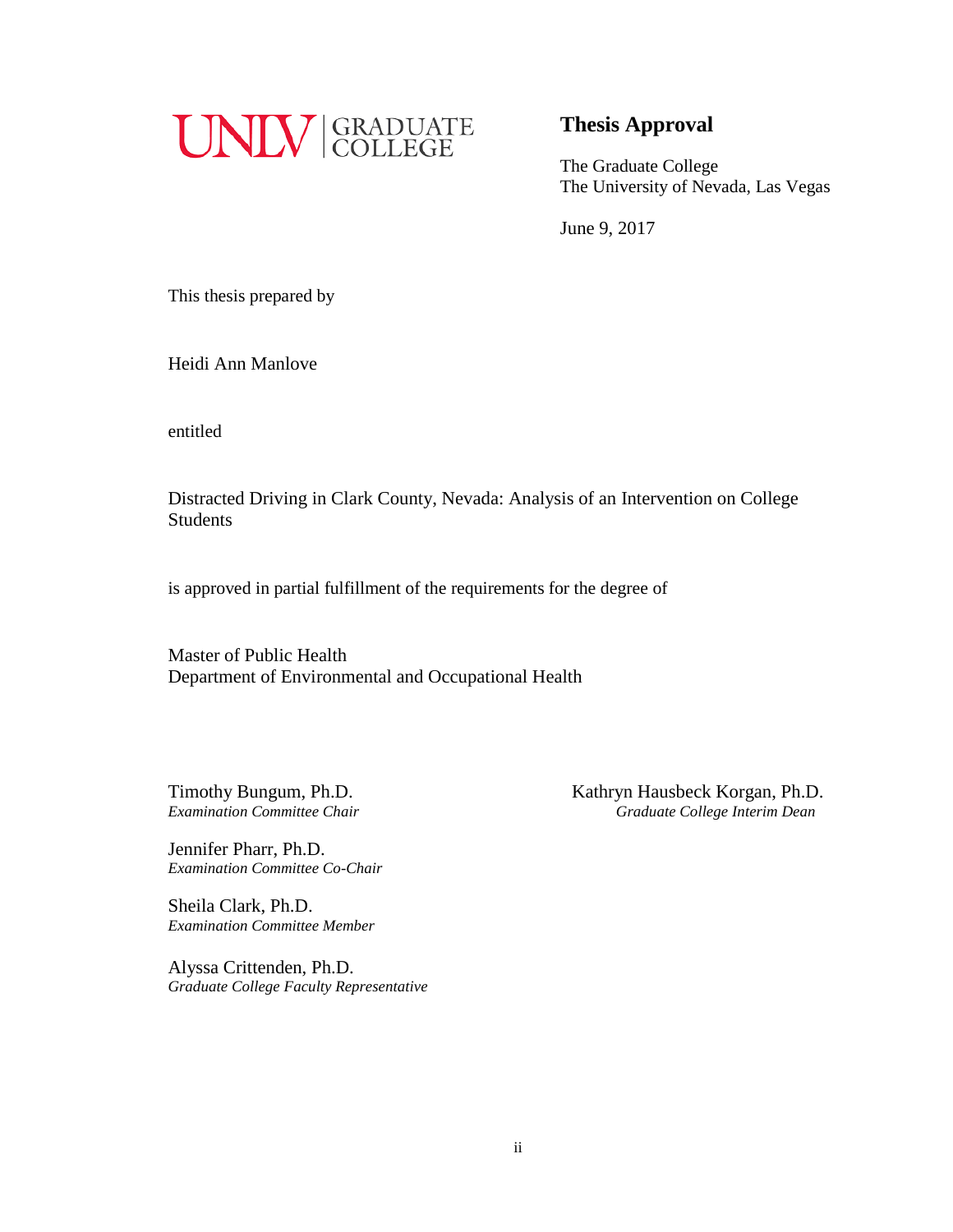#### **Abstract**

Distracted driving is a growing public health concern. Highlighted in the media, local and government agencies and in peer-review literature are increased associations of motor vehicle crash related injuries and fatalities with distracted driving, especially involving youth drivers. The goal of this thesis was to analyze the effects of a distracted driving intervention on college students at University of Nevada, Las Vegas. Quantitative statistical analysis was performed to compare self-reported pre and post-intervention questionnaire responses of the experimental and control groups. Between-group analysis was performed using independent t-tests and ANOVA. Within-group differences were analyzed with Repeated Measures ANOVA (RM-ANOVA) and Cochran's Q Chi-square tests. The results indicate an overall observed desired effect of change with statistical significance for the experimental group after the intervention, which was not observed for the control group. There were also statistically significant differences within the experimental group responses in all three themed components of the questionnaire: behavior, attitude, and knowledge. The most interesting finding of this analysis is that a classroom based intervention can have effects on self-reported distracted driving related behaviors, attitudes, and knowledge after two weeks of completing the intervention. These results can inform development of future evidence-based distracted driving intervention programs.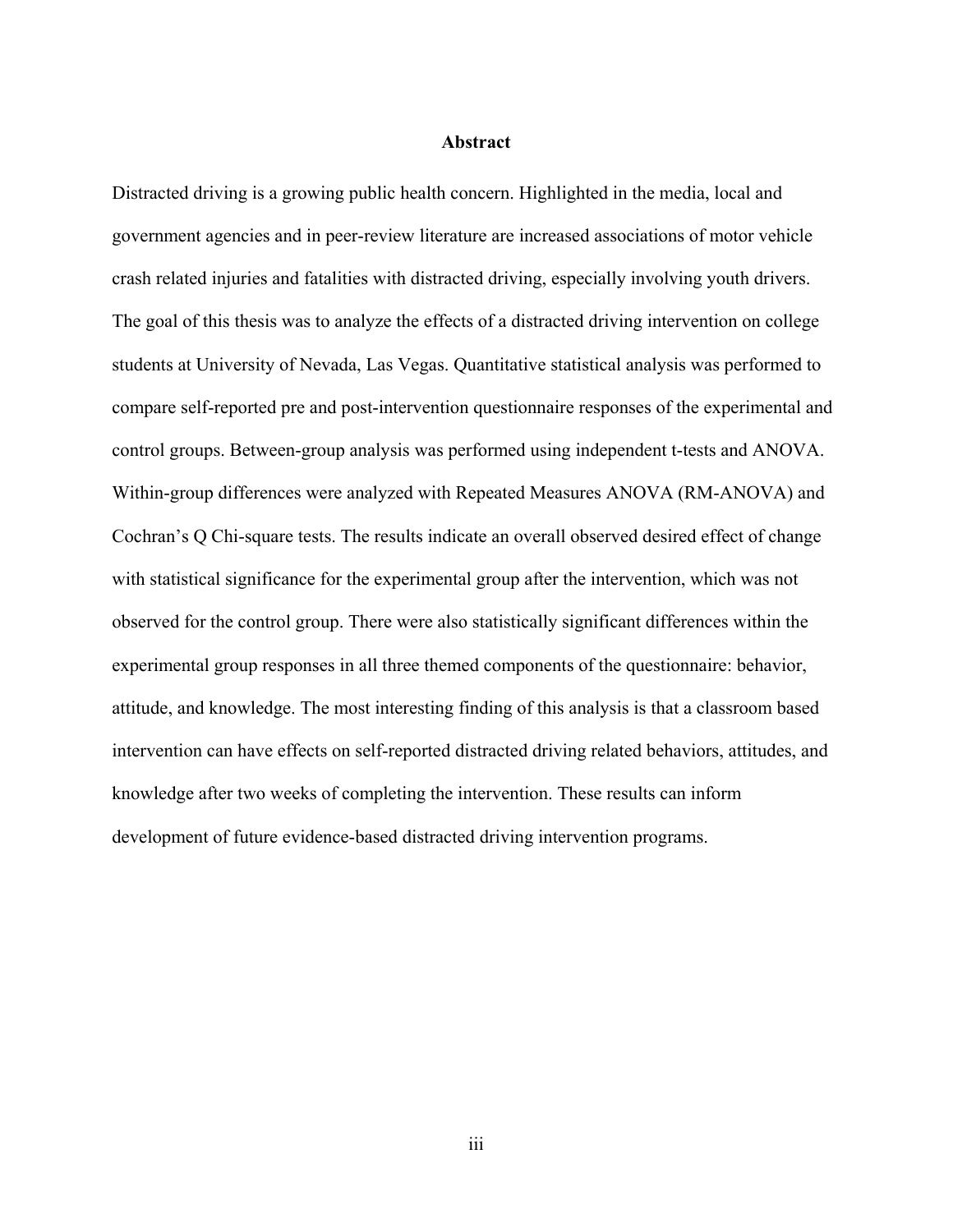#### **Acknowledgements**

"It takes a village…" is the first phrase that came to mind when thinking of all the people I would like to mention in appreciation for their support, advice, and help in completing this thesis research. To start with, my family, especially my mother and sister, have been so supportive of my academic and career goals. When I decided to go back to school for a second masters degree, they were right by my side cheering me on to push forward. Having this type of family support to complete these academic endeavors is priceless. I know Pop would be proud! I would like to thank my partner, Jeremiah, who has also been a source of inspiration and motivation for me. He has heard more about distracted driving research that he would probably ever want to know. I couldn't be more appreciative for his support and understanding when I would be at school late at night or on the weekends during what was supposed to be our date nights.

My acknowledgements would not be complete without mentioning my closest friends, peers and colleagues. I will first acknowledge three special friends specifically, who I met in graduate school during my first masters degree and who I forgot to mention in my thesis acknowledgements section back in 2011. Needless to say, they have not forgotten and remind me often, so... Michelle, Ani, and Sharon… this acknowledgement is for you! You are the best worst grad school friends ever... $\odot$ . I also want to thank my best friends from back home in Northern Nevada and in Vegas, who are family to me and who have also been so supportive of my goals. I am lucky to have long time friends who stick around through thick and thin.

Last but not least, I want to thank my thesis committee members for guiding me and advising me. I appreciate their time and effort to support me in this endeavor. To my committee chair and advisor, Tim Bungum, thank you for being there every time I called and emailed! You

iv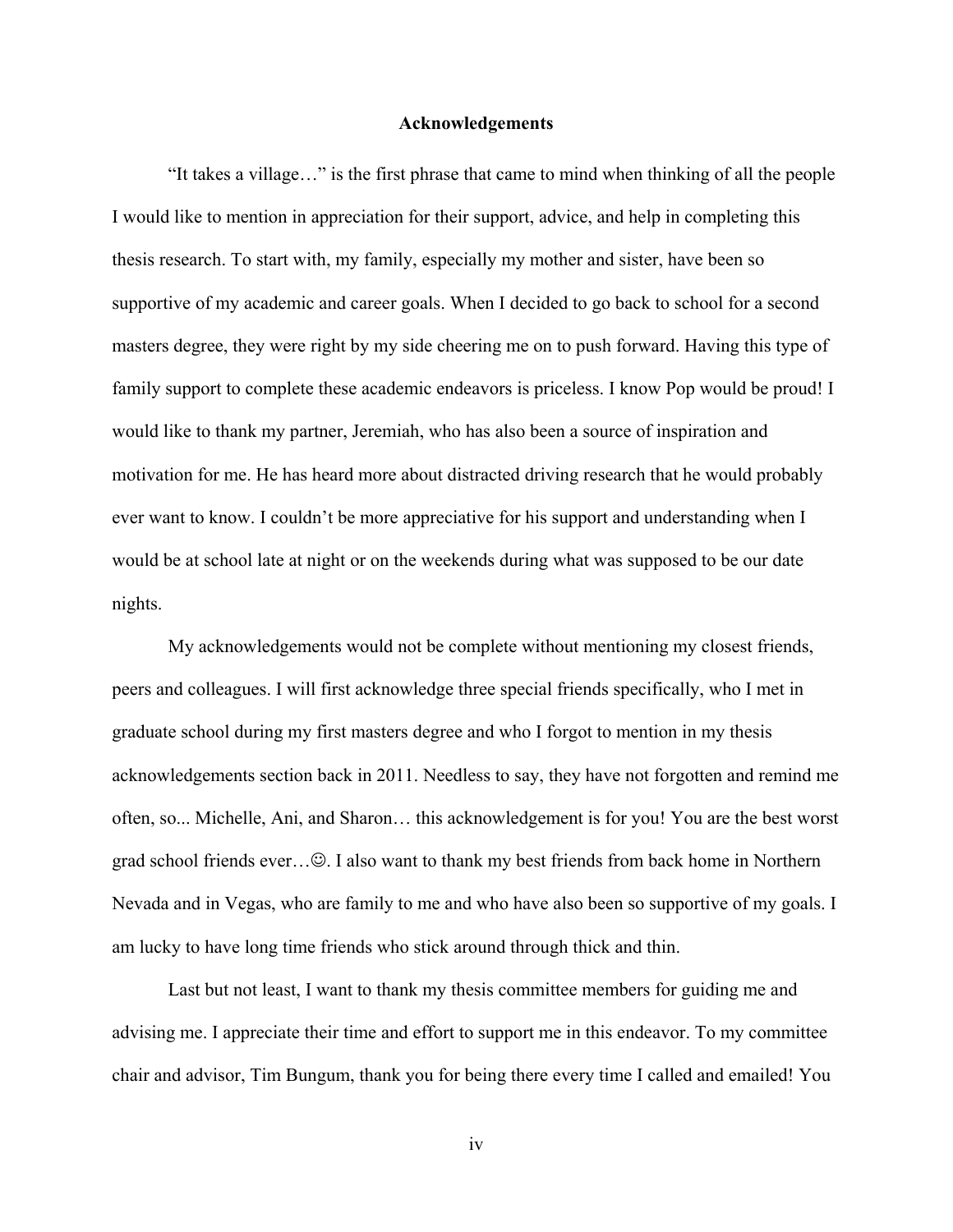deserve a medal. To Jennifer Pharr, thank you for always fitting me in your busy schedule, even at short notice! To Sheila Clark, thank you for inspiring me to pursue my interests. To my outside committee member, Alyssa Crittenden, I am honored to have a fellow Douglas Tiger on my committee!

Many friends, family, peers and professors have aided me in one way or another by inspiring me to persevere in completing a project that I am proud of. I will close this acknowledgement section with one of my favorite quotes by musician Billie Holiday, "The difficult I'll do right now, the impossible will take a little while".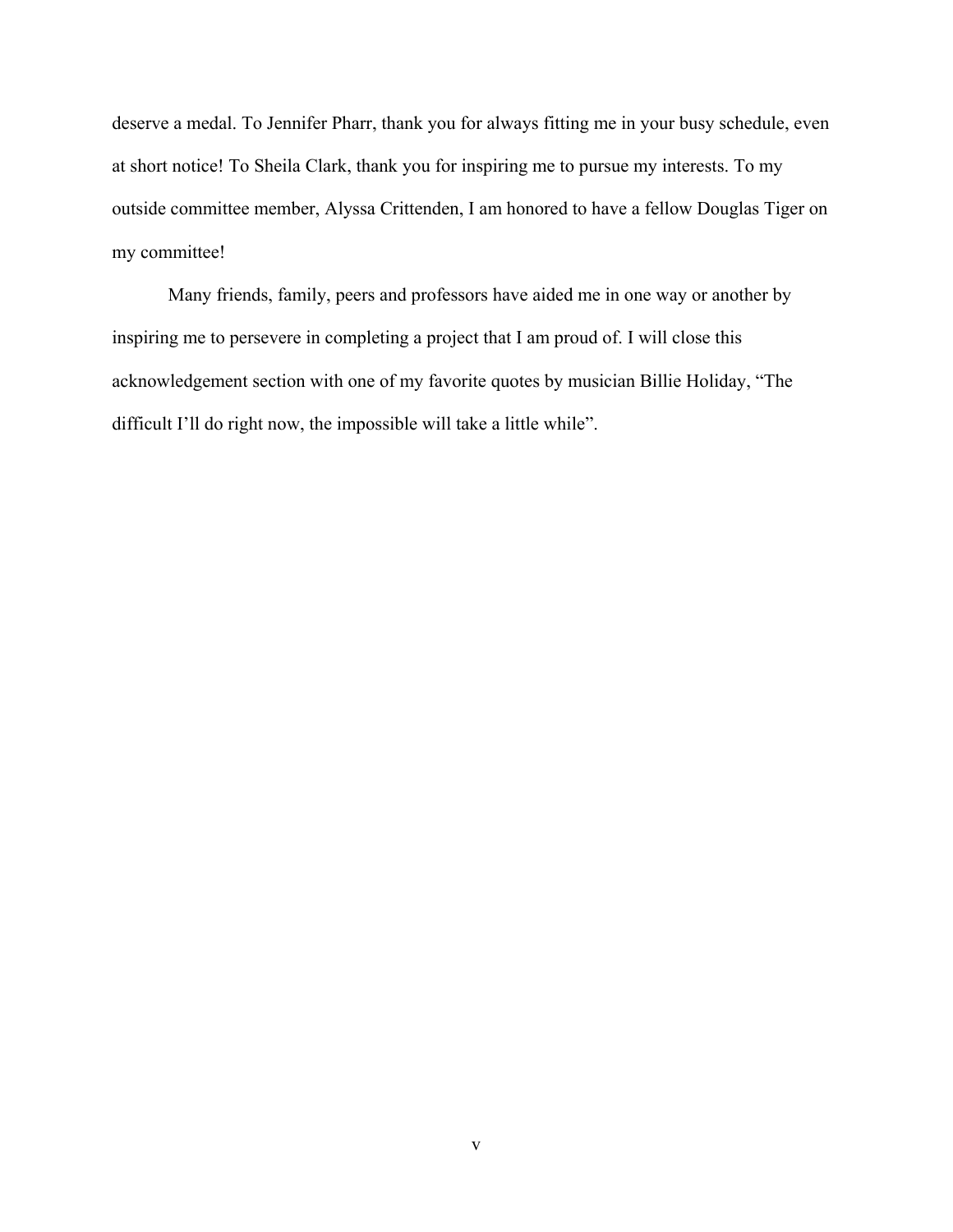|  | <b>Table of Contents</b> |
|--|--------------------------|
|  |                          |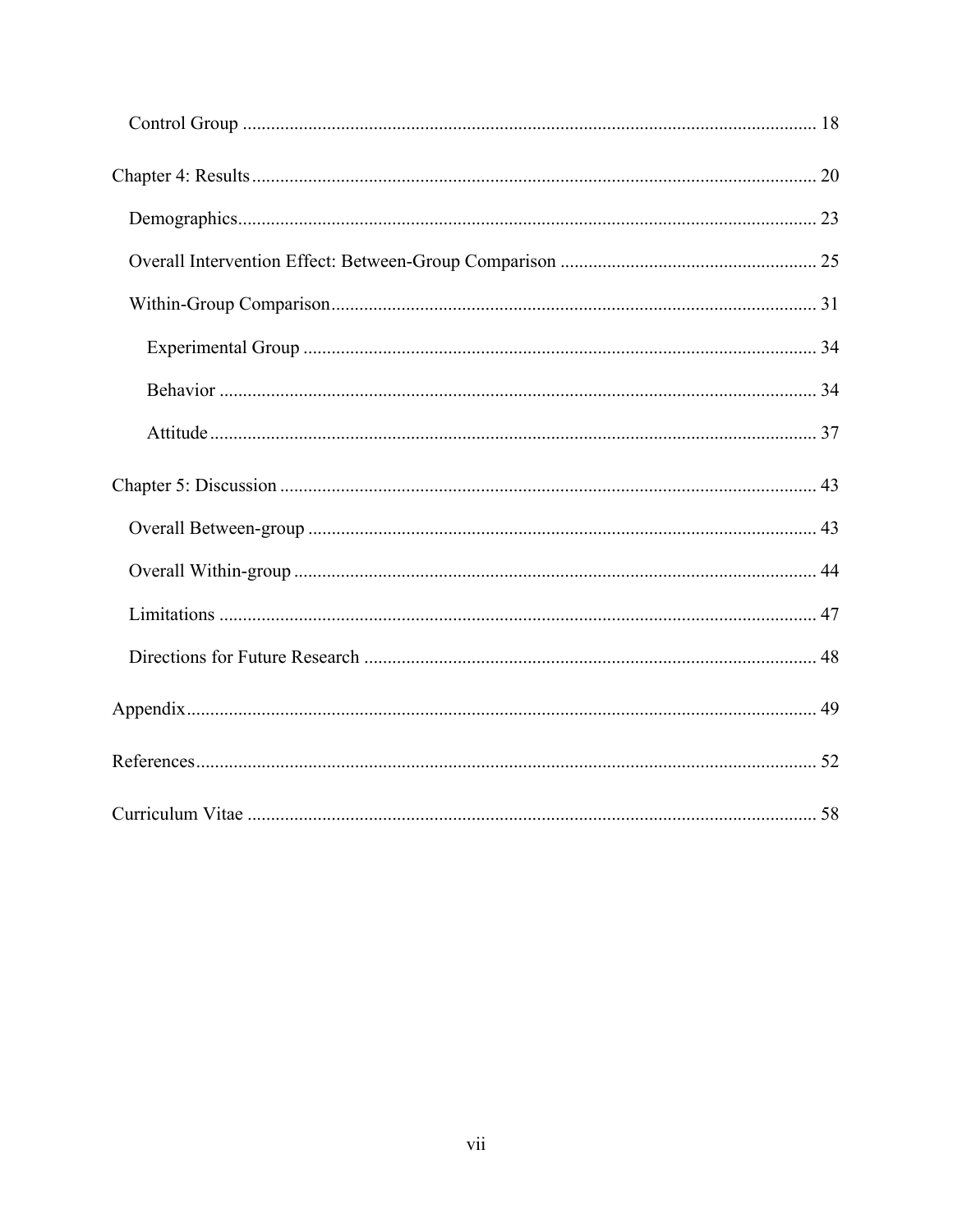## **List of Tables**

| Table 9. Experimental Within-Group Comparisons Knowledge Questions 42 |  |
|-----------------------------------------------------------------------|--|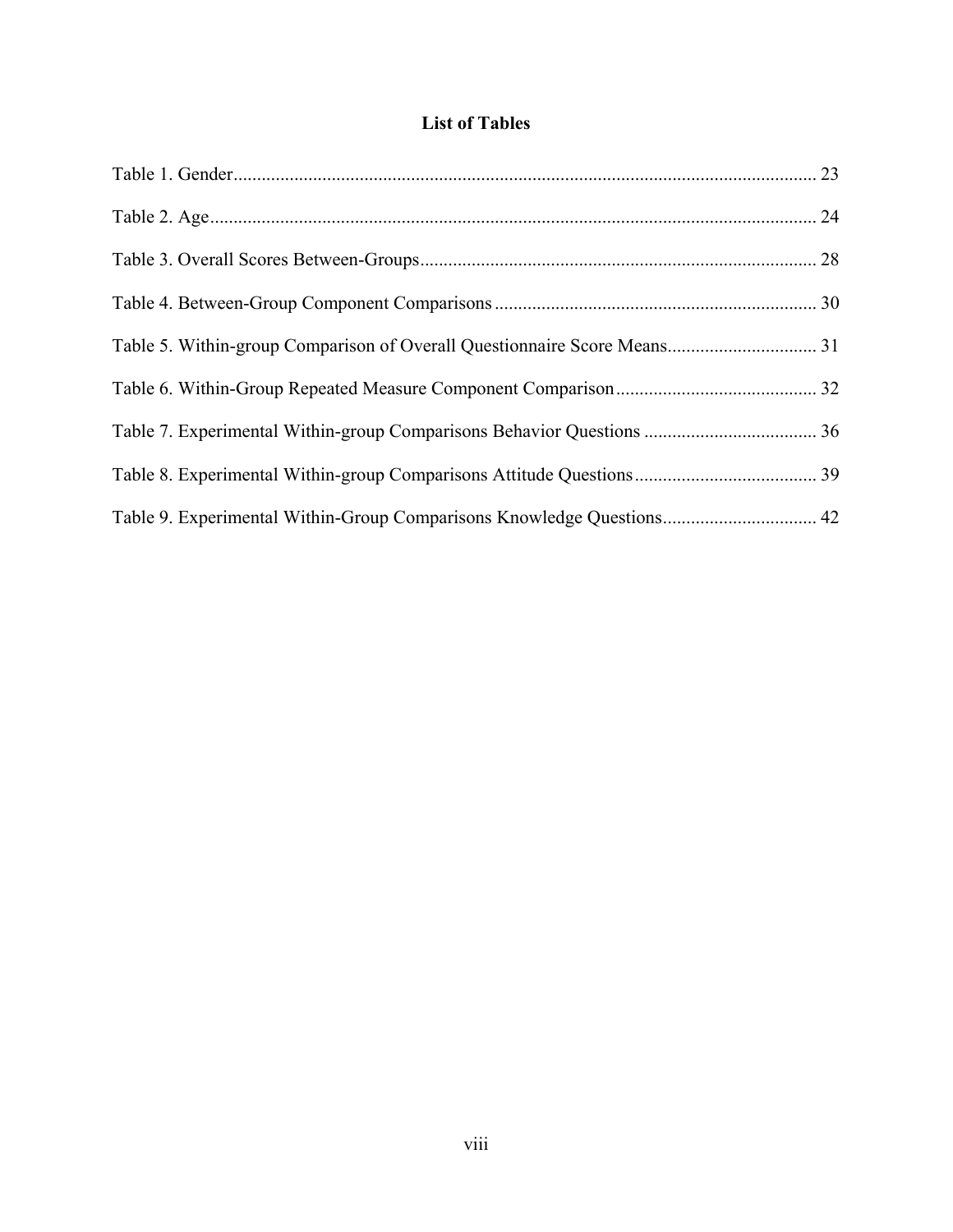## **List of Figures**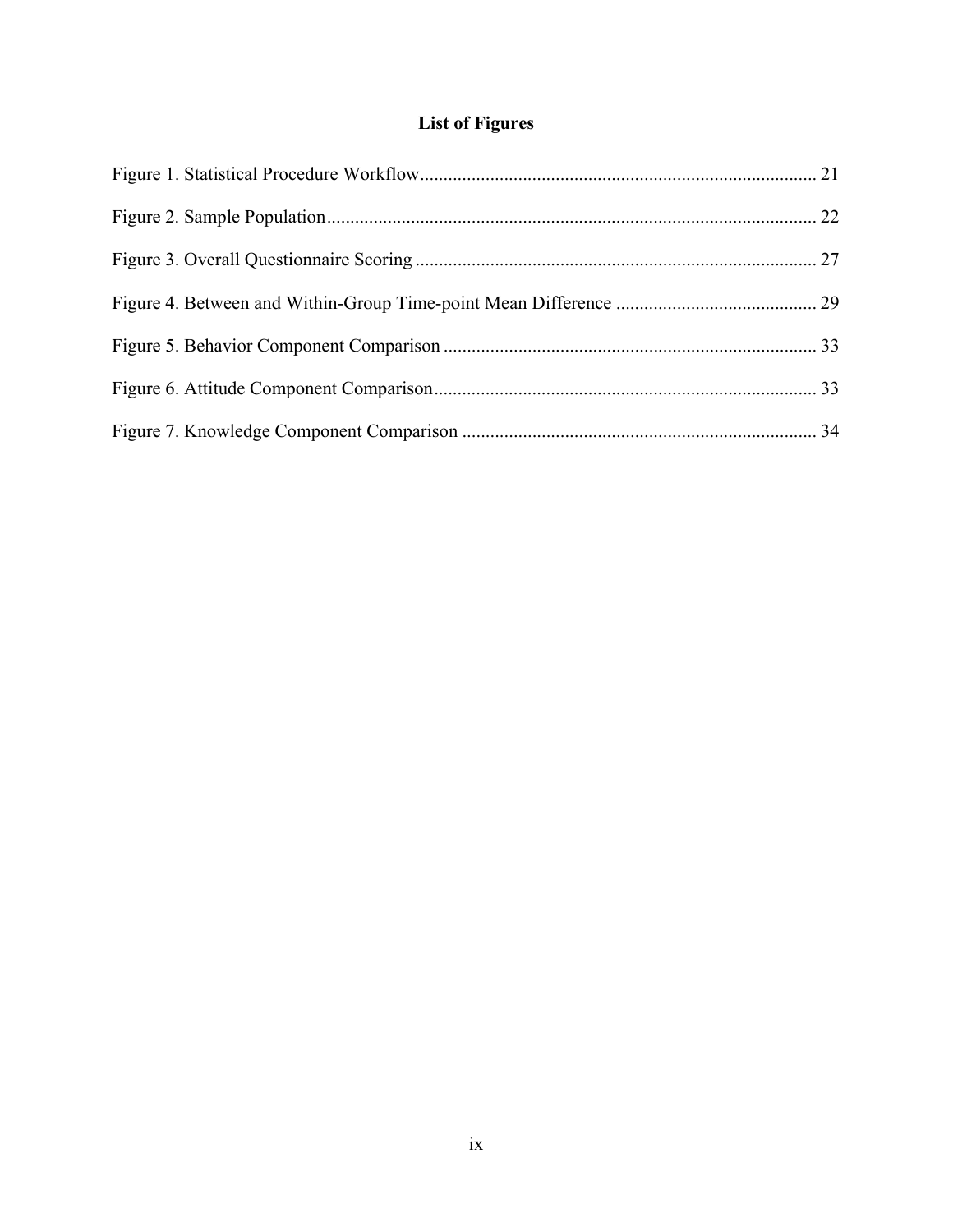#### **Chapter 1: Introduction**

Distracted driving is a growing public health concern. Inattention to driving and specifically, distracted driving, are not new behavioral phenomena. Within the last few decades and especially since year 2000, increased attention from the national and state government, public health professionals and academics have focused on the dangers of distracted driving (Regan & Lee, 2013). One explanation for this increased focus can partially be attributed to the ubiquity of technologically advanced mobile devices such as smart phones and their prominent role in diverting driver's attention.

 In addition to use of mobile devices, our modern driving experience is fraught with other countless sources of potential driving distractions. Once such source is within the internal driving environment (inside the car) which can contain new technological innovations such as car dashboard touch screens and navigation systems. These innovations can encourage distracted driving behaviors even if they are meant to increase driving efficiency or decrease driving distraction (Regan & Lee, 2013). The external driving environment (activities outside the car, or barriers in the built environment) may also contribute to distracted driving in a number of ways such as road construction, the use of flashy digital billboards, and sign-spinner marketers on sidewalks and at intersections (Regan & Lee, 2013).

 Given this, there are multiple existing behavioral and environmental factors that foster an environment where unsafe driving behaviors and habits can thrive. While there are a number of distracted driving behaviors, the riskiest can involve behaviors that fall within all four categories of driving distractions: visual, manual, auditory and cognitive impairment (GHSA, 2011). For example, behaviors such as texting and live streaming communications on mobile devices can involve all four categories of driving distractions. Therefore, it is not surprising that texting has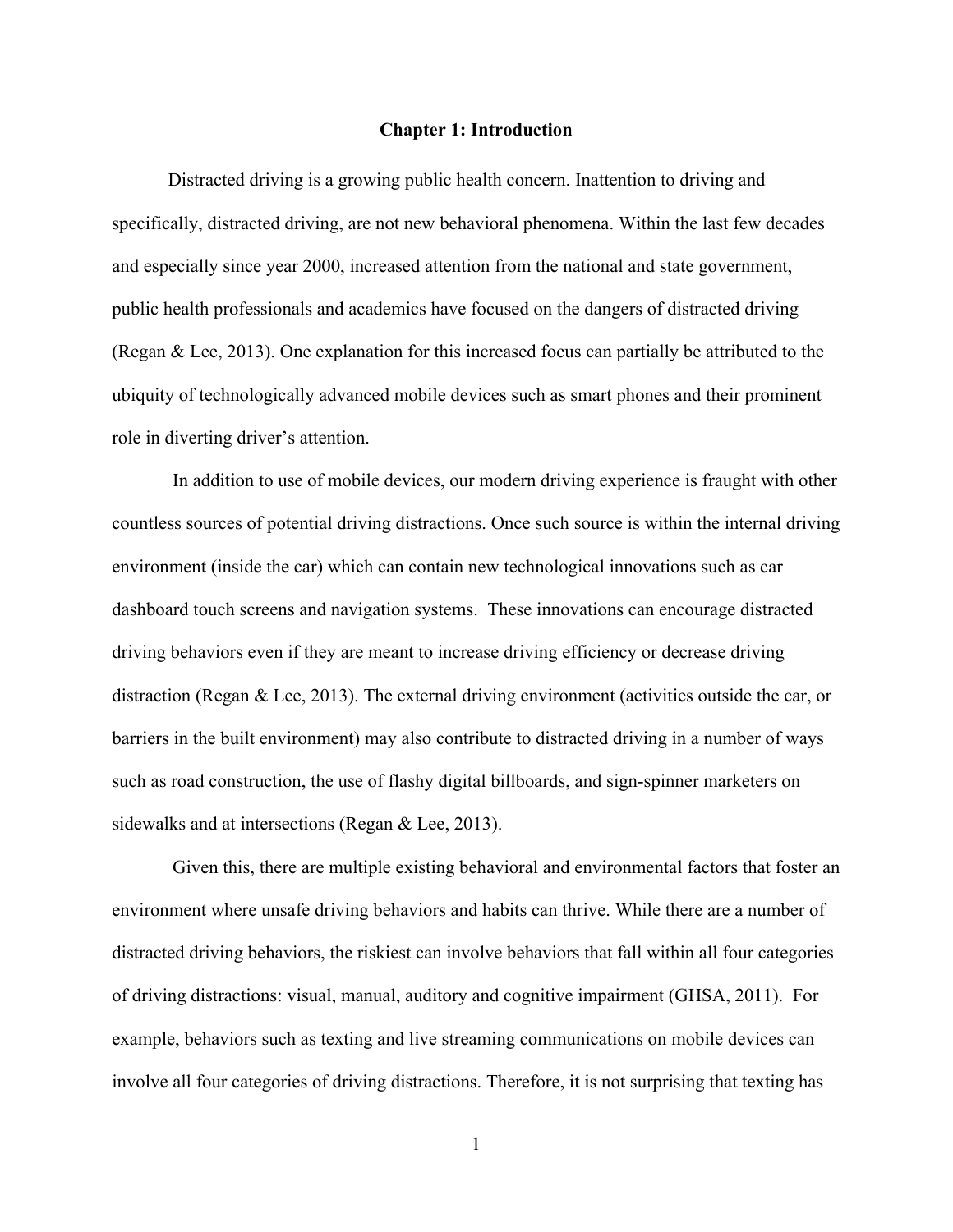been a prominent focus for public safety campaigns against distracted driving (Distraction.gov, stoptextsstopwrecks.org).

While the use of cell phones and texting have increasingly become one of the most prevalent ways of communication in modern society; unfortunately for the safety of drivers, passengers, cyclists, and pedestrians alike, this behavior does not always end when a driver gets behind the wheel. While technological gadgets arguably improve our lives, the incorporation of using these gadgets while driving a motor vehicle fosters an environment of distraction and risk, as decreased attention to the road increases the risk of MVCs (Llerena et al., 2015).

While drivers of all ages are subject to being distracted while driving, younger drivers (ages 16-30) not only use more technology while driving, such as texting, talking on the cell phone and the use of music applications via their mobile devices, but they are also more likely to crash (National Center for Statistics and Analysis, 2016a, 2016b). While the literature has highlighted the higher risk of younger people driving distracted and to crash while doing so, it is not clear what types of preventions or interventions may be most effective for this age group (Caird & Horrey, 2016; Domigan, Glassman, Miller, Hug, & Diehr, 2015; Fournier, Berry, & Frisch, 2016; Lawrence, 2015; Rohl, Eriksson, & Metcalf, 2016).

A modest amount of published peer-reviewed research has emphasized the necessity for distracted driving prevention/intervention for younger drivers, however very few distracted driving intervention studies have been published (Domigan et al., 2015; Fournier et al., 2016; Joseph et al., 2016; Lawrence, 2015; Rohl et al., 2016). Given this, to date, there is very little evidence for the effectiveness of distracted driving prevention/intervention programs (Caird & Horrey, 2016). Furthermore, it is not clear if distracted driving prevention programs are better suited to be customized or directed toward specific target populations such as different age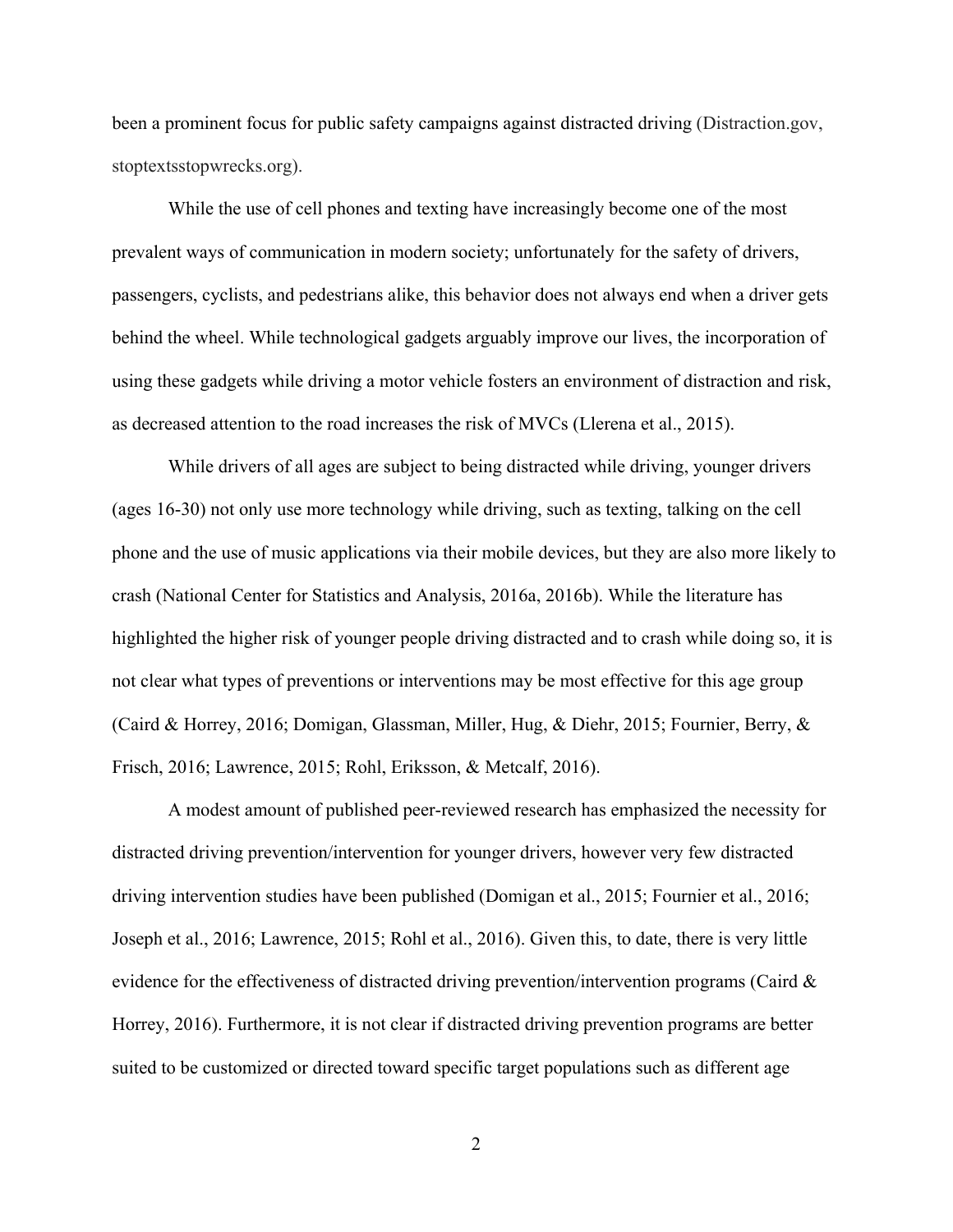groups and genders. While a growing amount of published research has focused on differences in distracted driving among age groups (Aksan et al., 2013; Guo et al., 2016; Harland, Carney, & McGehee, 2016; Llerena et al., 2015; Rumschlag et al., 2015) very little has focused specifically on gender differences with distracted driving (Caird & Horrey, 2016; Li, Yan, Wu, Radwan, & Zhang, 2016; Struckman-Johnson, Gaster, Struckman-Johnson, Johnson, & May-Shinagle, 2015). Evaluating demographic differences in driving behaviors and motivations for driving distracted may prove fruitful in formulating intervention material that may be more effective for the targeted population.

Despite these gaps in knowledge about distracted driving prevention/intervention programs, there is a clear urgency warranting the need for evidence based, effective, local and large scale prevention/intervention programs to be developed. To contribute to the small but growing knowledge-base regarding distracted driving intervention, the focus of this thesis is to evaluate the effects of a distracted driving intervention that was implemented at the University of Nevada, Las Vegas.

#### **Main Statement of Purpose**

The goal of this thesis project is to analyze questionnaire data and report the effects of a distracted driving intervention of college students at the University of Nevada, Las Vegas.

#### **Specific Aims/Research Questions**

1) Is there a difference in baseline/pre-intervention vs post-intervention questionnaire responses between group participants? Are there observed effects of the intervention? 2) Is there an effect within the experimental group in responses to behaviors, attitudes, and knowledge regarding distracted driving pre-versus post-intervention?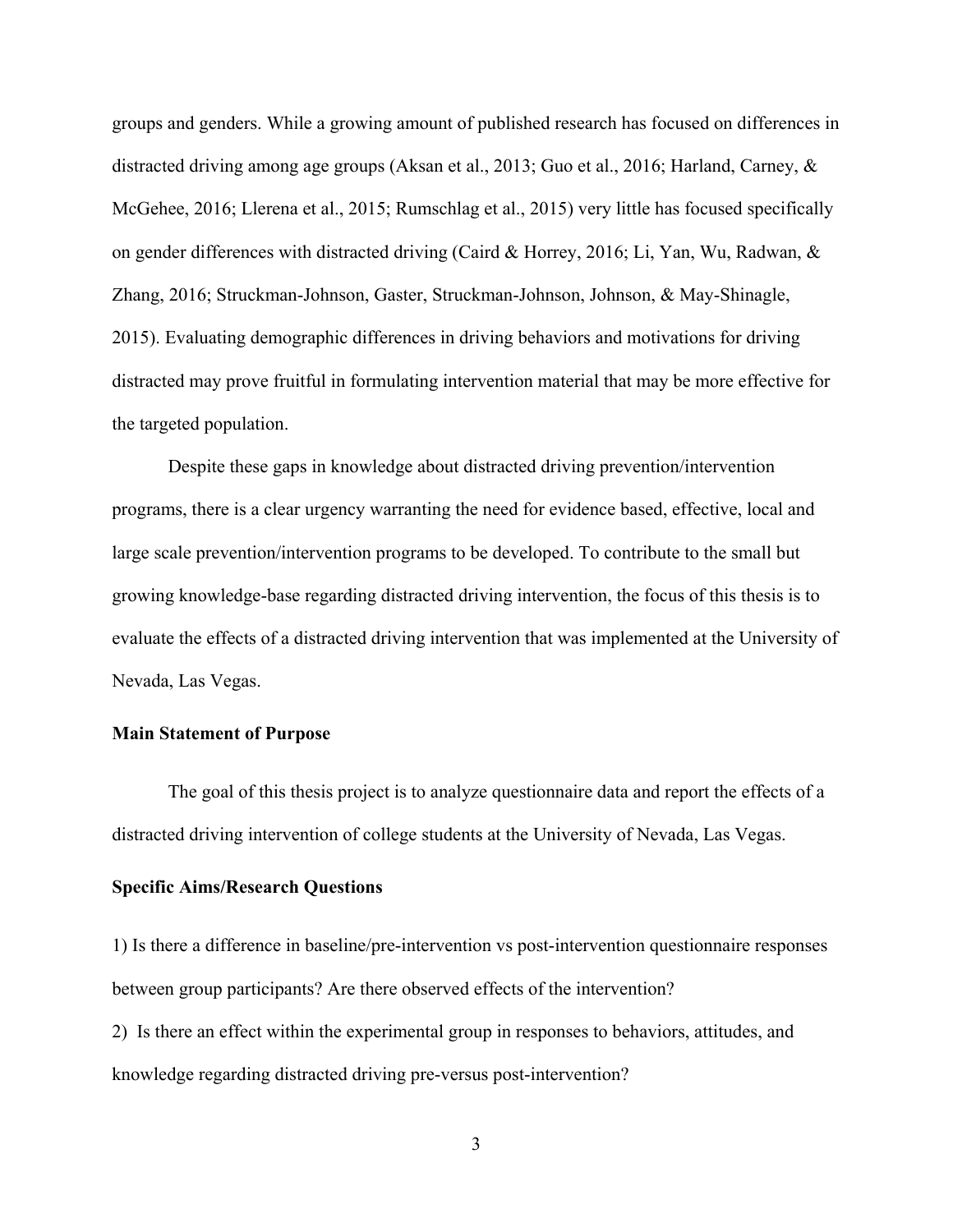#### **Chapter 2: Literature Review and Significance**

#### **What is Distracted Driving?**

In efforts to spread awareness to the public using anti-distracted driving campaigns, public health and safety professionals have simplified the meaning of the term *distracted driving.*  Discouraging the use of mobile devices, especially texting while driving has been the primary focus of ad-campaigns and presentations (distraction.gov, CDC.dov, NHTSA.gov). Descriptions on these referenced websites describe distracted driving as any activity that takes your eyes off the road, hands off the wheel, and mind away from driving. While this is true in a broad sense, research in the field of traffic safety has articulated more specific complexity to the topic of distracted driving.

 Common in growing fields of research, is use of terminology that is often tied to multiple meanings which leads to inconsistencies in the literature. The field of distracted driving research is no different. Despite the public and academic surge of interest in recent years, there is not a clear definition of what 'distracted driving" is (Regan, Hallett, & Gordon, 2011; Regan & Lee, 2013). When different meanings are applied to what *distracted driving* is, it is difficult to compare findings, synthesize data, and implement effective countermeasures. Lastly, different estimates on the impact of distracted driving on crash data can impede our understanding of the individual impact of certain driving distractions or other components of driving inattention (Regan et al., 2011; Regan & Lee, 2013; Young, Regan, & Hammer, 2007).

 For the purpose of this thesis, it is important to define the term '*distracted* driving' as it will be used in this analysis. Some researchers have conceptualized *distracted driving* in the literature as falling under the umbrella of *driving inattention* and others have conceptualized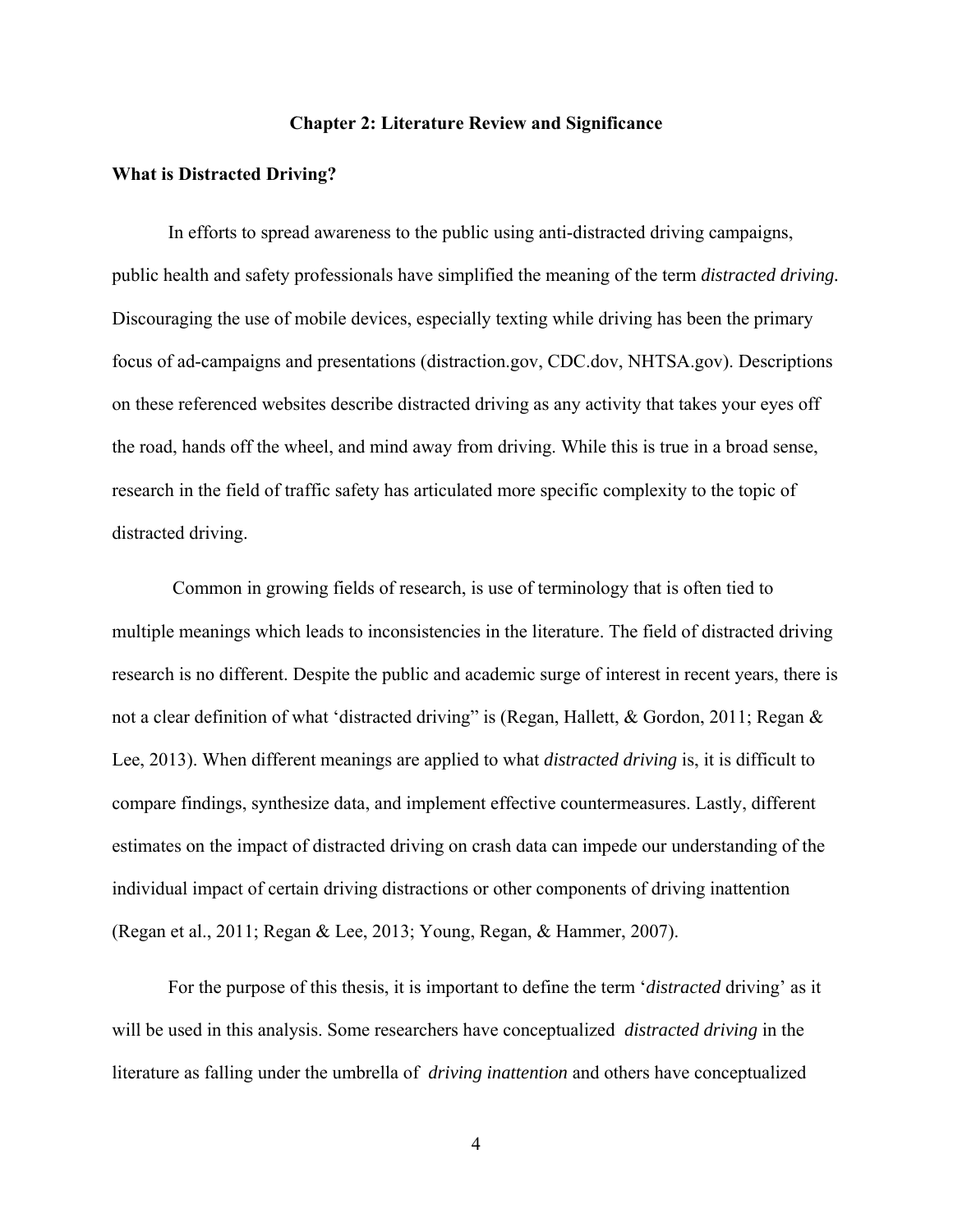*distracted driving* and *driving inattention* as being completely different categories of traffic research (Regan et al., 2011). Despite the differences of opinion in definition as discussed further in the literature (see Regan et al. 2011), for this thesis, *driver distraction* is categorized as one form of *driver inattention.* The definition for the term *distracted driving* used within this current thesis is as follows: "a diversion of attention away from activities critical for safe driving toward a competing activity"(Lee, Young, & Regan, 2009, p. 38). This working definition of *distracted driving*, can encompass both 'internalized mental activities' such as day dreaming, or physical feelings of pain or hunger and also 'external activities' (body movements such as reaching for a cell phone. Also further, *distracted driving* can encompass 'internal distractions' inside the car and 'external distractions' outside the car. Even more complex, distracted driving can further be categorized into 'non-driving related' such as eating and 'driving related' such as road rage (Regan et al., 2011).

If distracted driving is only one component under the umbrella of *driving inattention*, what are the other components? The term *driver inattention* as used in this thesis is as follows: "*driver inattention* is insufficient or no attention to activities critical for safe driving" (Regan et al., 2011, p. 1780). This term or umbrella, encompasses multiple categories of inattentive driving. Disagreement regarding these component categorizations are further elaborated in the literature (Lee et al., 2009; Regan et al., 2011; Regan & Lee, 2013; Young et al., 2007) however a summary of different types if *driving inattention* which have been proposed are: lack of attention, insufficient attention, cursory attention (in a hurry), selection of irrelevant information (or mis-prioritization), internalized thoughts, engagement in secondary activities, drowsiness, and eyes off the road (Regan et al., 2011, p. 1774).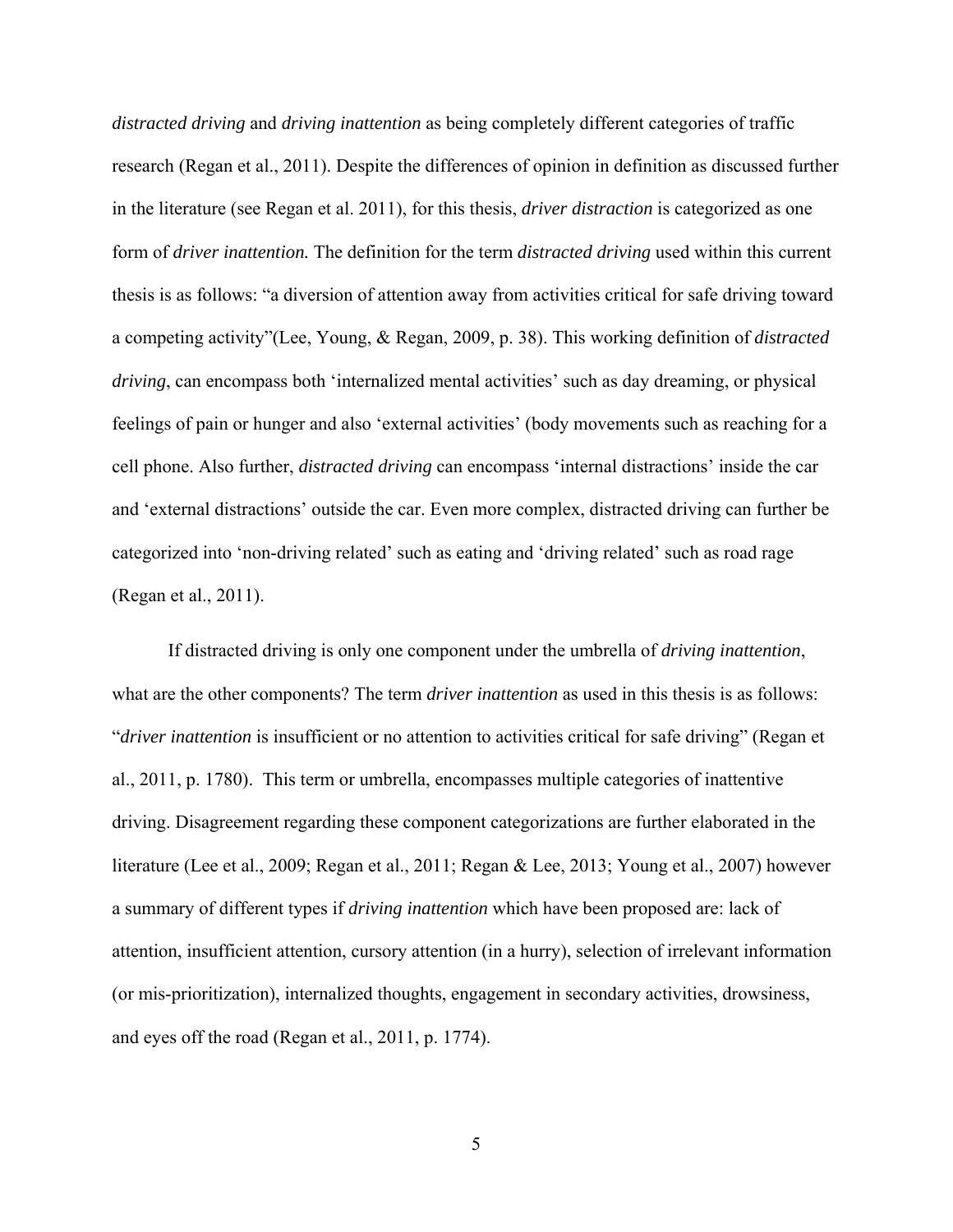#### **Motor Vehicle Crash Statistics**

For Americans, as of 2014, an unintentional injury from a MVC is the second leading cause of injury-death, the first being unintentional poisoning (drug overdose). In the overall national ranking of all leading causes of death, unintentional injury ranks fourth. Nationally, in 2015, there was a 7.2% increase in deaths due to MVC (total 35,092) from 2014 (total 32,744); the largest percentage increase since 1966 (National Center for Statistics and Analysis, 2016). Also, nationally, MVC non-fatal injuries increased by 4.5% from 2.34 million to 2.44 million from 2014-2015 (+105,000 people injured) (National Center for Statistics and Analysis, 2016). Although distracted driving behaviors may play a partial role in the overall epidemiology of nonintentional injury death due to MVC, it is likely that these observed increases in MVC statistics may be correlated with increased distractions while driving.

The leading causes of MVCs in the United States are behavioral; they include driving while under the influence of drugs or alcohol, failure to use restraints, and speeding (National Center for Statistics and Analysis, 2016). Other factors that may contribute to the events leading to a MVC such as weather, road condition, vehicle condition, traffic flow and personal driving errors (National Center for Statistics and Analysis, 2016). While not usually listed as a leading cause, distracted driving can play significant role in causing MVCs. Research conducted by the National Highway Traffic Safety Administration (NHTSA) reported nationally for 2014, 10% of fatal crashes (3,179 deaths) were due to driving distractions. For injury crashes, 18% (431,000 injured) were due to driver distractions and 16% of all police reported MVCs were distraction related (National Center for Statistics and Analysis, 2016b). While helpful in understanding the possible prevalence of distracted driving in relation to injuries and injury-related deaths from MVCs, this percentage is based from traffic reports and does not reflect crashes due to driving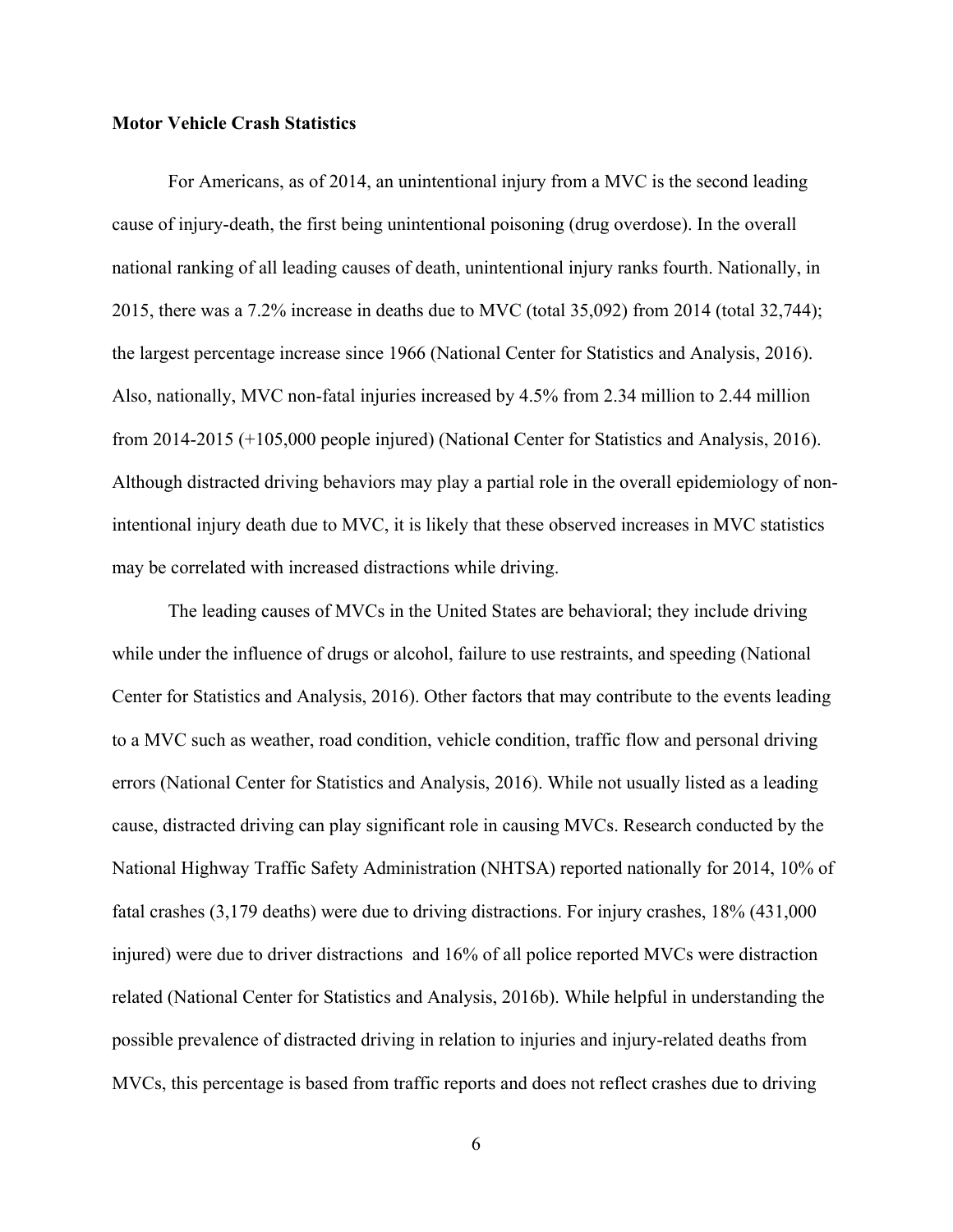distractions that were not realized or reported at the time of crash. Therefore, due to this underreporting, distracted driving may be attributed to an even higher percent of MVC injuries and deaths (National Center for Statistics and Analysis, 2016).

To date, there are no published national or state prevalence rates of distracted driving behaviors. Accounting for frequency of distractions is difficult to discern in nationally represented data however, self-reported data from a phone survey regarding distracted driving was published by the National Highway Traffic Safety Administration (NHTSA) in 2013. This report is the most recent in a series national phone surveys regarding self-reported responses of attitudes, knowledge and self-reported behaviors in regard to distracted driving from over 6,000 drivers sampled in each of the fifty states in the U.S (Schroeder, Myers, & Kostyniuk, 2013; Tison, Chaudhary, & Cosgrove, 2011). While this survey focused mostly on distracted cellphone behavior while driving, respondents were also asked to report how often they engaged in other distracted driving behaviors (Schroeder et al., 2013; Tison et al., 2011). Almost half (48%) of respondents at least sometimes answer their phone while driving and 58% of them continued conversations while driving. A larger percentage of respondents reported to at least sometimes read emails and text messages (14%) than sending text messages or emails (10%). Approximately 80% of respondents reported to at least sometimes talk to others in the car and 47% at least sometimes eat or drink in the car (Schroeder et al., 2013). An updated version of this report is needed to compare current trends in these distracted driving behaviors since distracted driving laws have been implemented and smart phone ownership and use has increased.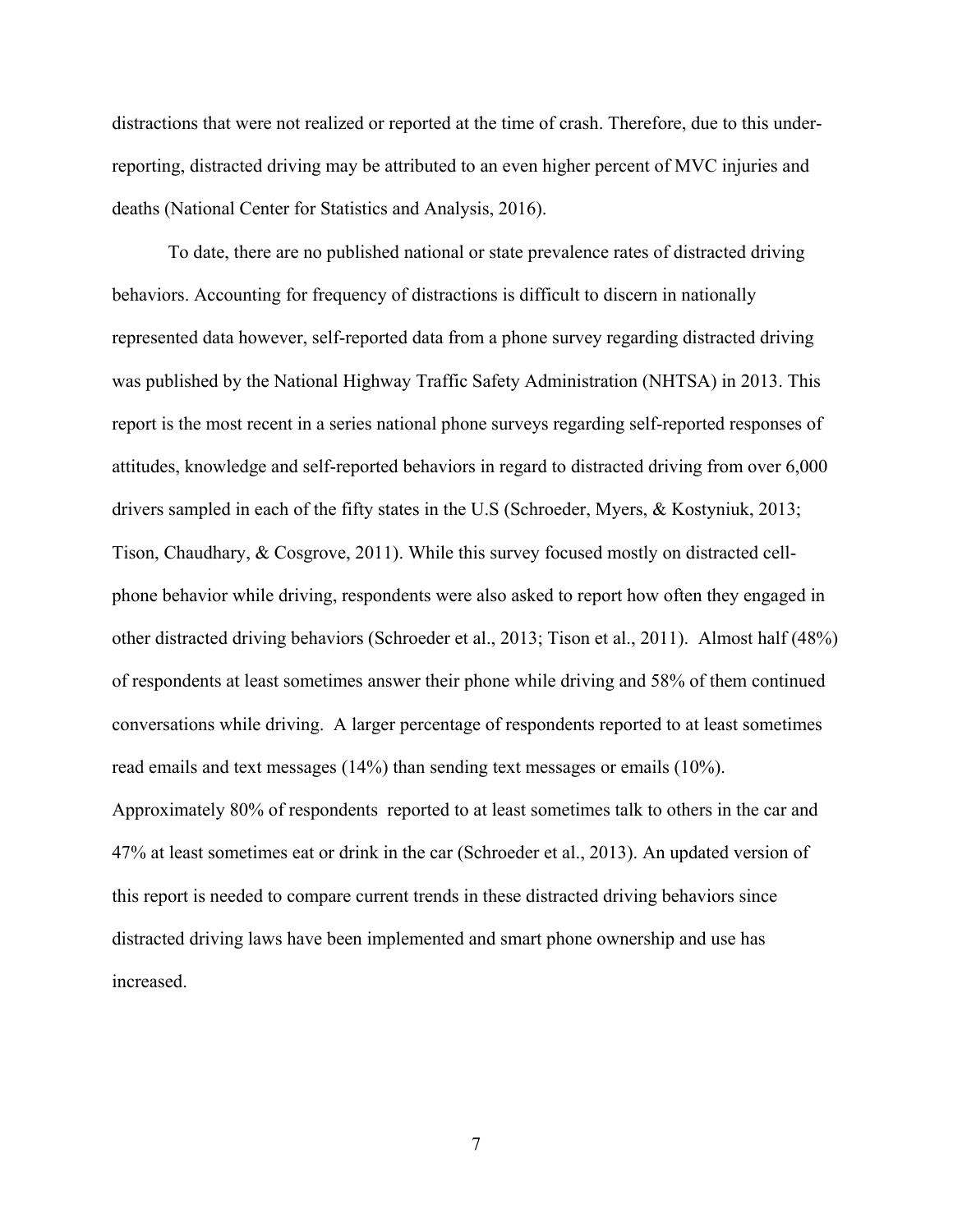#### **Cost**

An important but sometimes overlooked consequence of MVCs is the impact on economic costs and quality of life. Not only do drivers suffer financial costs and poorer quality of life (injury, pain, depression) from MVCs due to distracted driving, but so do passengers, cyclists, motorcyclists, pedestrians, and their friends and family. In 2012, the CDC assessed the costs of MVCs, showing that during that year, 2.5 million people were sent to the emergency department due to MVCs and each crash cost individuals \$57,000 over their lifetime (CDC, 2014). Based on this data, the economic impact upon individuals and communities may affect their quality of life in regard to financial burden, personal stress, and community well-being.

When reviewing public policy initiatives on both state and national levels, research shows that the societal cost of MVCs due to distraction while operating a motor vehicle are high. MVCs in which at least one driver was identified as being distracted cost the United States forty billion dollars in 2010 (Blincoe, Miller, Zaloshnja, & Lawrence, 2015). According to NDOT's Nevada Traffic Crashes "Crash Book" (a multi-year publication solely produced from data extracted from NDOT's Crash Data Warehouse) the "total estimated economic loss (based on national figures) resulting from traffic crashes in Nevada for the year 2010 [was] \$1.809 billion" (NDOT, 2010).

#### **Direct and Indirect Costs of Distracted Driving for Nevadans**

While people can be ticketed for driving distractions such as eating or grooming themselves, the focus of distracted driving law implementation has been on cell phone or mobile device use while driving. There are now only a few states in this country where texting while operating a vehicle will not affect your driving record. As of December 2016, 14 states have primary enforcement laws prohibiting hand-held cell phone use while driving and 46 states and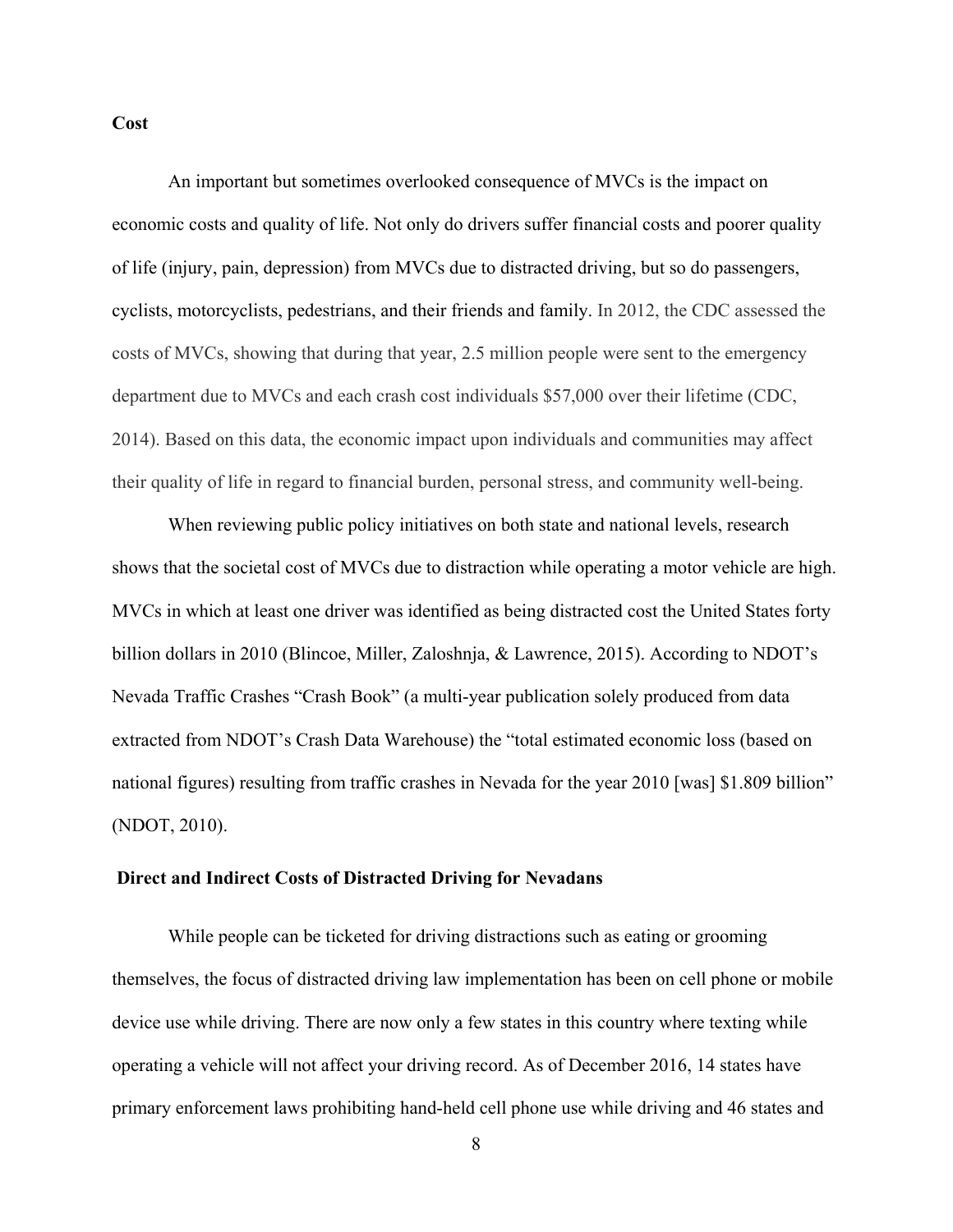Washington D.C. have prohibited texting while driving (GHSA.org). As of 2016, Arizona and Montana are the only states without any texting laws, while Texas and Missouri have texting law limitations only for drivers 21 and under (GHSA.org).

Quality of life for Nevadans can be assessed by costs directly and indirectly associated with distracted driving. For drivers in Nevada, if ticketed for using a hand-held device, this can be costly in terms of ticket fines and demerit points accruing on their driving record. During the 2011 Nevada Legislative session, Senate Bill 140 was approved, and a law enacting a ban on the use of hand-held cell phone devices while driving went into full effect on January 1<sup>st</sup>, 2012. In the 2015 Nevada Legislative session, legislators approved Senate Bill 144 which allows fines to be doubled for various vehicular offenses, including distracted driving behaviors; this bill went into effect October 1, 2015 ("Nevada: Cell phone laws, legislation", 2015; Rules of the Road, 2016).

 The Nevada Department of Motor Vehicles (DMV) has an extensive demerit point system for their driver improvement program. When an individual receives, a conviction notice from a court, the offense is entered on the individual's driving record and demerit points are assigned. According to the Nevada DMV's Traffic Laws website, an individual who is ticketed for using their hand-held cell phone and texting while operating a motor vehicle will receive a fine of \$50 for the first offense in seven years, \$100 for the second, and \$250 for the third and subsequent offenses (Nevada DMV, 2016). The first offense of hand-held cell phone use is not treated as a moving violation; the driver only receives the \$50 fine with no demerit points added to their driving record (Nevada DMV, 2016). For the second and subsequent offenses of handheld cell phone use, four demerit points, per offense, are added to the driving record (Nevada DMV, 2016). If an individual receives more than twelve points on their record within a period of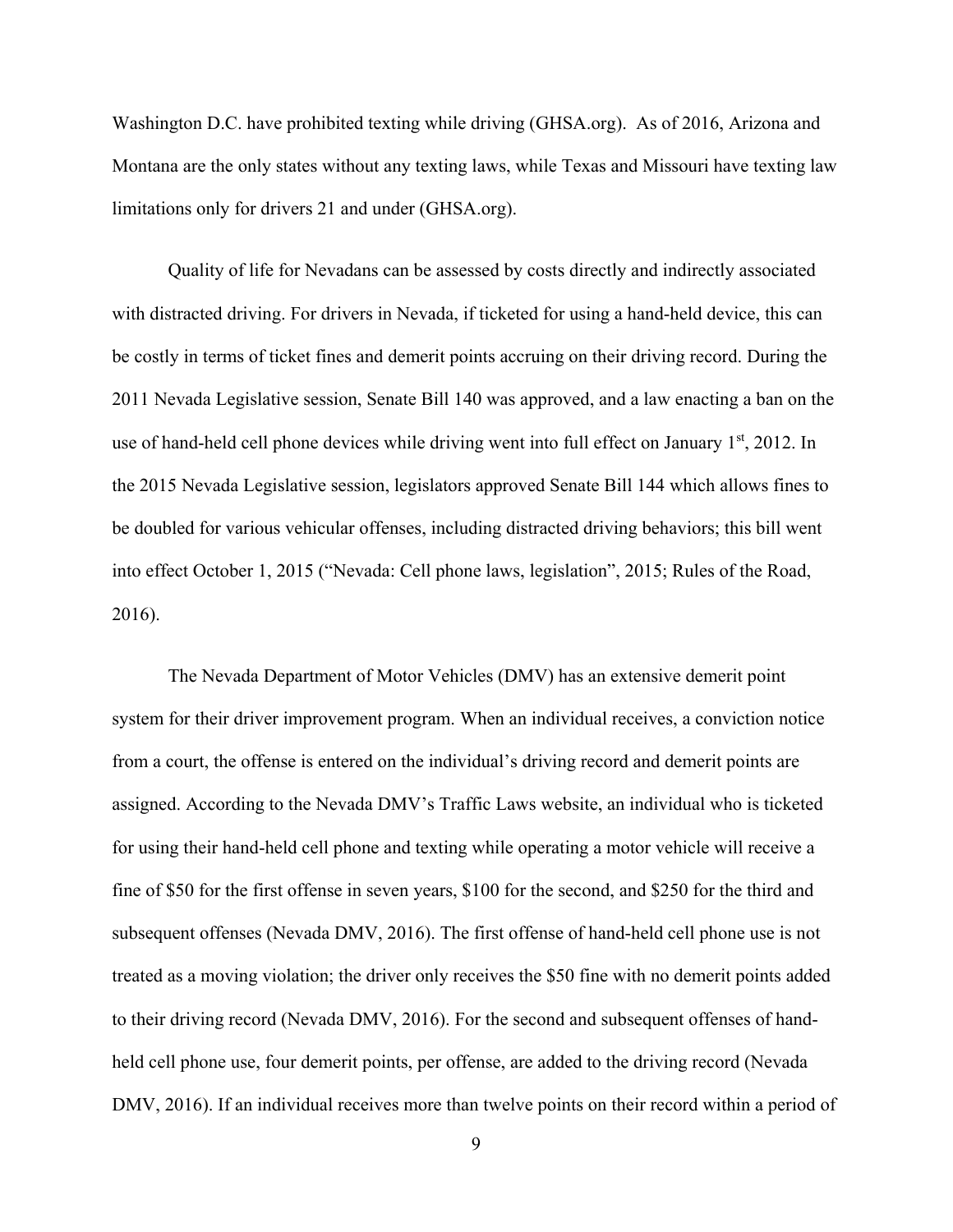twelve months, their license will be automatically suspended for six months (Nevada DMV, 2016). For drivers in Nevada, these fines and demerits given for each offense can affect the quality of life for that individual if they get their license suspended or have to pay fines that they cannot afford.

Given the ubiquity of motor vehicles in the lives of Nevadans, and particularly Clark County where the majority (72%) of our state's population resides, distracted driving related MVCs have an impact on infrastructure of our local and state economy in regard to crash analysis cost, emergency response, and medical costs. Statewide data reported by Nevada's Office of Traffic Safety, Fatal Analysis Reporting System (FARS), MVCs and fatalities increased from 2014 to 2015. There was an 11% increase in MVC overall and a 12% increase MVC fatalities from 2014 to 2015 (http://ots.nv.gov/). Furthermore, as of November 30, 2016, there was already a reported 8.9% increase in MVCs (23 more incidents) in comparison to the same date the previous year (November 30th, 2015). Additionally, there is a 5.6% increase (n=16) in fatalities for 2016 compared to the same date in 2015 (http://ots.nv.gov/). In Clark County, the statistics are starker. As of November 30, 2016, there was a reported 12.8% increase in MVCs in comparison to the same date the previous year (November 30th, 2015), and a 10.11% increase in fatalities for 2016 compared to the same date in 2015 (http://ots.nv.gov/).

#### **Youth Drivers**

Given this local data, there is a current growing trend of rising MVCs and fatalities on Nevada's roadways, however it is not clear what the causes are. Given the reported issues of possible underreporting of distracted driving being the cause, it is possible that more Nevada non-injury crashes, as well as injury crashes and fatal crashes may be attributed to driving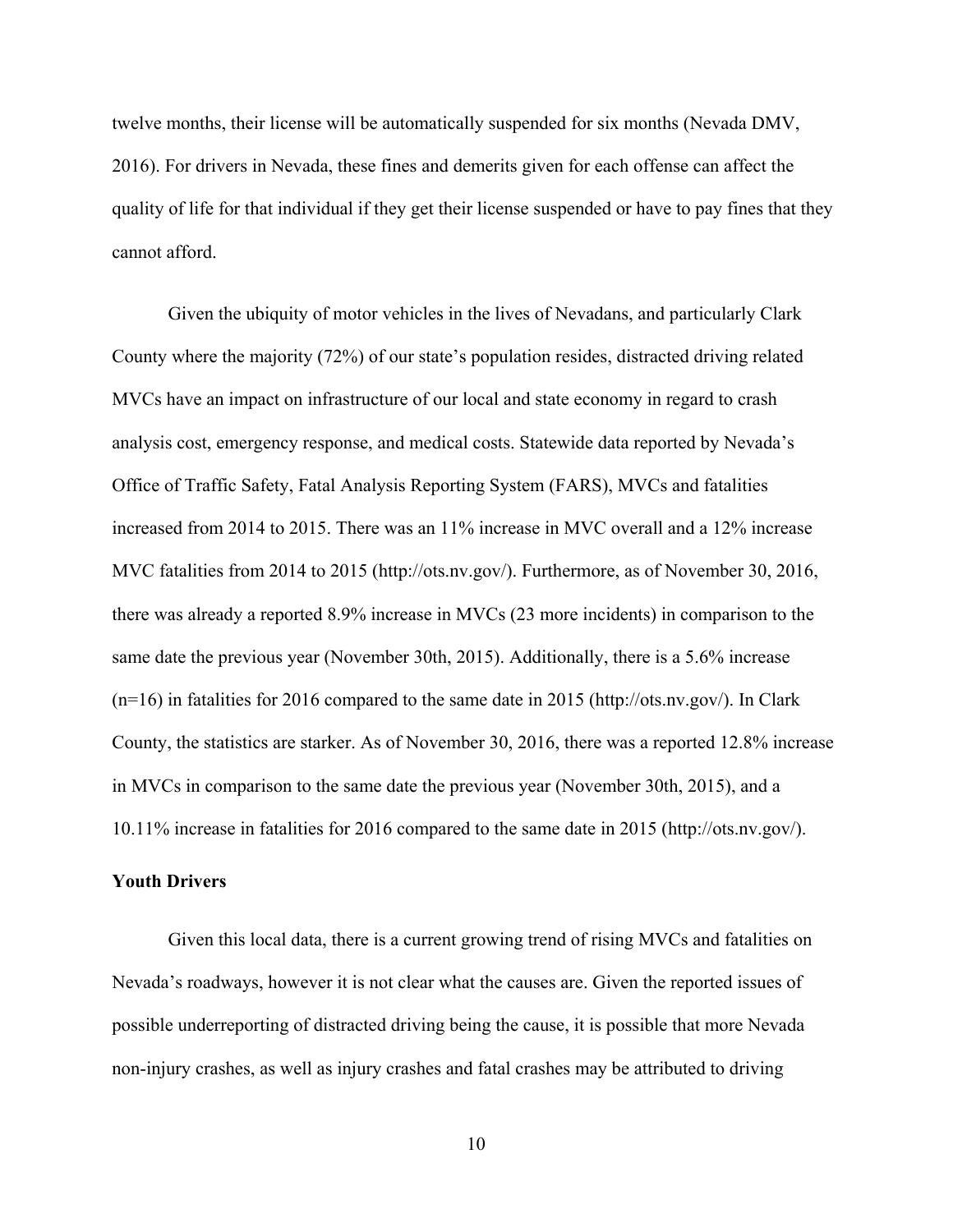distractions. A query utilizing the Centers for Disease Control and Prevention's Web-based Injury Statistics Query and Reporting System (WISQARS) for motor vehicle-caused deaths in Nevada showed that the crude rate for those aged 15-19 was 13.58 per 100,000 in 2014. During this period of time, the only other age group with a higher crude rate was those aged 20-24 (20.07 per 100,000) (Centers for Disease Control and Prevention, 2016).

While all drivers can drive distracted, younger drivers are overrepresented in distracted driving academic literature. This is due to the high proportion of young distracted drivers involved in crashes: in 2014, 10% of all crashes among 15-19-year-old drivers were attributed to distracted driving. Comparing across age groups, teens have the highest within-in group percentage of distracted driving related crashes (National Center for Statistics and Analysis, 2016). Younger drivers may be at a higher risk given their more frequent use of mobile devices and talking on hand-held phones, they tend to be riskier drivers, and may have a higher risk of crash due to the lack of perception of how dangerous their behavior is (Rowe et al., 2016; Shope, 2006; Watters & Beck, 2016) This underestimation of the risk of distracted driving may be due to their inexperience with driving (Wright, 2017). For Nevada, teens make up 4% of the population and 18% of traffic fatalities (RTC, 2015). This over-representation of teens in fatal crashes justifies Nevada's Office of Traffic Safety's focus of targeting 'Drivers age 20 or Younger in Fatal Crashes' as a performance measure for Nevada's annual Highway Safety Performance Plan.

The majority of Nevada traffic crashes (66% as of 11/30/16) happen in Clark County (http://ots.nv.gov/).For 2015, Clark County ranked the highest (65%) in total crashes and total fatality-crashes (64%) in Nevada (http://ots.nv.gov/). Data from the Southern Nevada Transportation Safety Plan, also focus on *young road users* as a Critical Emphasis Area (CEA)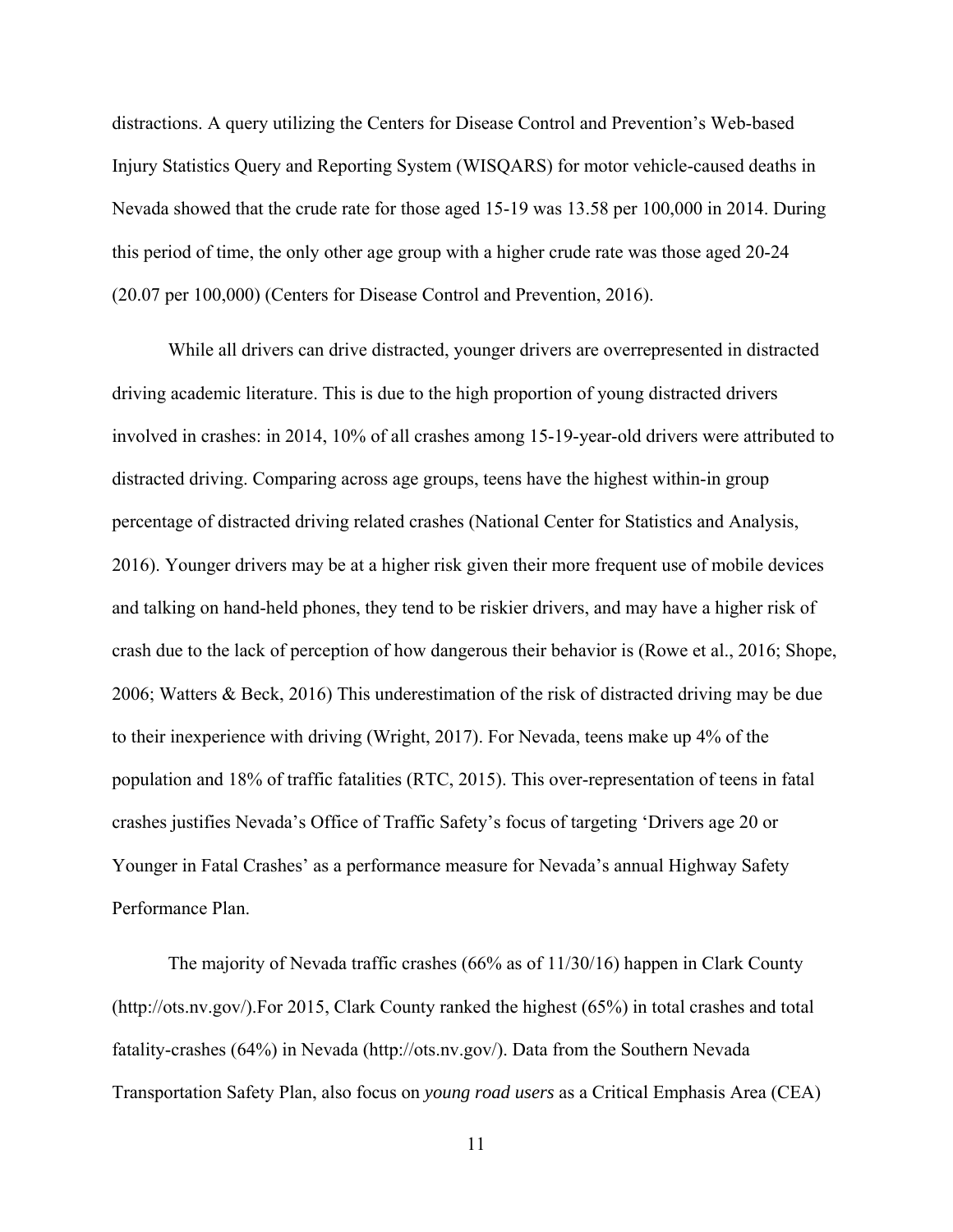(RTC, 2015). This Southern Nevada Transportation Safety plan defines their grouping of *young road users* as drivers under the age of 25. The *young road users* are the group with the highest percentage (24%) of all the serious injury/fatality crashes in Southern Nevada. For the years 2008-2012, for overall crashes involving *young road users*, 'distracted driving/inattention' ranks third in factors leading to the crash, whereas in serious injury/fatality crashes involving *young road users* in Southern Nevada, 'distracted driving/inattention' ranks fourth (RTC, 2015). For Clark County, within the *young road users* age group (<25), ages 19-21 rank the highest for serious injury/fatality crashes in Clark County (37.2 %), with age group 22-24 ranking second highest for injury/fatality crashes (36.5%). The age group of 16-18 ranks third (24.6 %), and ages of less than 16 rank fourth (1.8%) (RTC, 2015).

#### **Theory of Planned Behavior (TPB)**

Theory of Planned Behavior (TPB) is useful in predicting health behaviors such as distracted driving because it assumes that intention and action is motivated by attitudes and perceived social norms (Buckley, Chapman, & Sheehan, 2014; Montano & Kasprzyk, 2015). The intention to perform a behavior, such as use of a cellular device while driving, is influenced directly by perceived norms, as well as attitudes and perceived control over the behavior (Atchley, Hadlock, & Lane, 2012). Using the TPB's concepts on predictive behavioral intentions, we can better understand why drivers engage in distracted driving even though it is dangerous and illegal.

In addition to using a person's attitude or perceived social norms to predict behavior, TPB incorporates a perceived control over the particular behavior, taking into account situations where one may not have complete volitional control over a behavior (Montano et al., 2008). This is helpful in explaining why attitudes do not always predict behaviors. This is illustrated in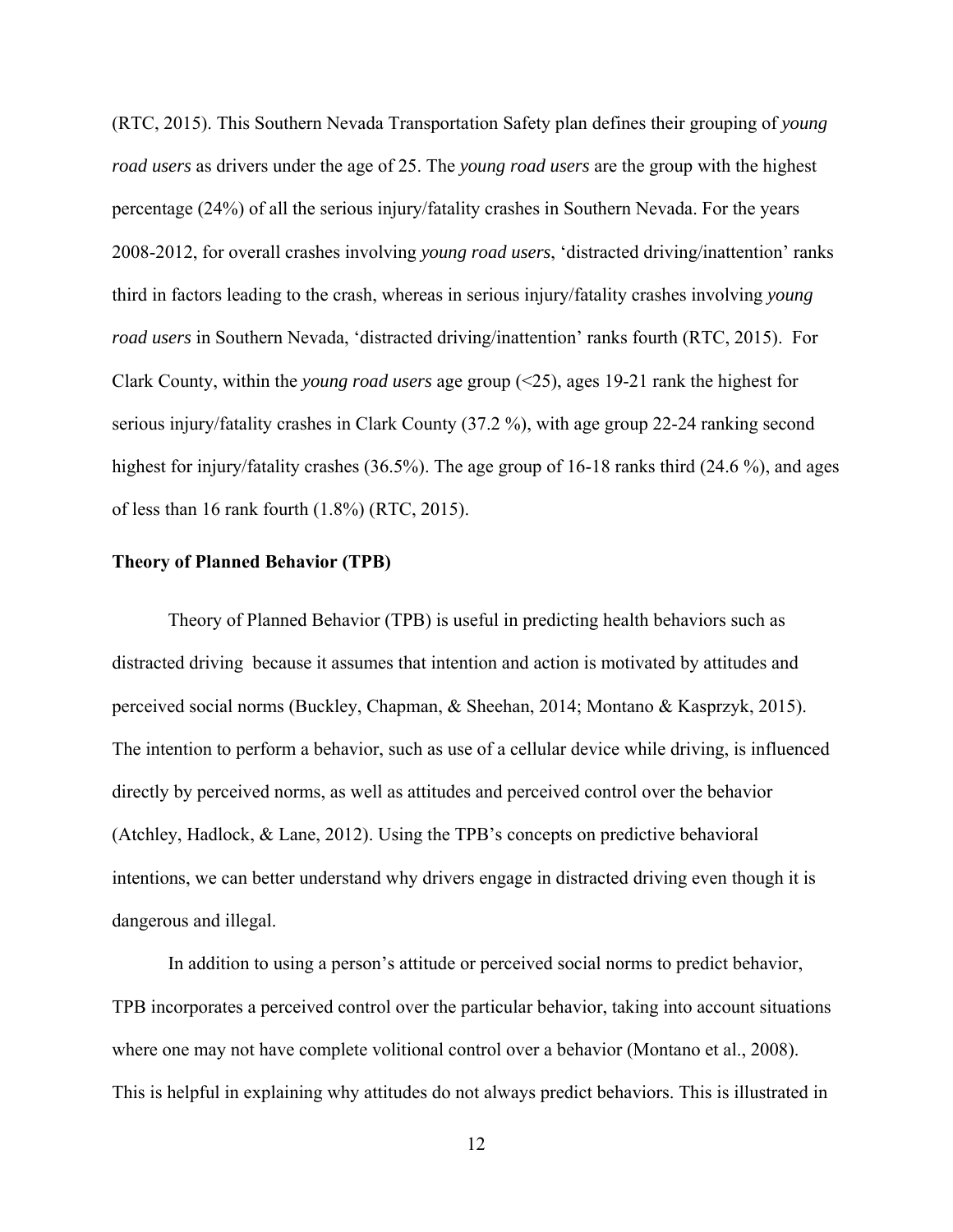research wherein distracted driving (e.g., talking on a cell phone, and texting, etc.) was rated by younger adults as dangerous, however this perceived response of risk had little to no impact on driving behavior (Nelson, Atchley, & Little, 2009). One study focused on the intentions to call or text across a variety of scenarios which loosely covered a range of risk (from 'driving fast and in a hurry', to 'stopping and not in a hurry'). Researchers found that TPB constructs only accounted for 11–14% of intentions to text message while driving, across all scenarios. The perceived risk of crashing did not influence the decision to text message while driving (Walsh, White, Hyde,  $\&$ Watson, 2008). Although the TPB can play an important role in explaining factors of distracted driving behavior, there are additional variables that can influence behavior, yet may not be captured by a single theoretical model.

#### **Distracted Driving as a Behavioral Risk**

While not directly causal, national data shows that there are some behavioral risks that are associated with MVCs: not wearing seatbelts, car or booster seats; speeding; and drunk driving (CDC, 2016). The same holds true for Nevada, with speed, restraint status, and drug/alcohol use contributing to worse health outcomes as assessed via crash and trauma data from 2005-2013. NDOT crash and Nevada trauma center data reveal that traveling at speeds exceeding 75 mph on Nevada roads resulted in statistically significant higher New Injury Severity Scores (NISS) as well as higher hospital charges compared to those traveling 56-74 mph at the time of the crash (Center for Traffic Saftey Research, 2016). Nevada teen drivers involved in MVCs between 2005 and 2012 who were admitted to Nevada trauma centers and suspected of exceeding posted speed limits, spent more days in the ICU than those not suspected of speeding (Center for Traffic Saftey Research, 2015b). Nevada 2005-2011 crash-trauma data also shows that drivers involved in drug-alcohol impaired driving crashes were significantly more likely to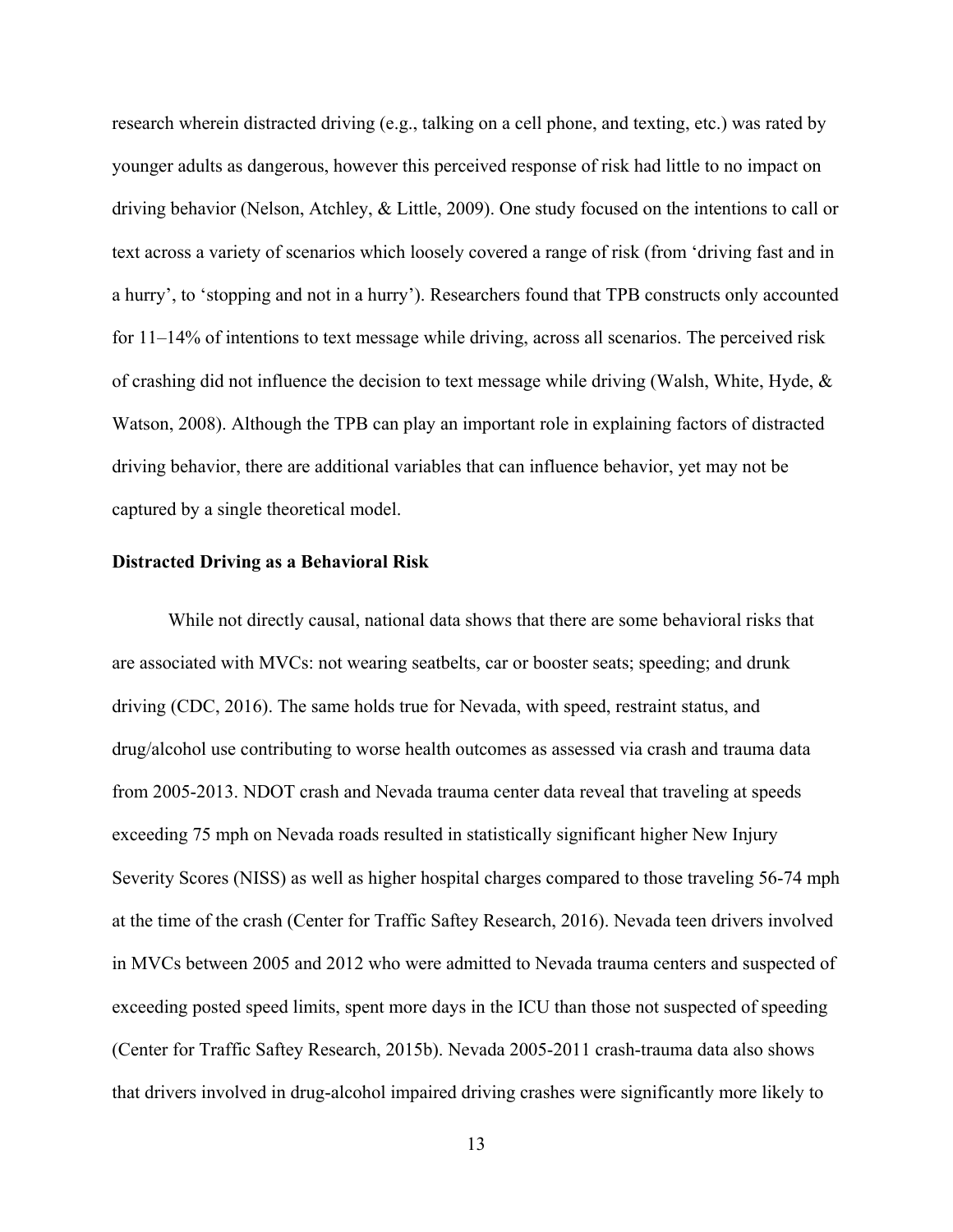die in the hospital than those not involved in an impaired driving crash (Center for Traffic Saftey Research, 2015a).

Although, distracted driving has been shown to be a behavioral risk for its role in crashes it has not been previously assessed with the crash-trauma data as described above. However, we can still assess risk of distracted driving behaviors based on poor driving outcomes. One study by Jane Stutts and colleagues completed in North Carolina and in Pennsylvania investigated how many distractions were in a natural driving environment. Research participant's cars had cameras installed inside the vehicle to track the types of distractions and driving behaviors (Stutts et al., 2005). The distractions with the highest frequency were internal distractions such as cell phone use, eating, drinking, reaching and looking for objects. These distractions were found to be associated with poorer driving performance with steering out of lanes, swerving, hands off the wheel and eyes off the road (Stutts et al., 2005). This behavior can negatively impact the individual at risk (the distracted driver) as well as others in the vicinity of that person. As was the case with cost, described previously, passengers, occupants of other motor vehicles, motorcyclists, bicyclists, and pedestrians may experience injury/trauma, short or long term disability, and even death.

How can distracted driving behavioral risk be assessed for Clark County youth drivers? There is some evidence that Clark County youths engage in risky behaviors that contribute to distracted driving. For example, the nationally administered Youth Risk Behavior Survey (YRBS), administered to high school students utilizing cluster sampling, asked students a single distracted driving related question: "During the past 30 days, on how many days did you text or e-mail while driving a car or other vehicle?" (Lensch, Gay, Zhang, Clements-Noelle, & Yang, 2015). For this survey, 37.1% of Clark County high school students responded that they texted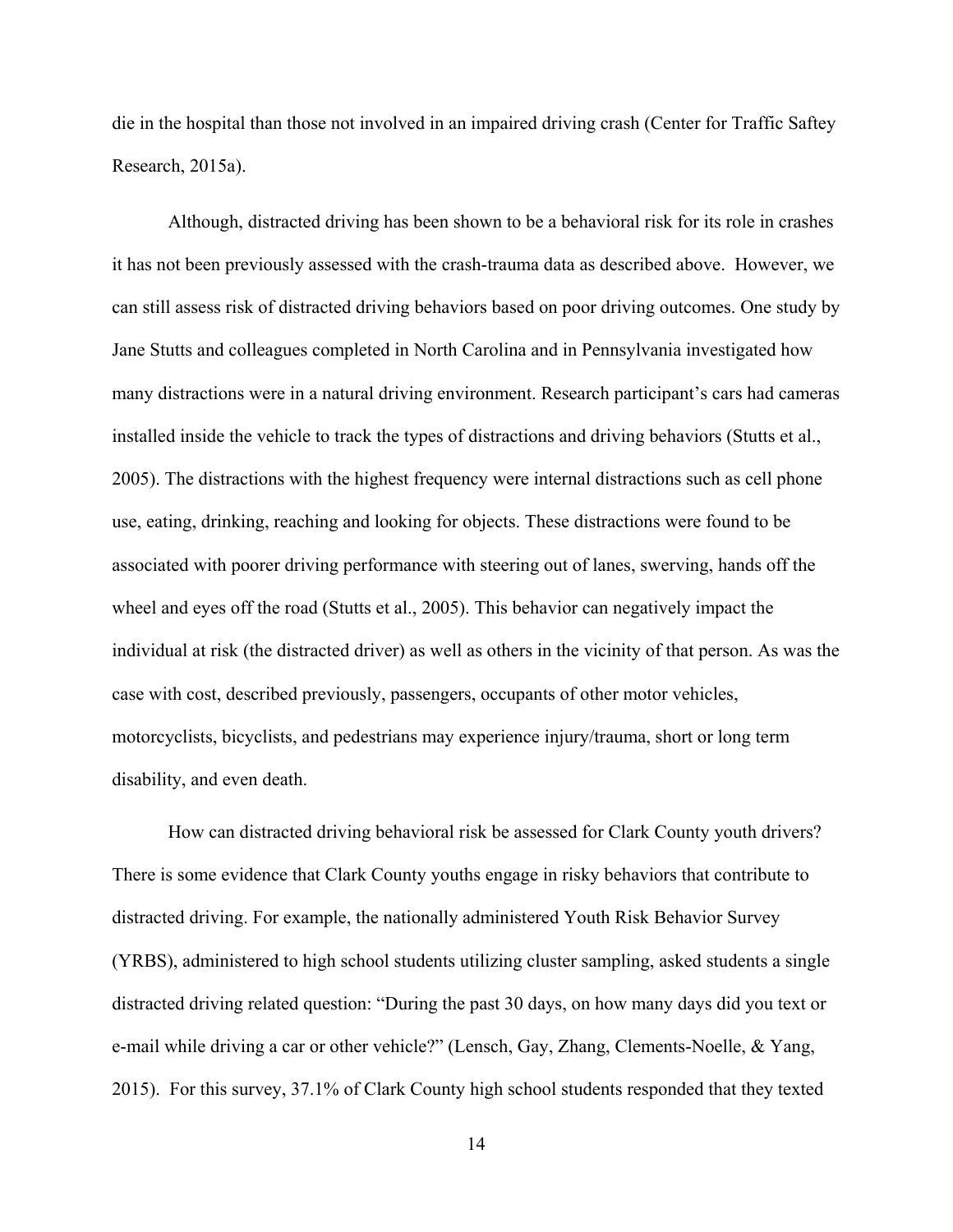or emailed while driving, showing that the safety of over one third of Clark County high school students is at risk (Lensch et al., 2015). While there is very little evidence of risk assessment of youth drivers in Clark County, given the overall statistical data on MVCs involving youth drivers in Clark County, primary and secondary prevention programs focusing on Nevada youth drivers and distracted driving is warranted.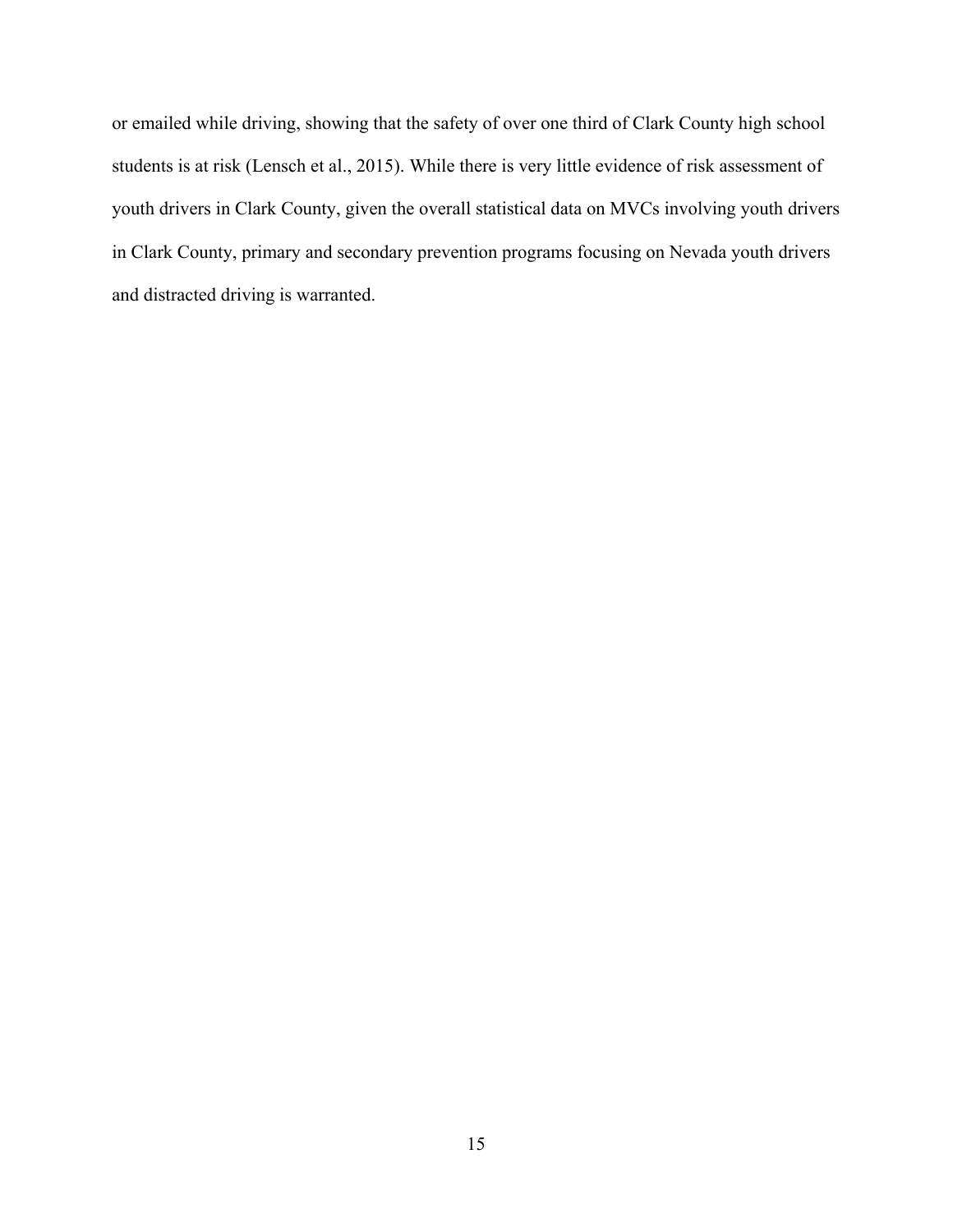#### **Chapter 3: Methods**

#### **Intervention Study Design**

The distracted driving intervention study was a quasi-experimental study design where research participants were enrolled in either the experimental (intervention) group or the control group. This study was approved by the UNLV Institutional Review Board and funded by the Nevada Department of Public Safety, Office of Traffic Safety. The data that analyzed in this thesis was collected during semesters Fall 2015 and Spring 2016. This data consists of selfreported responses from a questionnaire that was administered to research participants before a six-week distracted driving intervention was implemented, and 2 weeks after the intervention was completed. The two questionnaires (pre and post-intervention) collected for each study participant were matched according to the anonymous code that was created by the student per instructions on the questionnaire (See Appendix).

#### **Recruitment**

The target population for the intervention study were college students who were enrolled in and attending an introductory undergraduate class on public health issues, (PBH 205) in the School of Community Health Sciences at University of Nevada, Las Vegas. The study population was asked to participate in the intervention study if they had a valid driver license, and were ages 18-30 years. The PBH 205 classes that participated in the study were recruited through convenience sampling based on the availability and discretion of the professor teaching the class. Prior to the start of each semester (Fall 2015, Spring 2016), the researchers sent a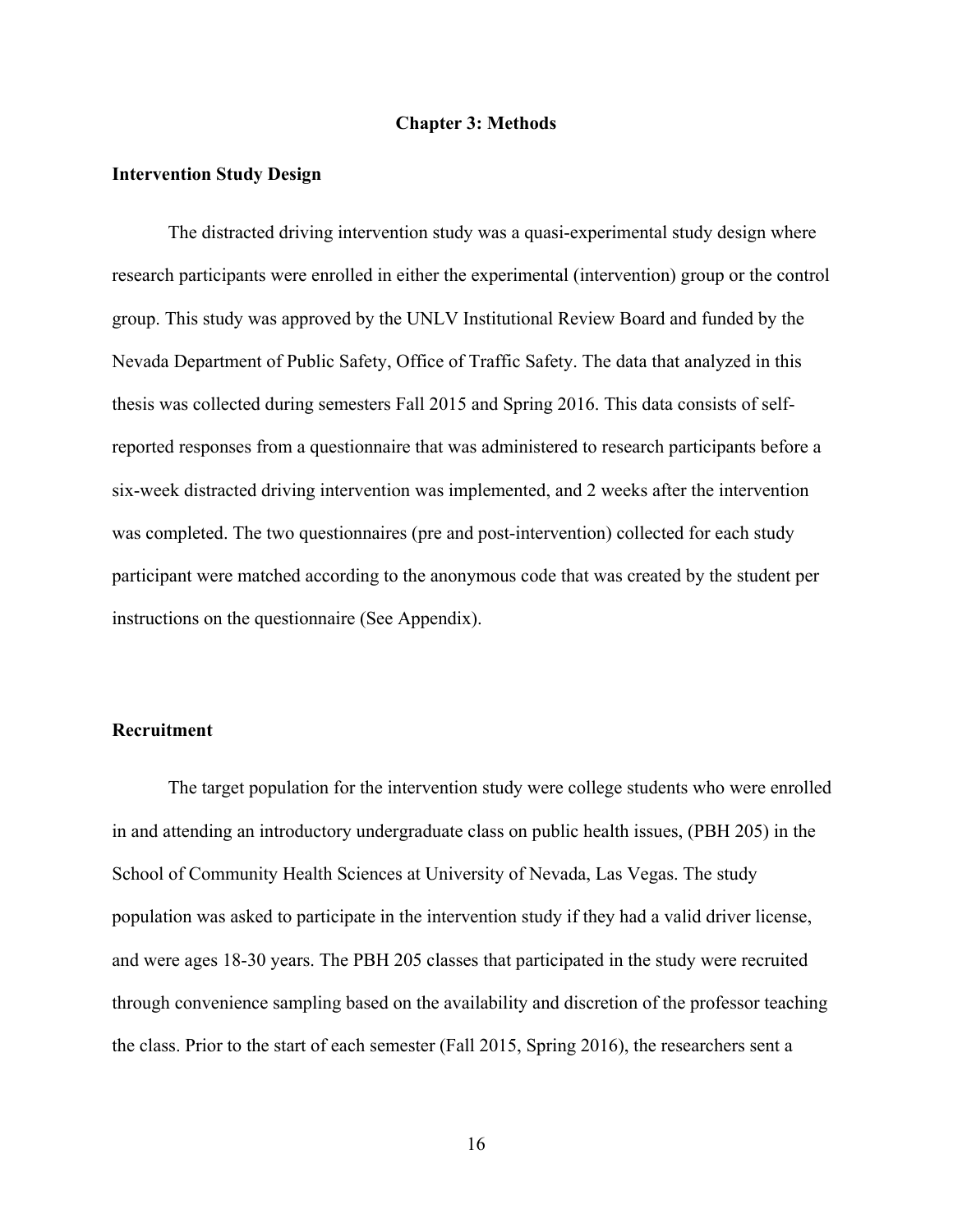request to professors teaching PBH 205 asking for their participation in allowing their students to be recruited and enrolled in either the experimental or control group.

#### **Questionnaire Design**

The questionnaire that was administered to the experimental and control groups was designed to test knowledge of Nevada distracted driving related laws, and their attitudes and behaviors regarding distracted driving (See Appendix). The questionnaire had a total of twentyseven questions. Three questions asked demographic information such as age, gender, and driver license status. Eleven questions regarding behaviors while driving (in the past two weeks) required the participant to answer using binary yes/no answers. Also, five questions tested knowledge about Nevada state distracted driving laws which required the participant to answer in binary true/false answers. Seven questions regarding driving attitudes required the participant to answer using a 1-5 Likert scale (1=strongly disagree-5=strongly agree).

#### **Experimental Group**

 The experimental group participants were in enrolled in classes that were selected to receive the distracted driving intervention. On the first week of the scheduled intervention study, the researcher came to the class and introduced the study, recruited participants through an informed consent form and a pre-intervention questionnaire was administered. The questionnaires were anonymous and no identifying information was placed on the questionnaire except for a code created by the participant so that their first and second questionnaires could be matched by the researcher. During weeks 2-7 the researcher arrived at the starting time of each class and delivered the distracted driving intervention for 15-20 minutes though the use of PowerPoint instruction, You-Tube videos, and class discussions. Different lectures, videos and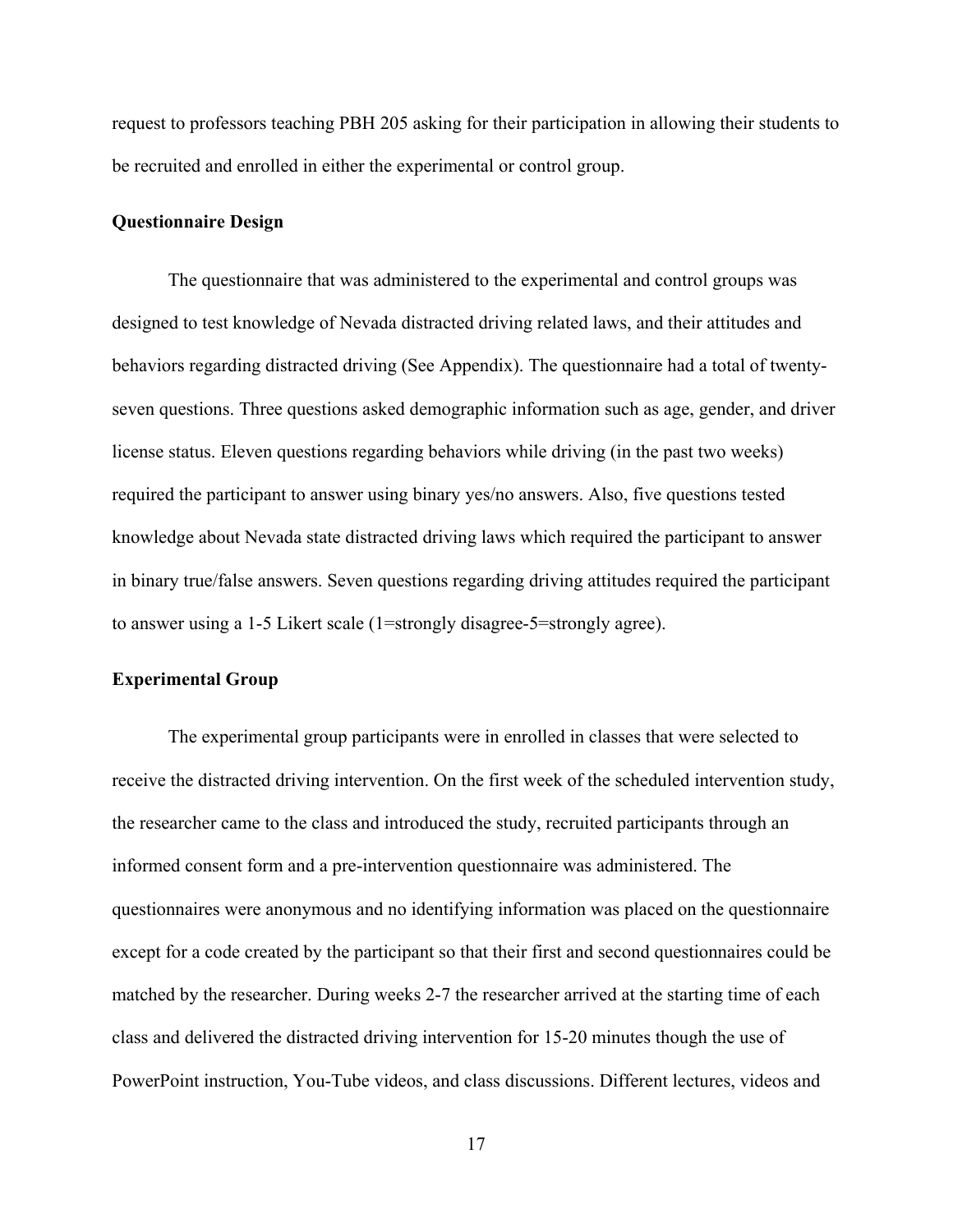discussions were presented to the participants each week based on a variety topics regarding distracted driving. The intervention schedule and topics are as follows:

Week 1- Recruitment, consent, and pre-intervention questionnaire collected

Week 2- What is distracted driving?

Week 3- Special topic- Dangers of distracted youth drivers

Week 4- Brainstorming ways to not drive distracted

Week 5- Special topic- Nevada State Laws

Week 6- Review intervention material and tips for drivers to help decrease driving distractions

 After the six-week intervention was completed, a two-week period elapsed before the researcher came back to the experimental group classes for the last time to administer the postintervention questionnaire. The post-intervention questionnaire was the exact same questionnaire as the pre-intervention questionnaire that the participants completed at the prior to the receiving the intervention.

#### **Control Group**

 In the same week that the experimental group received their pre-intervention questionnaire, the control group was also introduced to the study, informed that they were selected as control group participants and recruited through informed consent forms. After consent was given to participate in the study, the distracted driving questionnaire was administered (this was the same questionnaire as the experimental group's 'pre-intervention' questionnaire'). The questionnaires were anonymous and no identifying information was placed on the questionnaire except for a code created by the participant so that their first and second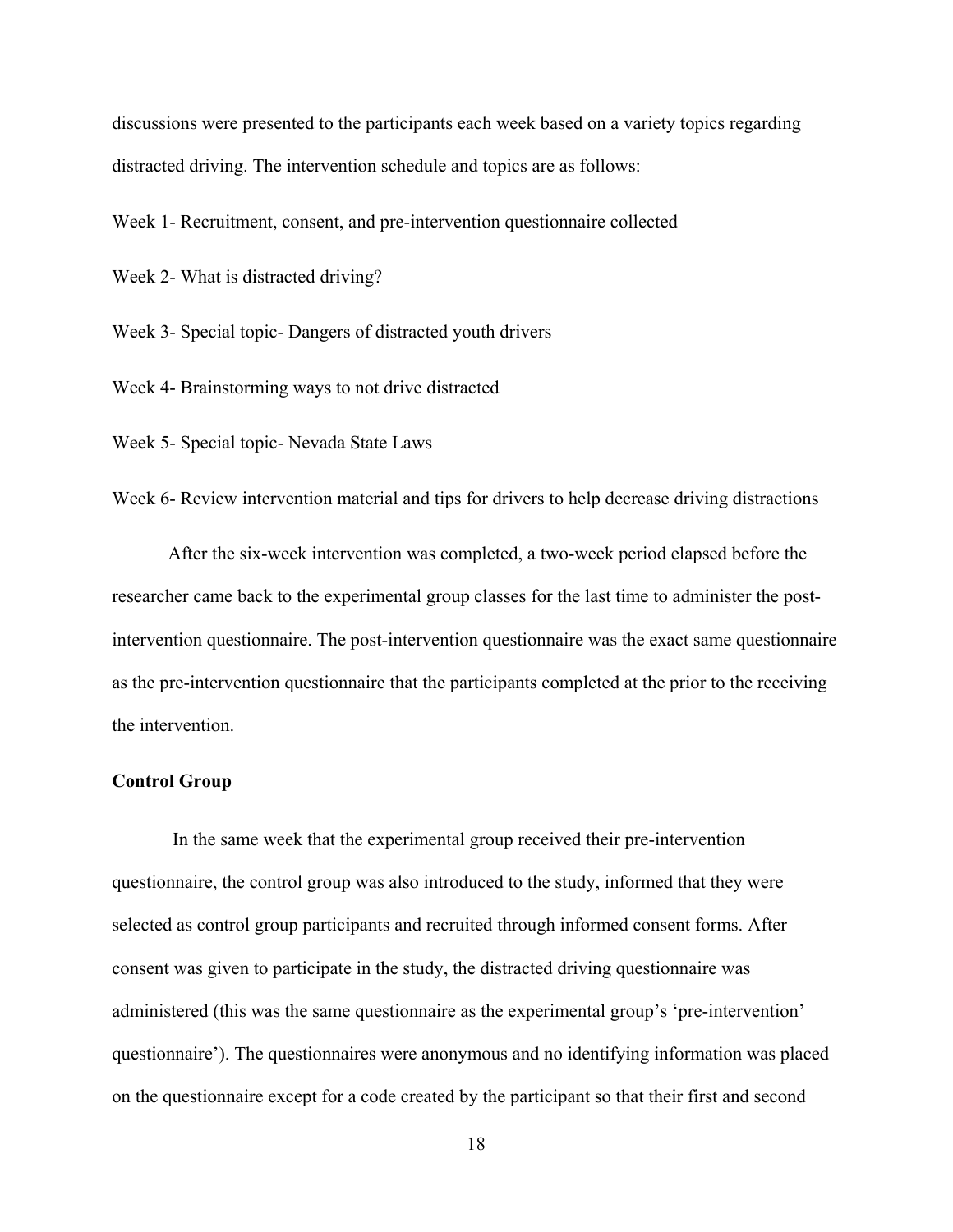questionnaires could be matched by the researcher. The control group did not receive any type of intervention; however, they did receive the intervention lecture slides after the study was completed. Lastly, the researcher came back to the control group classes eight weeks later (during the same week that the experimental group completed their post-intervention questionnaire), and administered the second and final questionnaire (the exact same questionnaire as the previous one administered to the control group and the intervention group).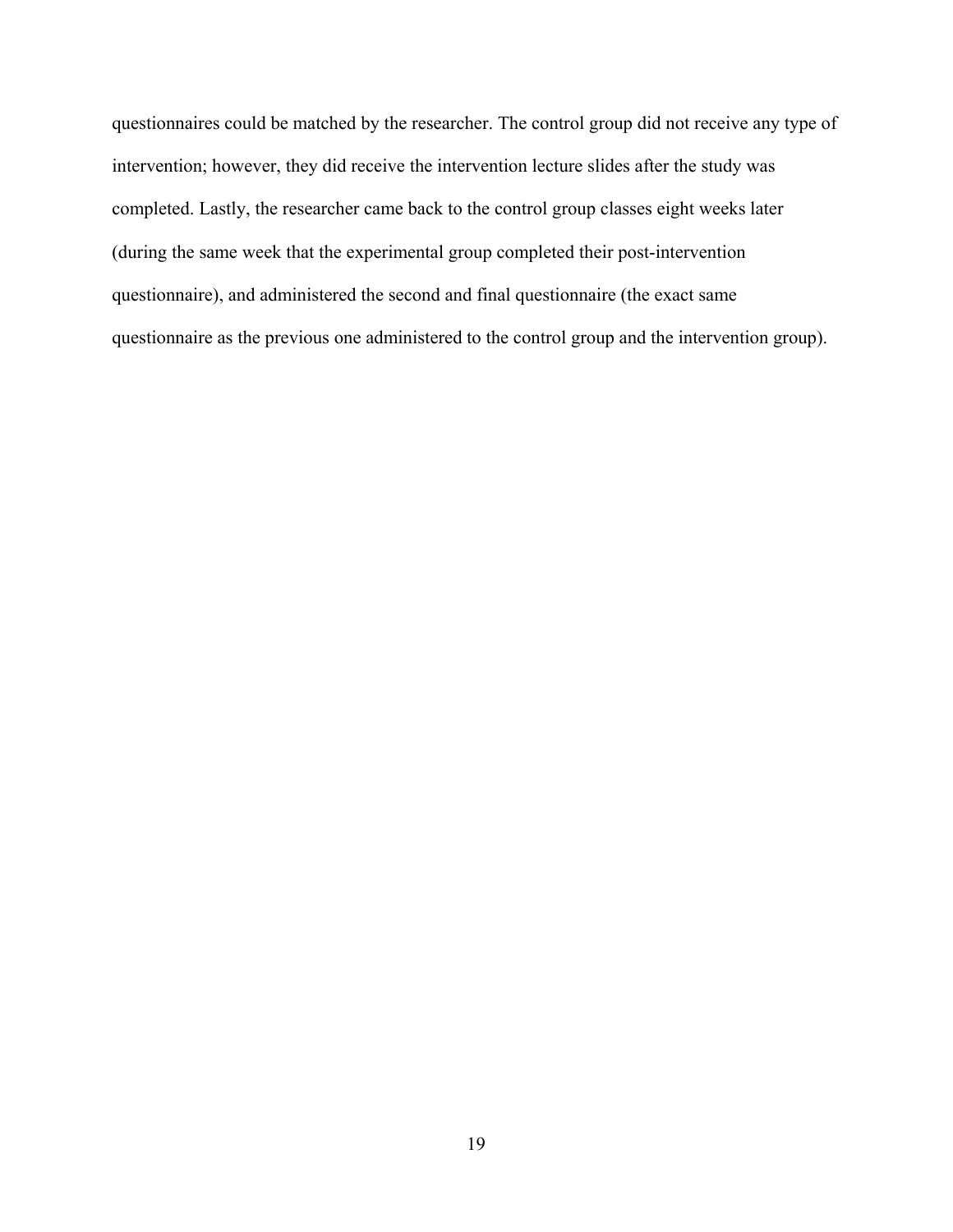#### **Chapter 4: Results**

Quantitative analysis of the pre-post intervention questionnaire was completed using IBM SPSS Statistics Software, Version 23. Tests of normality were completed and parametric statistical tests were performed for the overall main effect of the intervention for between-group and within-group differences. Main effect tests of overall questionnaire score mean between the experimental and control group were completed using independent t-tests and one-way analysis of variance (ANOVA). Within-group differences were tested using repeated measures ANOVA (RM-ANOVA). Non-parametric tests for within-group repeated measures of individual line items of binary data were completed using Cochran's Q Chi-square tests. (See Figure 1 for the statistical procedure workflow).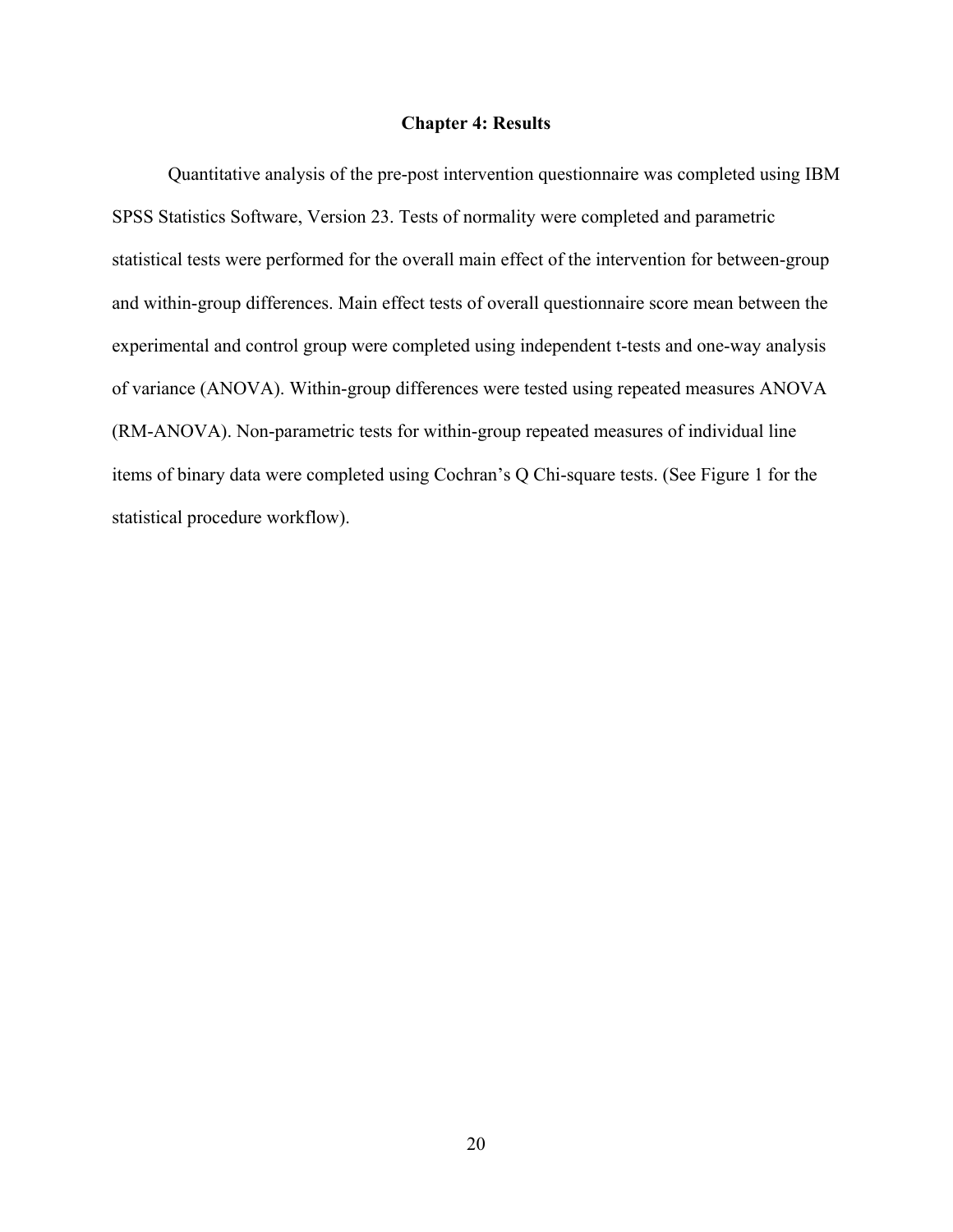#### Figure 1. Statistical Procedure Workflow

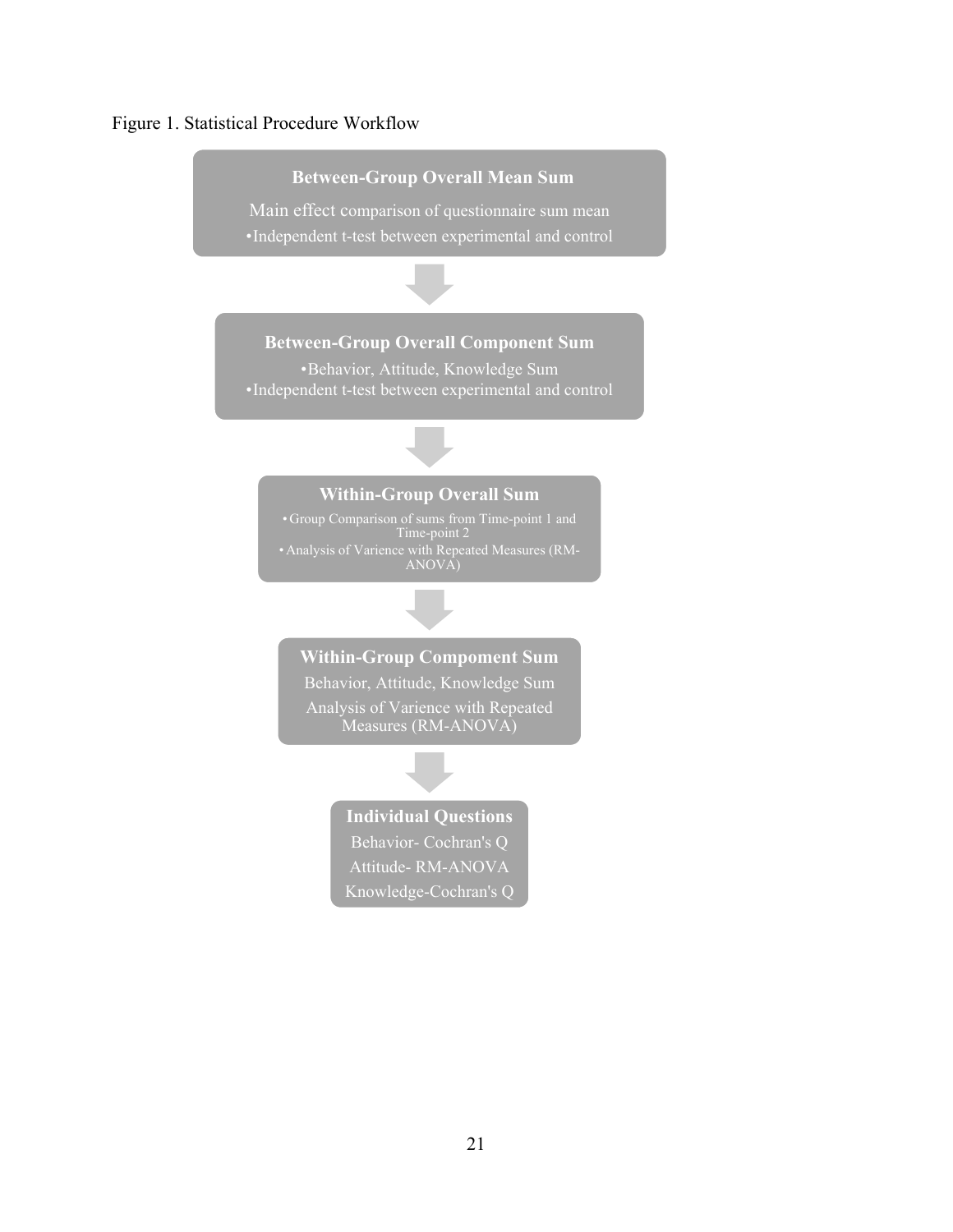The participants of the study ( $N=178$ ) were placed into the experimental group ( $n=98$ ) or control group (n=80) based on study design recruitment as described in Chapter 3. Of the total number of participants recruited, the proportion of attrition was 28% for the experimental group and 25% for the control group (See Figure 2). The attrition outcome can be explained by participants dropping from the study before the intervention was completed or have unmatched codes between the first time-point of data (pre-intervention) and second time-point (postintervention). Participants who did not have matching data from pre and post-intervention timepoints were not included in the analysis as the researchers could not verify if the participant completed the entire intervention.



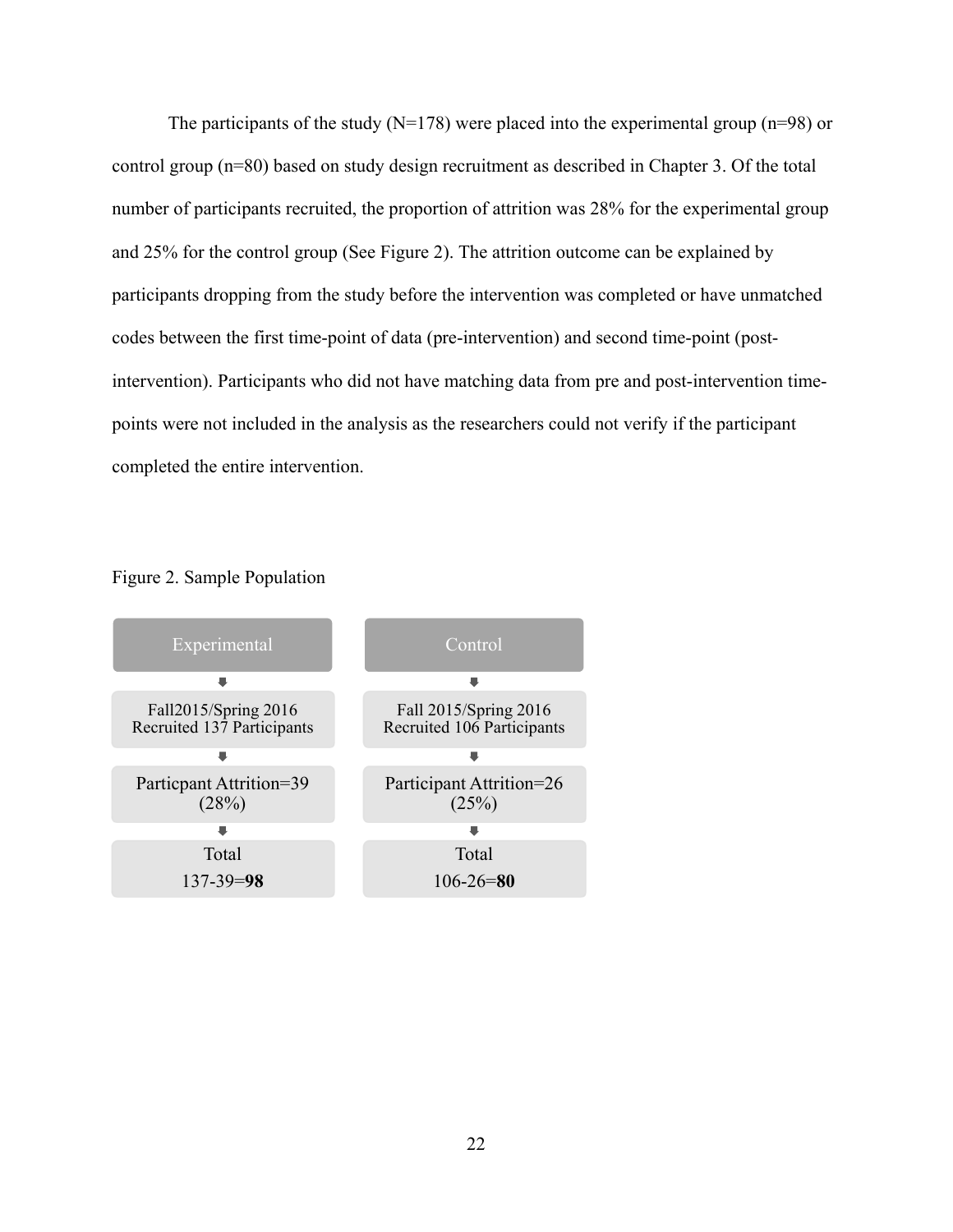#### **Demographics**

 As illustrated in Table 1, the majority of participants in the experimental (75.5%) and control (63.7%) groups were female. There was no significant difference in proportion of gender between the experimental and control group  $(X^2(1) = 2.913, p < .089)$ .

| Gender  | <b>Experimental</b><br><b>Frequency</b><br>(%) | Control<br><b>Frequency</b><br>(9/0) | <b>Total</b><br><b>Frequency</b><br>(%) | ${\bf X}^2$ | $\boldsymbol{0.05}$ |
|---------|------------------------------------------------|--------------------------------------|-----------------------------------------|-------------|---------------------|
| Males   | 24 (24                                         | (36)<br>29                           | 53 $(30)$                               | 2.913       | .089                |
| Females | 74 (76                                         | (64)                                 | 125(70)                                 |             |                     |
|         |                                                |                                      |                                         |             |                     |
| Total   | 98                                             | 80                                   | 178                                     |             |                     |

Table 1. Gender

The target population for the study was licensed drivers 18-30 years of age however, the actual age range of the study population was 18-27 with a mean of 20.19 (SD=1.66). There were no statistical differences in mean age between the experimental (mean= 20.27, SD=1.73) and control (mean= 20.10, SD=1.58) groups (t (176) =.660, p= .510). This difference of mean=.165, was tested with 95% CI [-.329-.660]. See Table 2 for elaboration of age frequencies for the overall study population and for the experimental and control groups.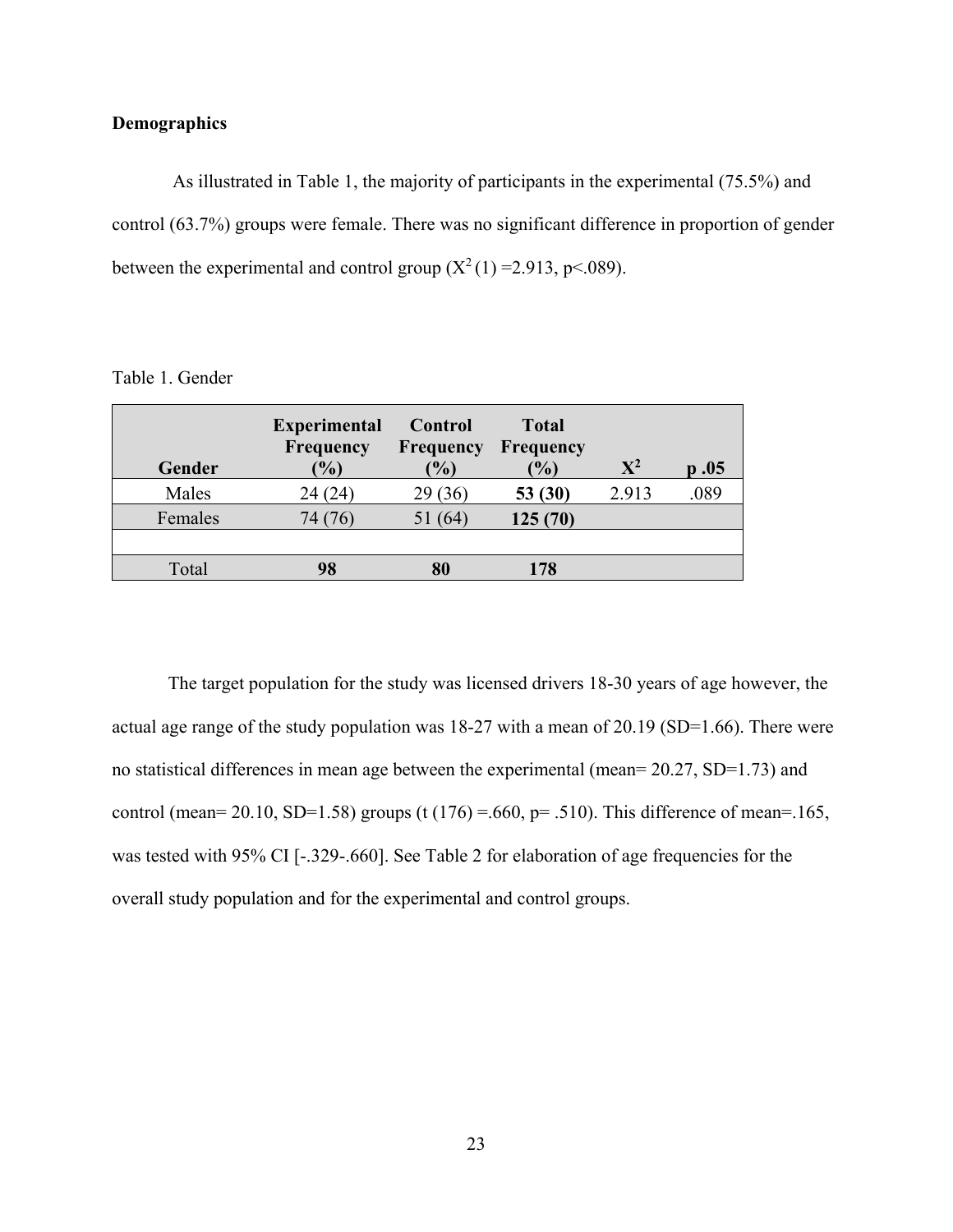Table 2. Age

| <b>Overall Study Sample Population</b> |                           |                          |                  |       |           |
|----------------------------------------|---------------------------|--------------------------|------------------|-------|-----------|
|                                        | Age                       | Frequency                | Percent          | Mean  | <b>SD</b> |
|                                        | 18                        | 11                       | 6.2              | 20.19 | 1.66      |
|                                        | 19                        | 57                       | 32               |       |           |
|                                        | 20                        | 58                       | 32.6             |       |           |
|                                        | 21                        | 28                       | 15.7             |       |           |
|                                        | 22                        | 10                       | 5.6              |       |           |
|                                        | 23                        | $\overline{4}$           | 2.2              |       |           |
|                                        | 24                        | $\mathbf{1}$             | 0.7              |       |           |
|                                        | 25                        | 7                        | 3.9              |       |           |
|                                        | 26                        | $\mathbf{0}$             | $\mathbf{0}$     |       |           |
|                                        | 27                        | $\overline{2}$           | 1.1              |       |           |
| <b>Total</b>                           |                           | 178                      | 100              |       |           |
|                                        |                           |                          |                  |       |           |
|                                        | <b>Experimental Group</b> |                          |                  |       |           |
|                                        | Age                       | Frequency                | Percent          | Mean  | SD        |
|                                        | 18                        | 8                        | 8.3              | 20.27 | 1.73      |
|                                        | 19                        | 25                       | 25.5             |       |           |
|                                        | 20                        | 35                       | 35.7             |       |           |
|                                        | 21                        | 16                       | 16.3             |       |           |
|                                        | 22                        | 6                        | 6.1              |       |           |
|                                        | 23                        | 1                        | $\mathbf{1}$     |       |           |
|                                        | 24                        | $\mathbf{1}$             | $\mathbf{1}$     |       |           |
|                                        | 25                        | 5                        | 5.1              |       |           |
|                                        | 26                        | $\boldsymbol{0}$         | $\boldsymbol{0}$ |       |           |
|                                        | 27                        | 1                        | 1                |       |           |
| <b>Total</b>                           |                           | 98                       | 100              |       |           |
|                                        |                           |                          |                  |       |           |
| <b>Control Group</b>                   |                           |                          |                  |       |           |
|                                        | Age                       | Frequency                | Percent          | Mean  | SD        |
|                                        | 18                        | 3                        | 3.8              | 20.1  | 1.58      |
|                                        | 19                        | 32                       | 40               |       |           |
|                                        | 20                        | 23                       | 28.8             |       |           |
|                                        | 21                        | 12                       | 15               |       |           |
|                                        | 22                        | $\overline{\mathcal{A}}$ | 5                |       |           |
|                                        | 23                        | $\overline{\mathbf{3}}$  | 3.8              |       |           |
|                                        | 24                        | $\boldsymbol{0}$         | $\boldsymbol{0}$ |       |           |
|                                        | 25                        | $\overline{2}$           | 2.5              |       |           |
|                                        | 26                        | $\boldsymbol{0}$         | $\boldsymbol{0}$ |       |           |
|                                        | 27                        | $\mathbf{1}$             | 1.1              |       |           |
| <b>Total</b>                           |                           | 80                       | 100              |       |           |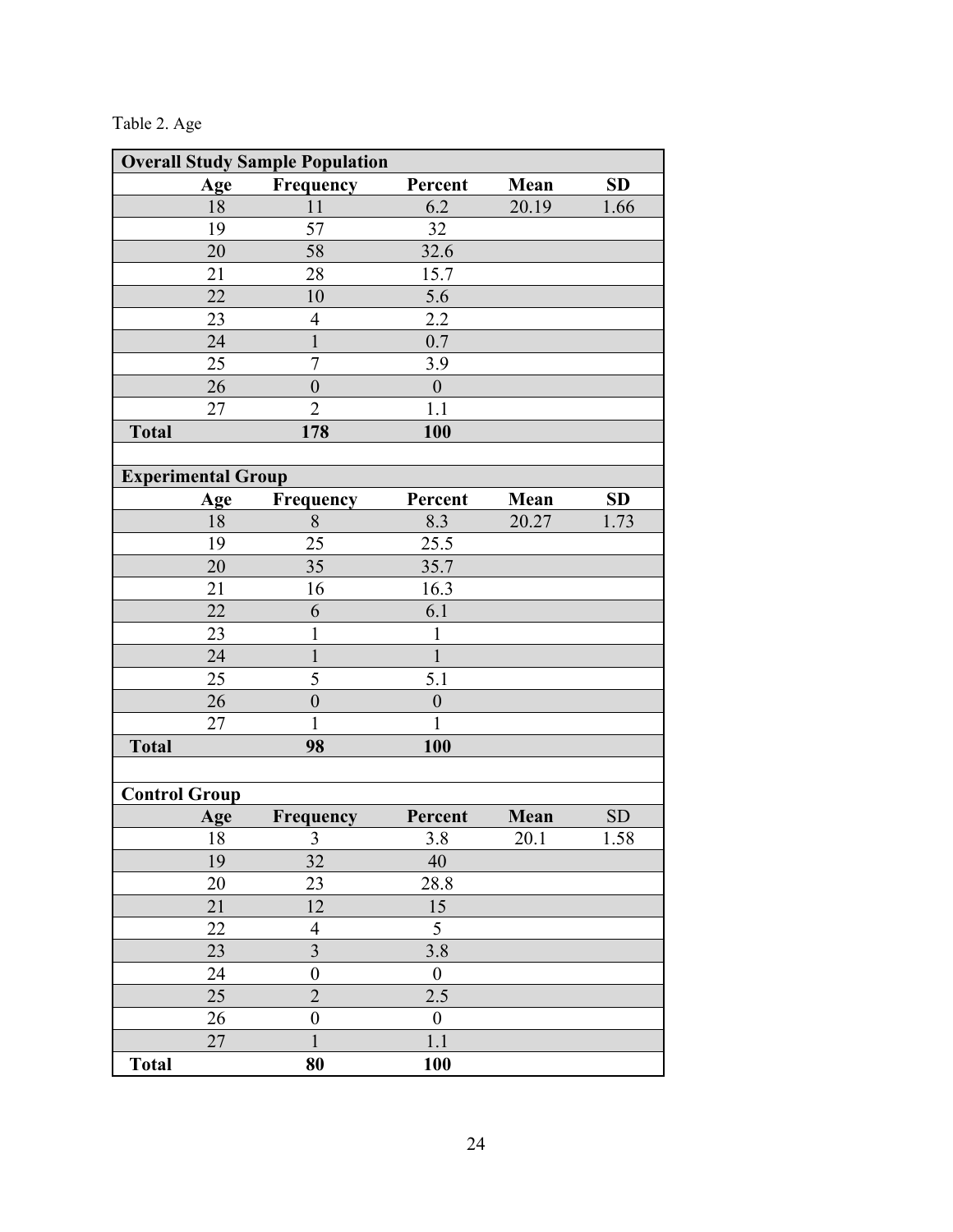#### **Overall Intervention Effect: Between-Group Comparison**

 The study questionnaire is divided into three themed components: 1) distracted driving behavior, 2) driver's attitude about distracted driving behavior, and 3) knowledge of distracted driving laws. For this analysis, the name of each component has been simplified into the following: 1) 'behavior', 2) 'attitude' 3) 'knowledge'. Since the exact same questionnaire was administered for the experimental and control groups at the pre- and post-intervention time points, in this analysis, the "pre-intervention questionnaire" will be referenced as 'time-point one' and the post-intervention questionnaire will be referred to as, 'time-point two'.

An analysis of the mean overall score of the questionnaire was completed to verify overall main effects of the intervention (See Figure 3). The responses in each component: behavior, attitude, and knowledge were scored with the highest score representing the most positive outcome against distracted driving. For example, for the binary 'yes/no' responses in the behavior section, the response that represented a distracted driving behavior was coded with the number '1', and the response that represented a non-distracted driving behavior was be coded as a '2'. Given the eleven questions requiring a binary response, the highest score possible for the behavior component is a score of twenty-two.

 For the attitude component of the questionnaire, there were seven questions requiring a 1-5 Likert scale response, 1=strongly disagree, 2=disagree, 3=neither agree nor disagree, 4=agree and 5=strongly agree. In keeping with the overall scoring pattern where the highest scores reflect a more positive anti-distraction outcome, all seven questions were reversed scored for the analysis so that a participant response of five would represent a more positive score against distracted driving and a response of one would represent the least positive score for each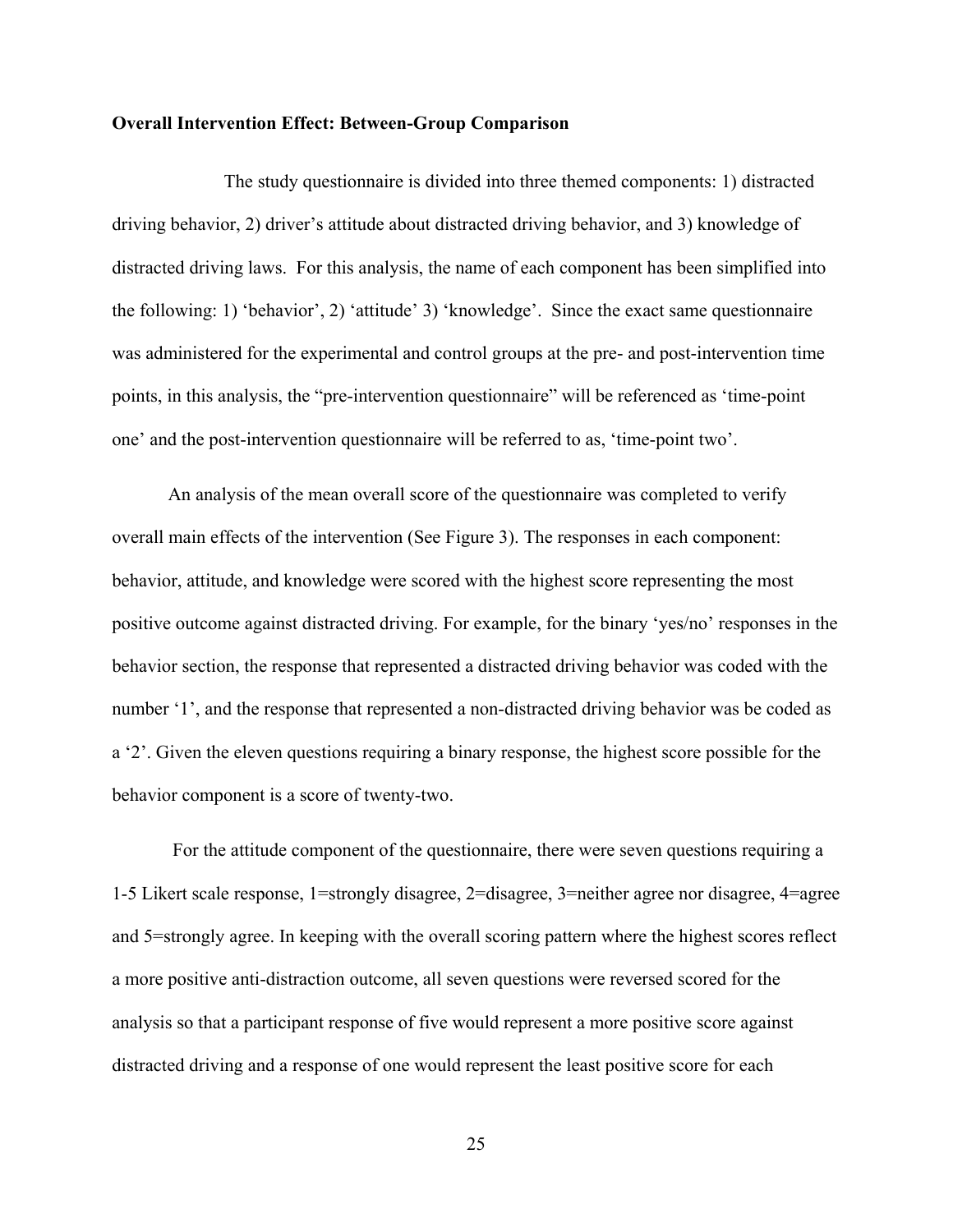question (See Appendix for questionnaire). Given the seven questions, the highest score possible for the attitude component is thirty-five.

For the knowledge component, there are five questions requiring a binary true/false response. Incorrect responses were scored with a '1' and correct responses were scored with a '2'. Given this, the highest score possible for the knowledge component is ten. The sub-totals of each of the three components of the questionnaire were then added together for an overall questionnaire grand total of sixty-seven (See Figure 3).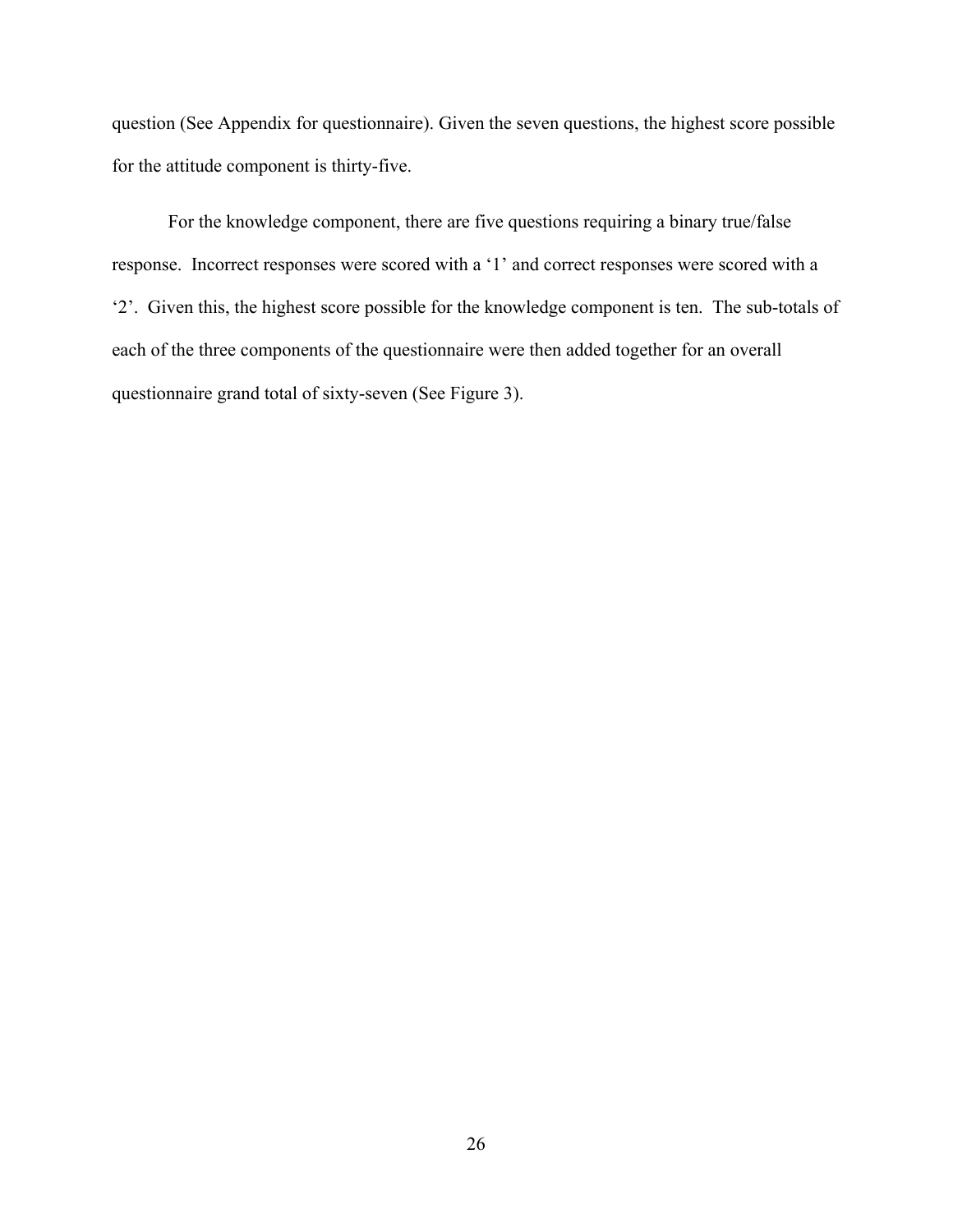

Figure 3. Overall Questionnaire Scoring

Independent t-tests were completed to analyze the main effects of the intervention by comparing the overall mean scores of the time-point one and time-point two questionnaires between the experimental and control group. Missing cases were deleted list-wise as pair-wise deletion would result in a penalized score for the individual overall score. The results indicate no statistically significant differences between the time-point one mean scores of the experimental and control groups (See Table 3). However, for time-point two, there is statistically significant differences in overall mean scores  $(t=5.42 \ (162), p=<.001, CI \ 3.09-6.64)$ . Based on these results, the experimental and control group responses to the time-point one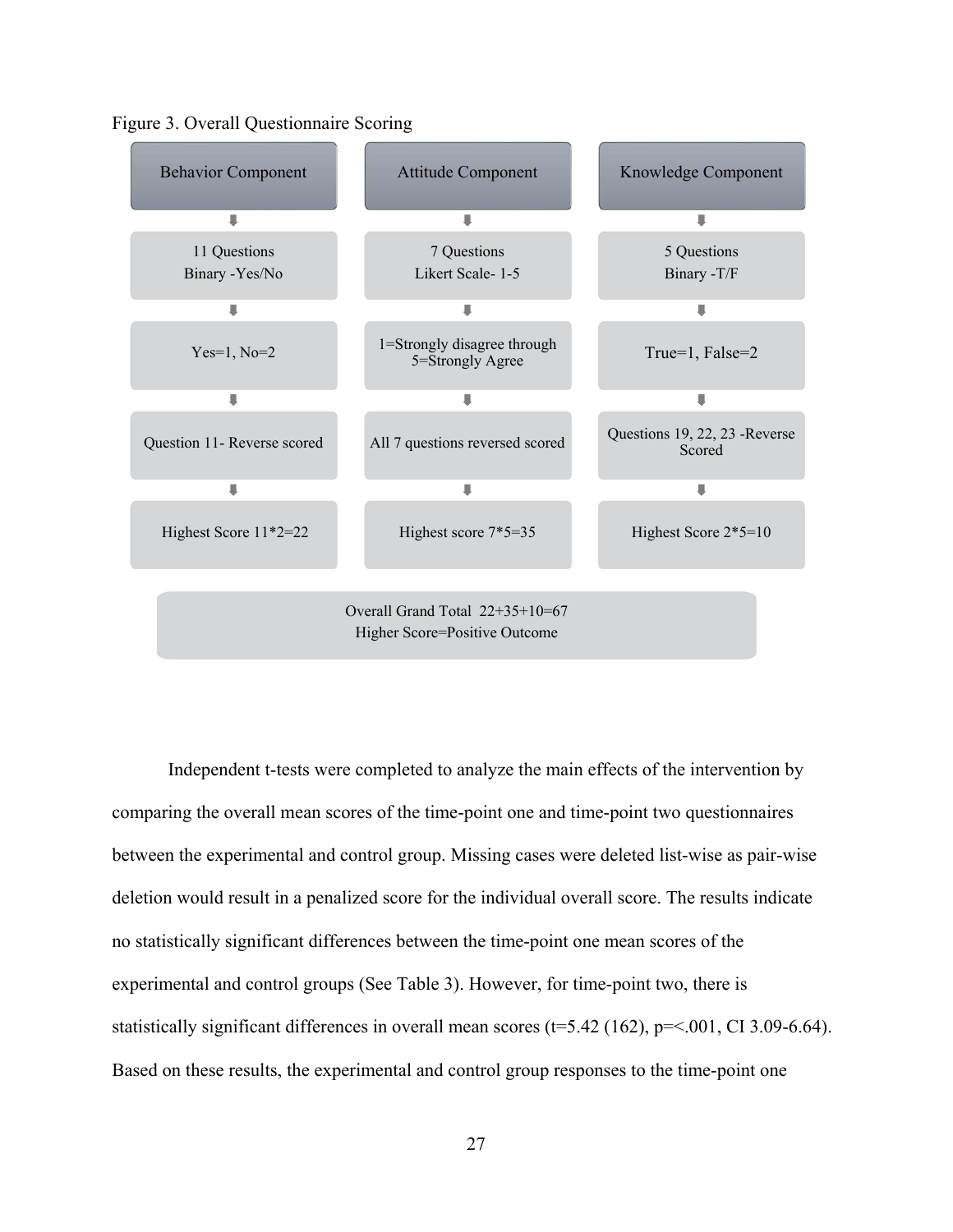questionnaire were similar by overall mean score. However, post-intervention, for the experimental group, the time-point two mean score of 55.62/67 was a statistically significantly higher positive outcome score of reported responses as compared to the control group mean score 50.76/67 (See Table 3 and Figure 4). This result represents the desired effect of the distracted driving intervention.

|              | N  | <b>Mean</b> | <b>SD</b> | t    | df  | $\mathbf{p}$ .05 | d    | <b>CI</b>    |
|--------------|----|-------------|-----------|------|-----|------------------|------|--------------|
|              |    |             |           |      |     |                  |      |              |
| Time-point 1 |    |             |           | 1.46 | 162 | .147             | .231 | $-.508-3.60$ |
| Experimental | 90 | 51.16       | 6.57      |      |     |                  |      |              |
| Control      | 74 | 49.73       | 5.81      |      |     |                  |      |              |
|              |    |             |           |      |     |                  |      |              |
| Time-point 2 |    |             |           | 5.42 | 162 | < .001           | .850 | 3.09-6.64    |
| Experimental | 90 | 55.62       | 5.85      |      |     |                  |      |              |
| Control      | 74 | 50.76       | 5.57      |      |     |                  |      |              |
|              |    |             |           |      |     |                  |      |              |

Table 3. Overall Scores Between-Groups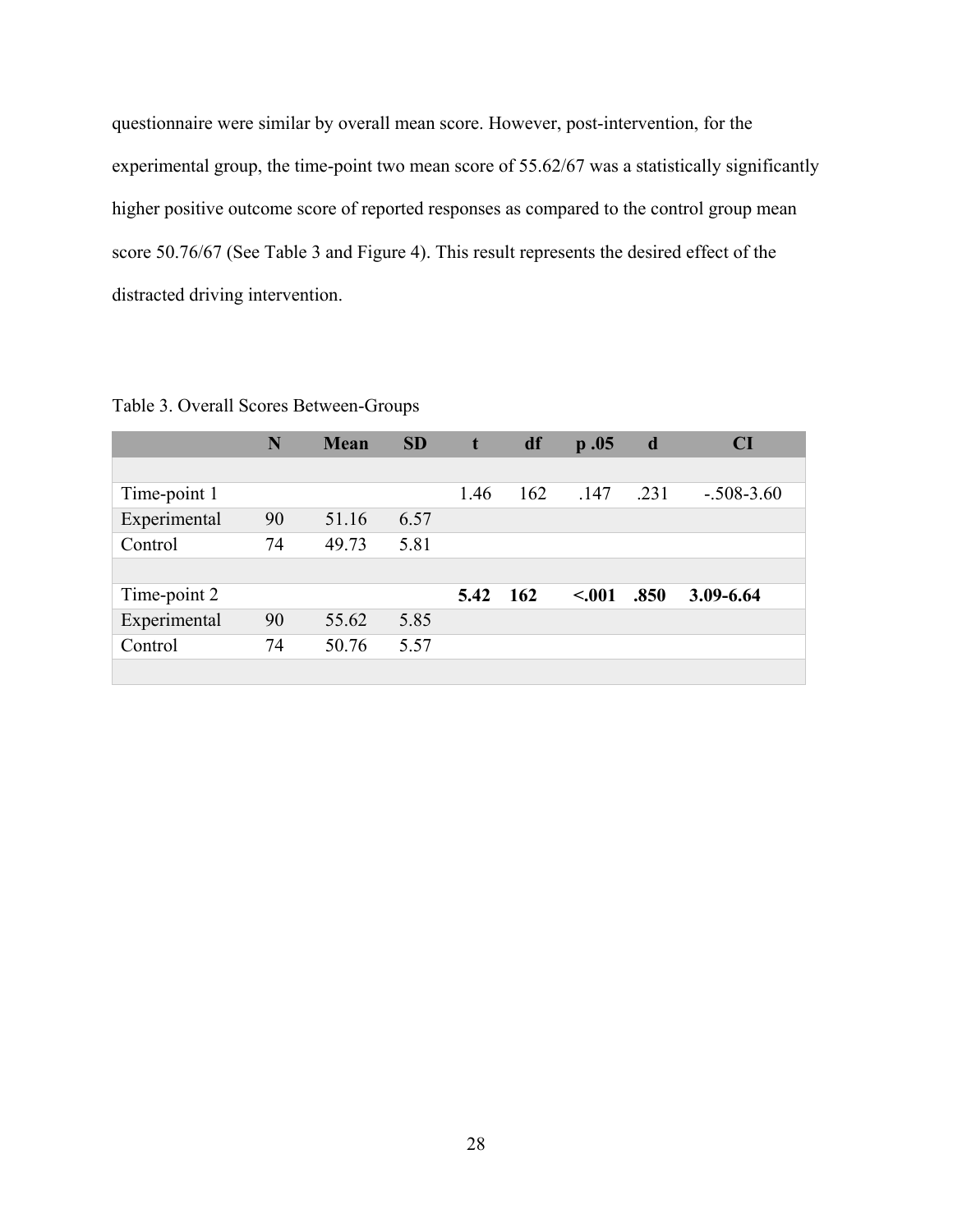

Figure 4. Between and Within-Group Time-point Mean Difference

Since the main effect of the intervention was associated with statistically significant higher overall mean scores for the experimental group compared to the control group in the timepoint two results, further tests of comparisons were completed within each component level to better understand where the differences between-group mean scores lie. Independent t-tests were completed to compare experimental and control group component means for time-point one and time-point two at the component level. As demonstrated on Table 4, no statistically significant differences are observed for mean scores between the experimental and control group for the time-point one questionnaire responses for any of the three components, behavior, attitude, or knowledge. However, for time-point two, in all three components, the experimental group had statistically significant higher mean scores (See Table 4). Based on these results, the higher mean scores (positive outcome) for the experimental group in the behavior, attitude and knowledge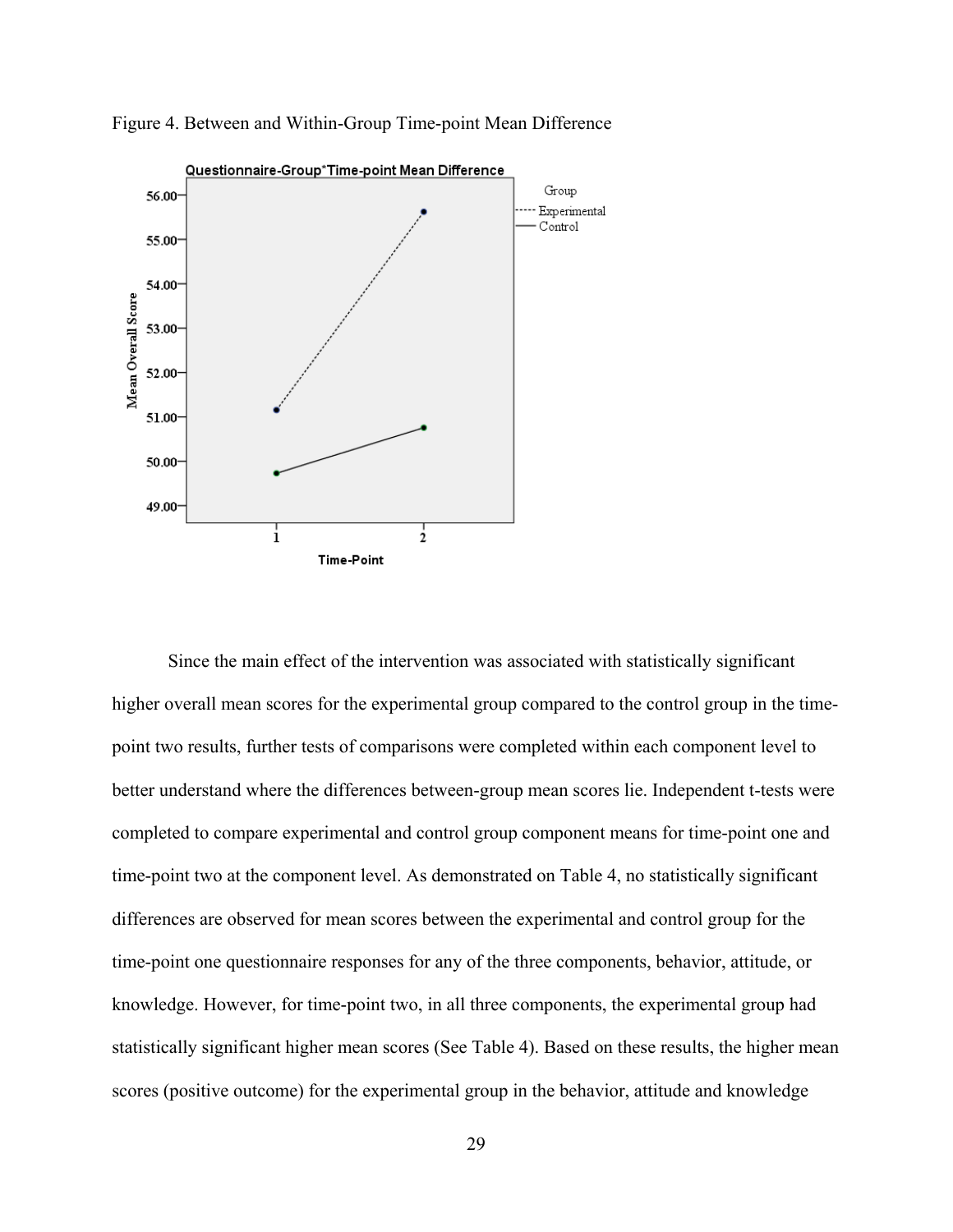components all contribute to explaining the higher overall mean scores of the experimental group after intervention compared to the controls.

| <b>Behavior</b> | N  | Mean  | <b>SD</b> | $\mathbf t$ | df     | p.05    | $\mathbf d$ | CI                |
|-----------------|----|-------|-----------|-------------|--------|---------|-------------|-------------------|
| Time-point 1    |    |       |           | 1.757       | 162    | .081    | .278        | $.072 - 1.24$     |
| Experimental    | 90 | 17.17 | 2.10      |             |        |         |             |                   |
| Control         | 74 | 16.58 | 2.15      |             |        |         |             |                   |
| Time-point 2    |    |       |           | 4.826       | 162    | $-.001$ | .763        | $.882 - 2.10$     |
| Experimental    | 90 | 18.47 | 2.02      |             |        |         |             |                   |
| Control         | 74 | 16.97 | 1.90      |             |        |         |             |                   |
|                 |    |       |           |             |        |         |             |                   |
| <b>Attitude</b> | N  | Mean  |           | t           | df     | p.05    |             | CI                |
| Time-point 1    |    |       |           | 0.962       | 162    | .338    | .152        | 0.799-<br>2.32    |
| Experimental    | 90 | 26.37 | 5.34      |             |        |         |             |                   |
| Control         | 74 | 25.61 | 4.62      |             |        |         |             |                   |
| Time-point 2    |    |       |           | 4.3         | 162    | $-.001$ | .674        | 1.65-4.44         |
| Experimental    | 90 | 29.11 | 4.50      |             |        |         |             |                   |
| Control         | 74 | 26.07 | 4.52      |             |        |         |             |                   |
|                 |    |       |           |             |        |         |             |                   |
| Knowledge       | N  | Mean  |           | t           | df     | p.05    | .091        | CI                |
| Time-point 1    |    |       |           | 0.596       | 162    | .552    |             | $0.189 -$<br>0.35 |
| Experimental    | 90 | 7.62  | 0.83      |             |        |         |             |                   |
| Control         | 74 | 7.54  | 0.92      |             |        |         |             |                   |
| Time-point 2    |    |       |           | 2.655       | 131.34 | $.009*$ | .414        | $.091 - .566$     |
| Experimental    | 90 | 8.04  | 0.65      |             |        |         |             |                   |
| Control         | 74 | 7.72  | 0.88      |             |        |         |             |                   |

Table 4. Between-Group Component Comparisons

\*Equal variances not assumed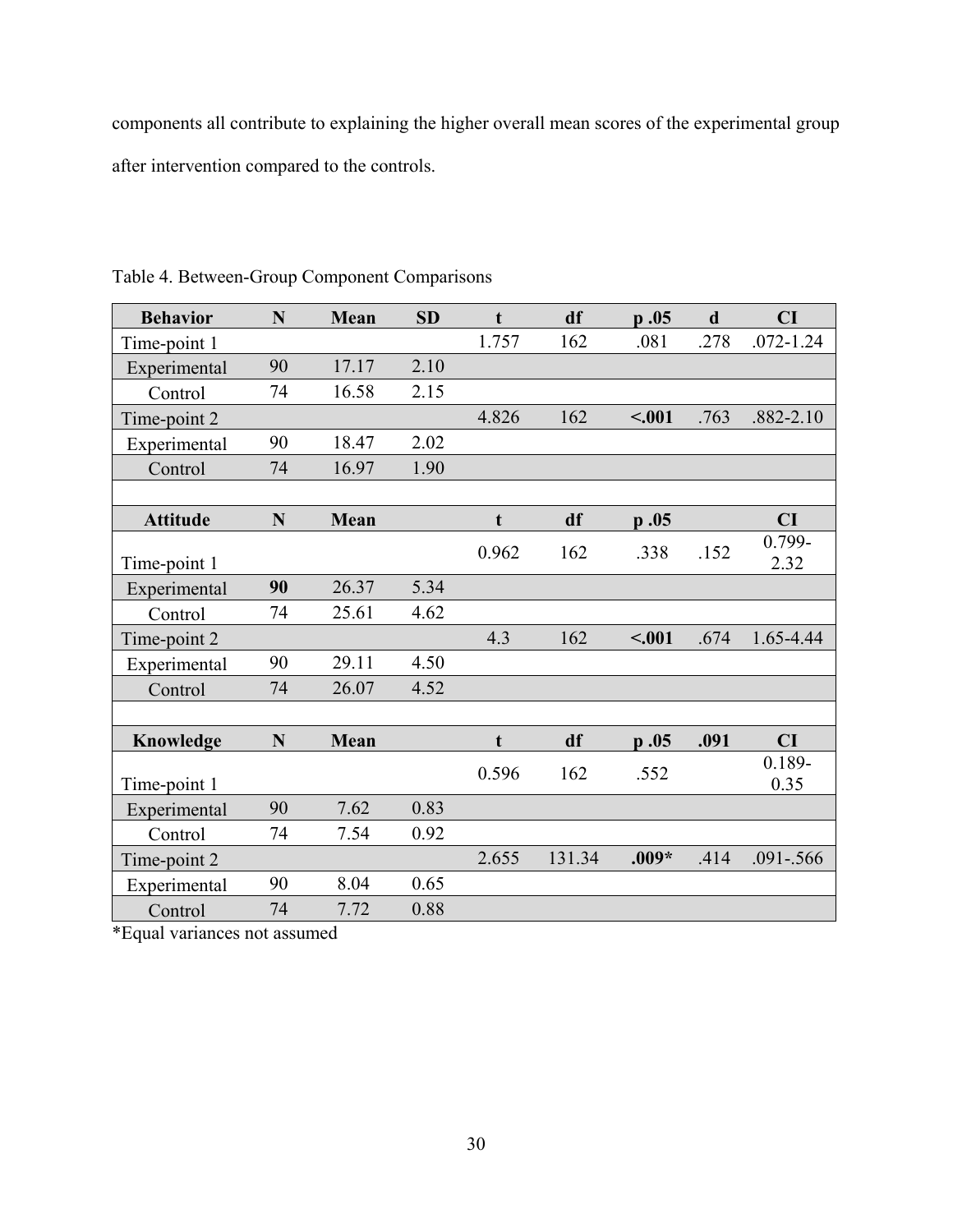#### **Within-Group Comparison**

Since statistically significant mean differences in the time-point two questionnaires between the experimental and control group were demonstrated in the overall score sum and in each of the three components, repeated measure ANOVA (RM-ANOVA) tests were completed to compare within-group differences between time-point one and time-point two questionnaire responses. As demonstrated in Table 5, the overall mean scores of the experimental group increased from  $51.16$  (SD= 6.57) in time-point one to  $55.62$  (SD=5.85) in time-point two and this difference of mean scores was statistically significant (F  $(1,89) = 51.02$ , p = <.001,  $\eta_p^2 = 364$ ). However, for the control group, the mean score difference of 49.73 (SD= 5.87) in time-point one to 50.75 (SD=5.57) in time-point two was not statistically significant (F  $(1,73) = 3.33$ , p= .072,  $\eta_p^2$ =.044). Table 6 further demonstrates within-group differences where the control group had higher mean scores in time-point two indicating an association of intervention effect that were statistically significant within each component. Figures, 4, 5, 6 also illustrate the combined differences in mean scores between and within groups for each component.

| Time1*Time2  | N  | <b>Mean</b> | <b>SD</b> | F     | df    | p.05    | $\mathbf{\eta_{p}}^{2}$ |
|--------------|----|-------------|-----------|-------|-------|---------|-------------------------|
|              |    |             |           |       |       |         |                         |
| Experimental |    |             |           | 51.02 | (89)  | $-.001$ | .364                    |
| Time-point 1 | 90 | 51.16       | 6.57      |       |       |         |                         |
| Time-point 2 | 90 | 55.62       | 5.85      |       |       |         |                         |
|              |    |             |           |       |       |         |                         |
| Control      |    |             |           | 3.33  | 1(73) | .072    | .044                    |
| Time-point 1 | 74 | 49.73       | 5.81      |       |       |         |                         |
| Time-point 2 | 74 | 50.75       | 5.57      |       |       |         |                         |

Table 5. Within-group Comparison of Overall Questionnaire Score Means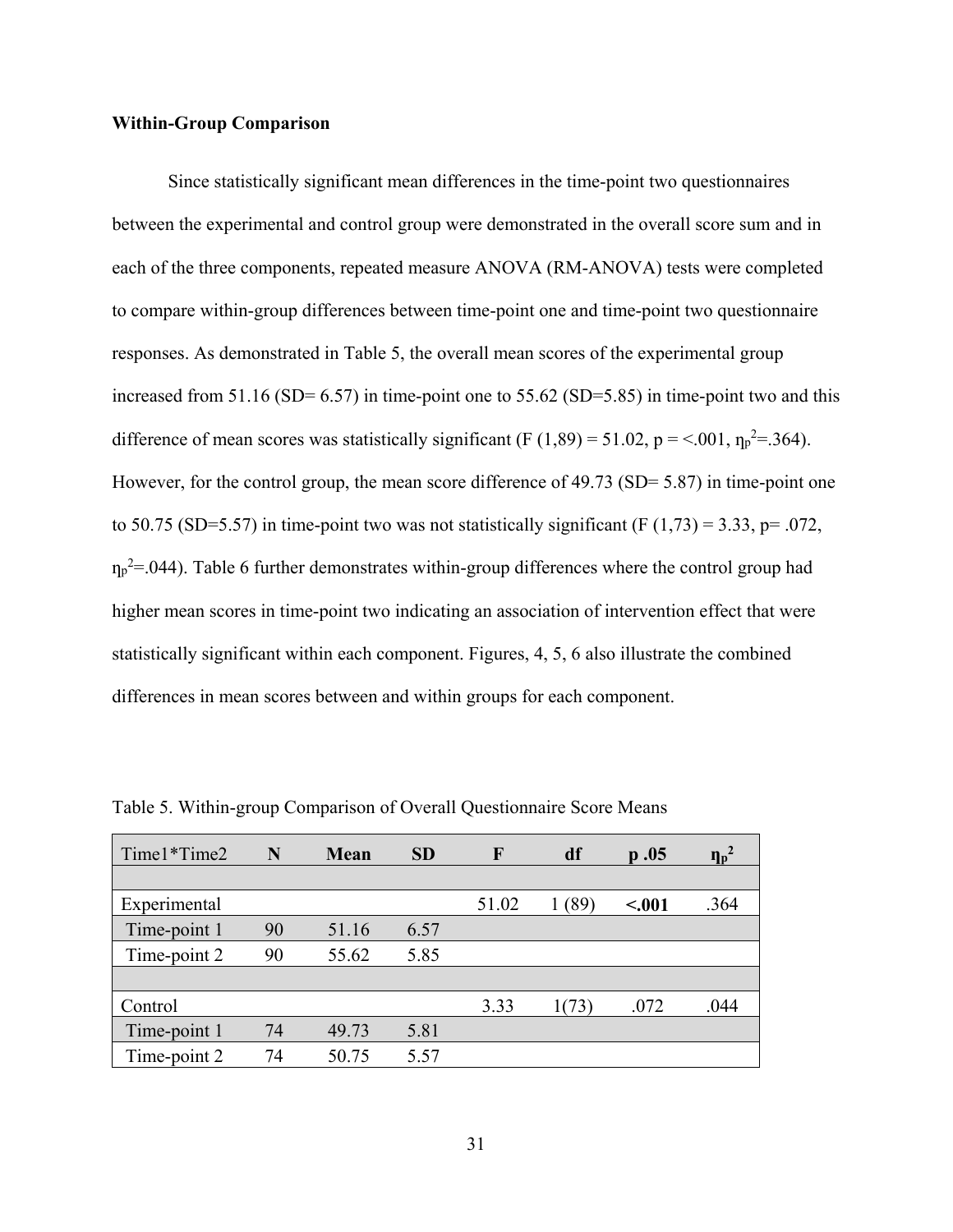| Component       | N  | <b>Mean</b> | <b>SD</b> | F      | df   | p.05    | $\eta p2$ |
|-----------------|----|-------------|-----------|--------|------|---------|-----------|
|                 |    |             |           |        |      |         |           |
| <b>Behavior</b> |    |             |           |        |      |         |           |
| Experimental    | 90 |             |           | 51.102 | 1,89 | < .001  | .37       |
| Time-point 1    |    | 17.17       | 2.10      |        |      |         |           |
| Time-point 2    |    | 18.47       | 2.02      |        |      |         |           |
| Control         | 74 |             |           | 4.29   | 1,74 | .075    | .04       |
| Time-point 1    |    | 16.58       | 2.15      |        |      |         |           |
| Time-point 2    |    | 16.97       | 1.91      |        |      |         |           |
|                 |    |             |           |        |      |         |           |
| <b>Attitude</b> |    |             |           |        |      |         |           |
| Experimental    | 90 |             |           | 26.658 | 1,89 | $-.001$ | .23       |
| Time-point 1    |    | 26.37       | 5.34      |        |      |         |           |
| Time-point 2    |    | 29.11       | 4.50      |        |      |         |           |
| Control         | 74 |             |           | .941   | 1,73 | 0.335   | .01       |
| Time-point 1    |    | 25.61       | 4.62      |        |      |         |           |
| Time-point 2    |    | 26.07       | 4.52      |        |      |         |           |
|                 |    |             |           |        |      |         |           |
| Knowledge       |    |             |           |        |      |         |           |
| Experimental    | 90 |             |           | 16.235 | 1,89 | < .001  | .15       |
| Time-point 1    |    | 7.62        | .924      |        |      |         |           |
| Time-point 2    |    | 8.04        |           |        |      |         |           |
| Control         | 74 |             | .652      | 1.838  | 1,73 | .179    | .03       |
| Time-point 1    |    | 7.54        |           |        |      |         |           |
| Time-point 2    |    | 7.72        |           |        |      |         |           |

Table 6. Within-Group Repeated Measure Component Comparison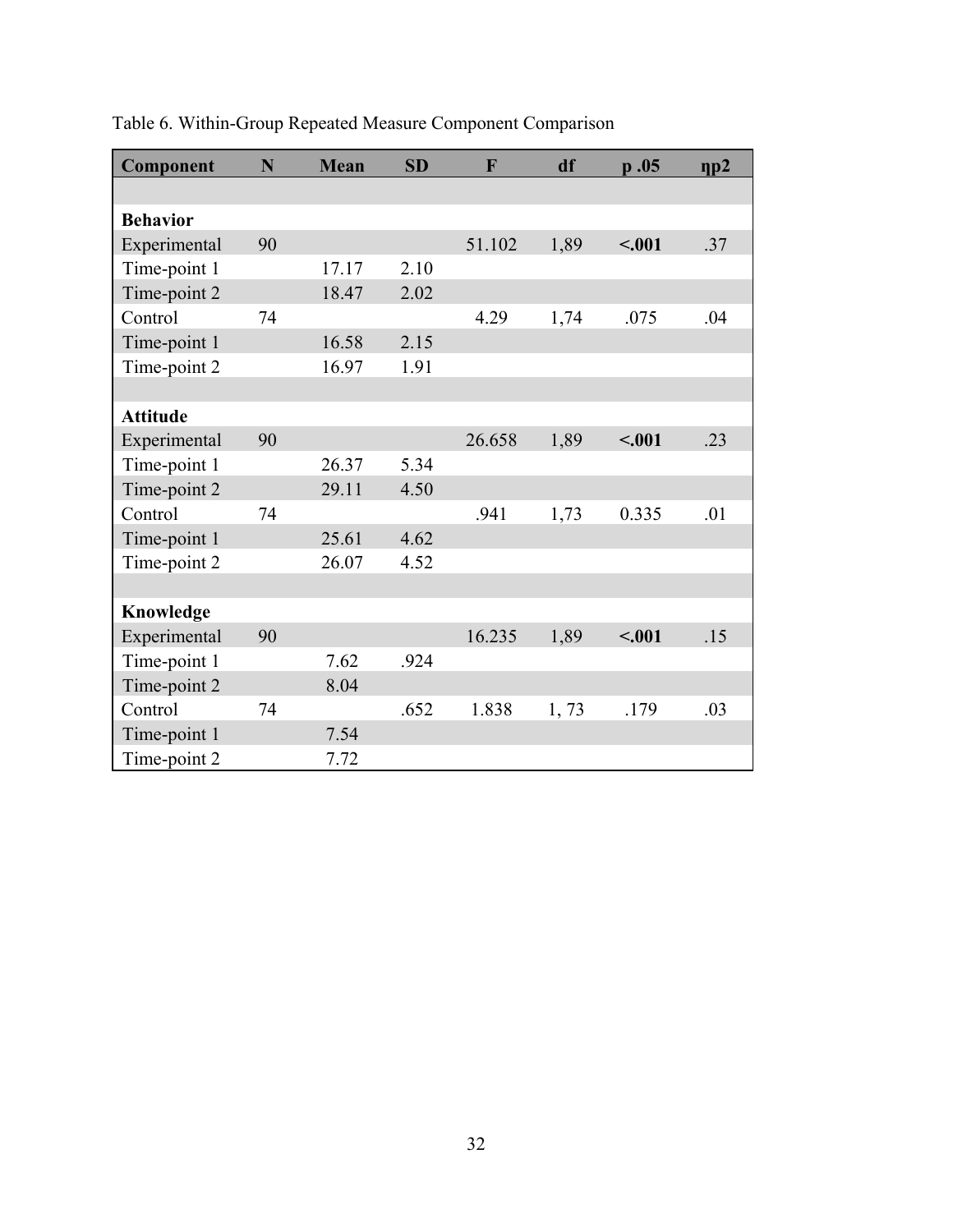

Figure 5. Behavior Component Comparison

Figure 6. Attitude Component Comparison



33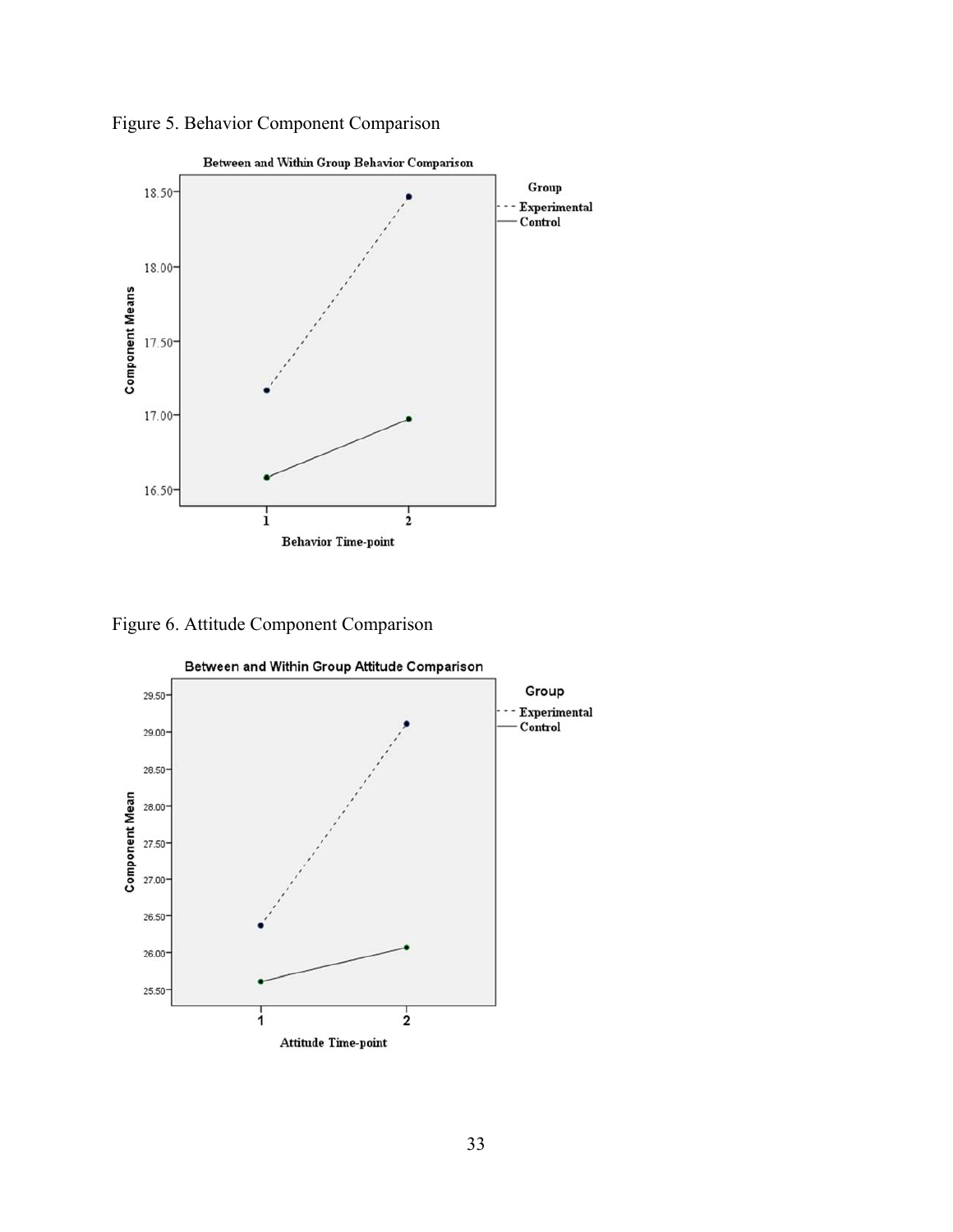



#### **Experimental Group**

 Based on the statistical significance of overall mean difference of the in the betweengroup and within-group comparisons for the experimental group, further analyses of specific questions within each component were completed to better understand which questions may have been most effective in capturing effect of the intervention within the experimental group.

### **Behavior**

 Eleven questions on the questionnaire required respondents to answer either yes or no regarding specific distracted driving behaviors. Each question started with, "In the past two weeks, while driving, have you…" and then each question ended by asking a different specific question focused on certain behaviors as demonstrated in Table 7. Cochran's Q Chi-square tests were completed to test for differences in repeated measure response from time-point one and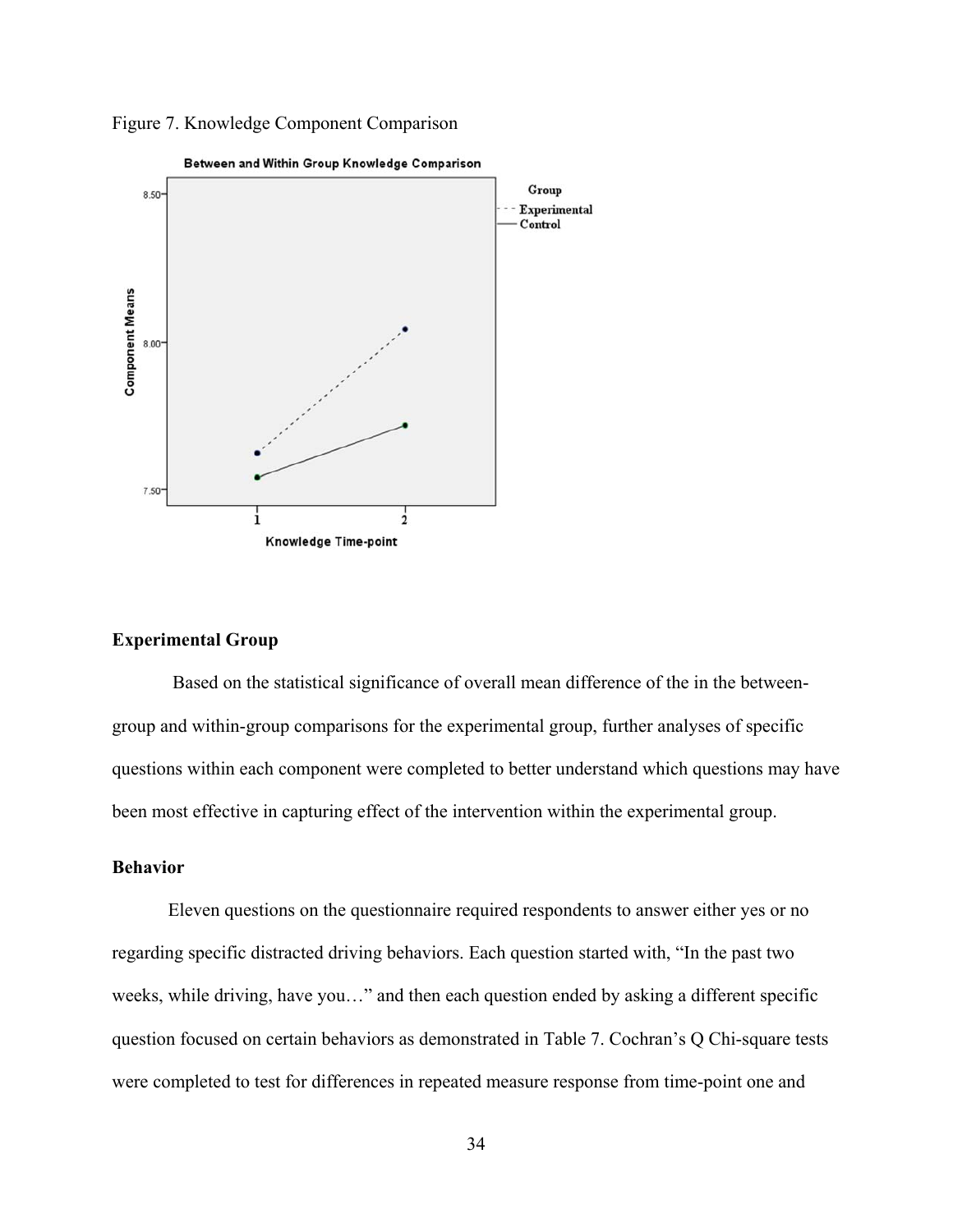time-point two questionnaires within the experimental group. As illustrated in Table 6, eight out of the eleven questions had statistically significant differences in responses from time-point one and time-point two.

 While all questions in the behavior component resulted in an increase in positive outcome of reported distracted driving behaviors in time-point two compared to time-point one for the experimental group, a couple of the statistically significant questions are highlighted here. For the third question, "In the past two weeks, while driving, have you sent a text?, there was a 19% or (n=19) decrease in respondents reporting yes in time-point two and this difference was statistically significant  $(X^2(1) = 14.44, p = 0.001)$ . Secondly, the last question in the behavior component, "In the past two weeks, while driving, did you put your cell phone on silent or out of reach?", was reversed scored where the answer yes reflected a higher score of '2' as opposed to no which was scored with '1'. For this question, there was a 22% (or N=22) increase in respondents who said yes in time-point two as oppose to time-point one.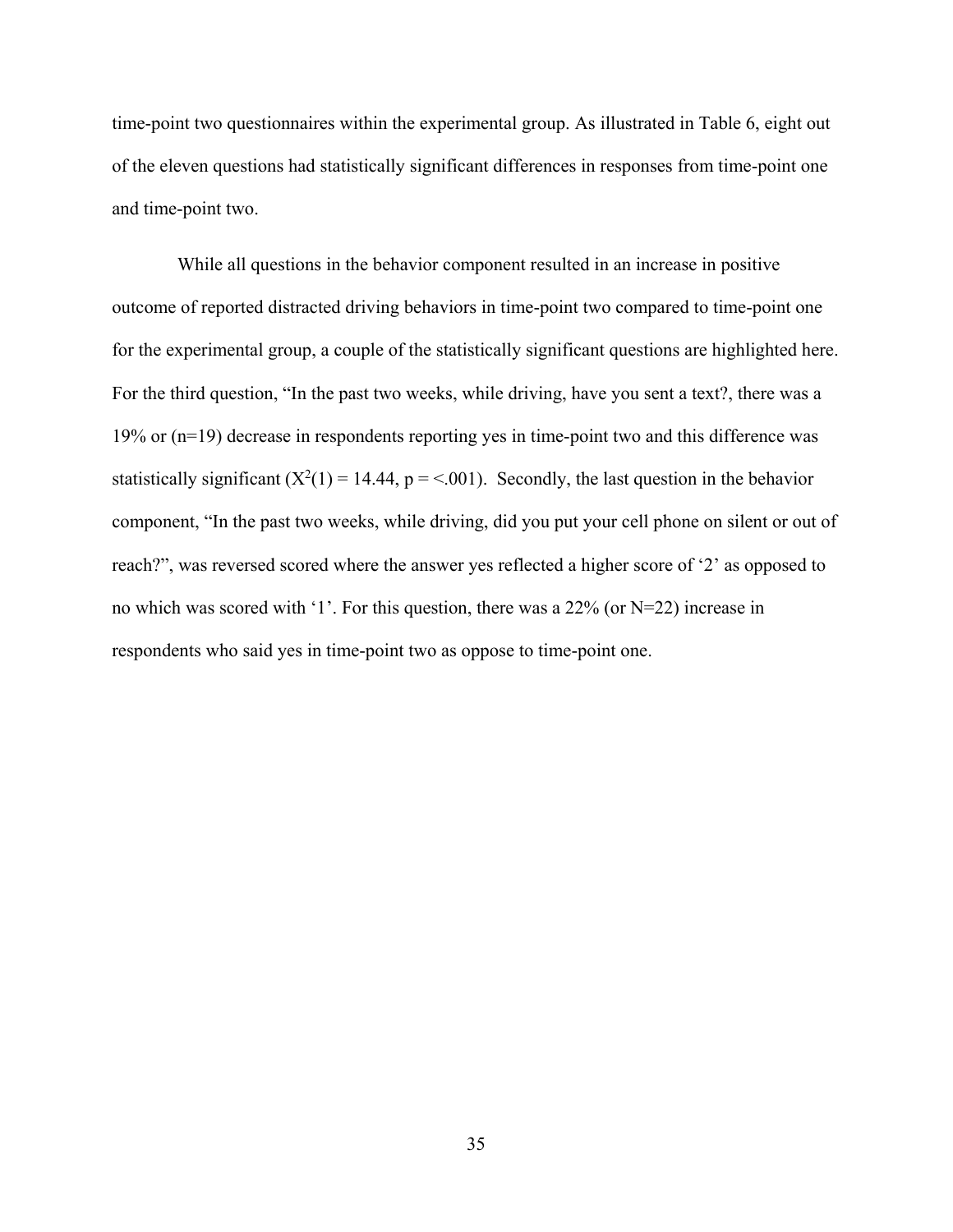|                                   |                        |     | <b>Frequency Frequency</b> |                |        |
|-----------------------------------|------------------------|-----|----------------------------|----------------|--------|
|                                   |                        | Yes | N <sub>o</sub>             | $\mathbf{X}^2$ | P.05   |
| Talked on a cell                  | Time<br>$\mathbf{1}$   | 68  | 29                         | 7.258          | .007   |
|                                   | Time<br>$\overline{2}$ | 53  | 44                         |                |        |
|                                   |                        |     |                            |                |        |
| Read a text                       | Time<br>$\mathbf{1}$   | 76  | 22                         | 5.143          | .023   |
|                                   | Time<br>$\overline{2}$ | 64  | 34                         |                |        |
|                                   |                        |     |                            |                |        |
| Sent a text                       | Time<br>$\mathbf{1}$   | 63  | 35                         | 14.440         | < .001 |
|                                   | Time<br>$\overline{2}$ | 44  | 54                         |                |        |
|                                   |                        |     |                            |                |        |
| Text for work                     | Time<br>$\mathbf{1}$   | 14  | 84                         | 0.286          | 0.593  |
|                                   | Time<br>$\overline{2}$ | 12  | 86                         |                |        |
|                                   |                        |     |                            |                |        |
| Wore Headphones                   | Time<br>$\mathbf{1}$   | 17  | 81                         | 1.923          | 0.166  |
|                                   | Time<br>$\overline{2}$ | 12  | 86                         |                |        |
|                                   |                        |     |                            |                |        |
| Cell for navigation               | Time<br>$\mathbf{1}$   | 66  | 32                         | 9.323          | .002   |
|                                   | Time<br>$\overline{2}$ | 49  | 49                         |                |        |
|                                   |                        |     |                            |                |        |
| Cell for reading/sending<br>email | Time<br>$\mathbf{1}$   | 34  | 64                         | 6.760          | .009   |
|                                   | Time<br>$\overline{2}$ | 21  | 77                         |                |        |
|                                   |                        |     |                            |                |        |
| Dashboard Navigation              | Time<br>$\mathbf{1}$   | 13  | 85                         | 0.333          | 0.564  |
|                                   | Time<br>$\overline{2}$ | 11  | 87                         |                |        |
|                                   |                        |     |                            |                |        |

|  | Table 7. Experimental Within-group Comparisons Behavior Questions |  |  |
|--|-------------------------------------------------------------------|--|--|
|  |                                                                   |  |  |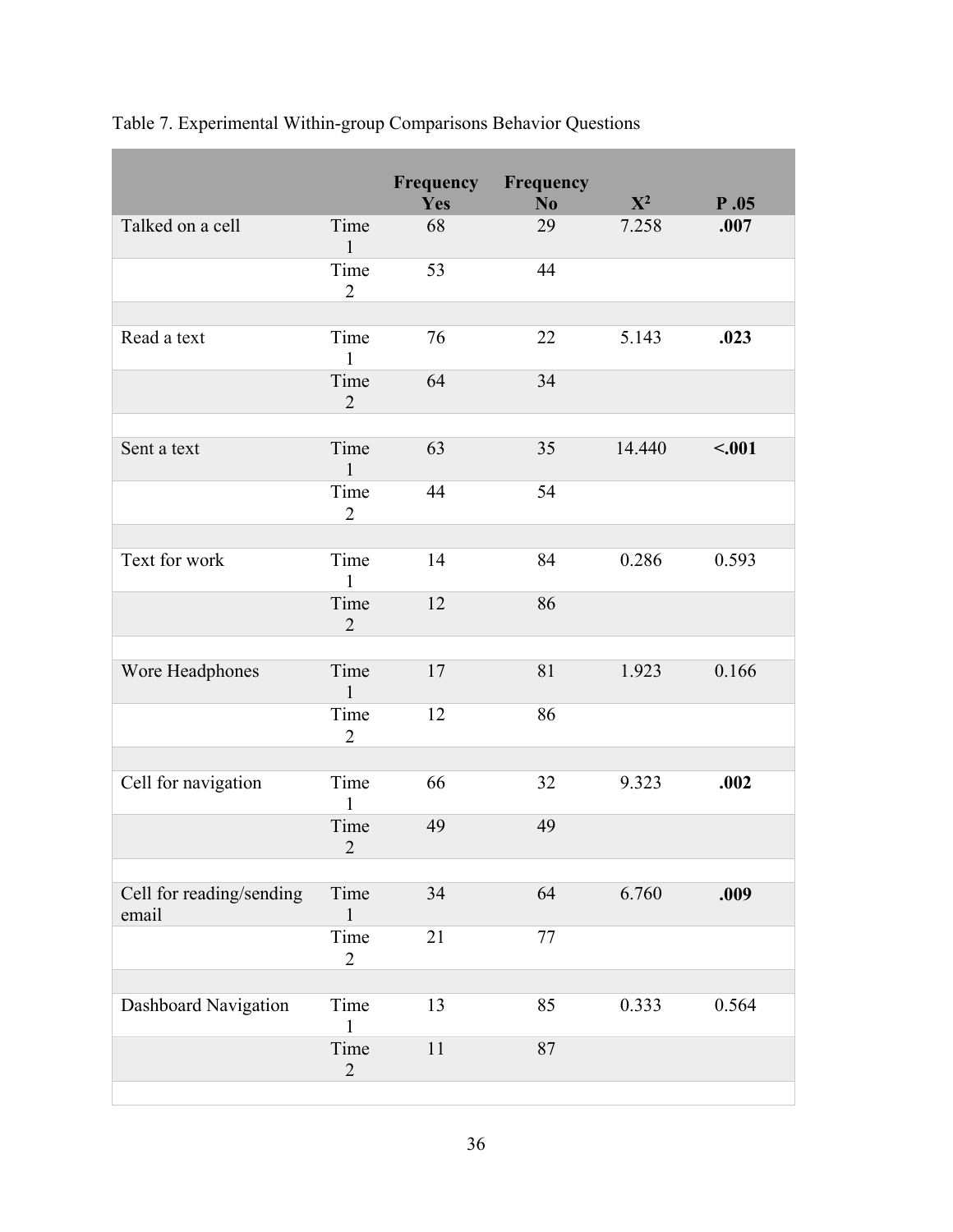| Read map, book,<br>newspaper | Time<br>1              | 18 | 79 | 11.267 | .001    |
|------------------------------|------------------------|----|----|--------|---------|
|                              | Time<br>$\overline{2}$ | 5  | 92 |        |         |
|                              |                        |    |    |        |         |
| Groomed                      | Time                   | 48 | 48 | 3.857  | .050    |
|                              | Time<br>$\overline{2}$ | 39 | 57 |        |         |
|                              |                        |    |    |        |         |
| Silent or out of reach       | Time<br>1              | 36 | 62 | 15.125 | $-.001$ |
|                              | Time<br>2              | 58 | 40 |        |         |

# **Attitude**

The attitude component consists of seven questions (statements) focused on the respondent's attitude about some of the same behaviors that were also asked in the behavior component. In summary of the previous description, each of the seven questions required the respondent to answer in a five-point Likert scale to what level they either disagree or agree with each statement. These questions were reversed scored in this analysis so a response of five would represent the highest score possible (most positive outcome against distracted driving). Each of the seven statements started with, "I believe that it is…, then ended regarding a specific behavior as illustrated in Table 8. For the experimental group, the mean score for time-point two had increased, indicating a more positive outcome for all seven statements. The differences in timepoint one and time-point two means were statistically significant for six out of the seven statements (See Table 8).

 A few of the questions in this component stand out in regard to talking and texting on the cell phone while driving. When asked in time-point one if the participants thought that it was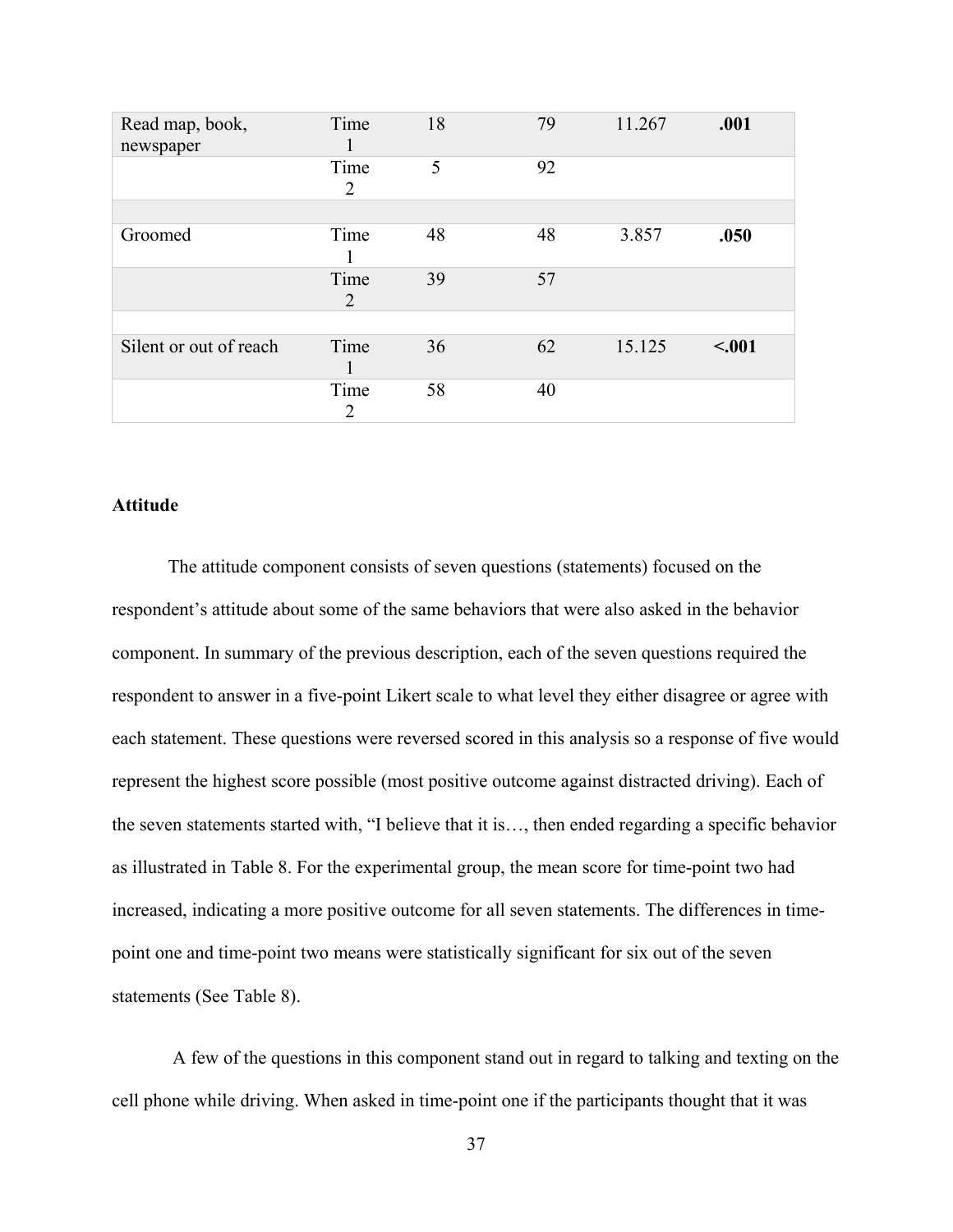alright to talk on a cell phone their mean was on the closer end of saying neither agree-nordisagree (m=3.43) and by time-point two the mean moved closer in the direction of disagree (m==3.94). In asking if the participant thought it was alright to send a text in time point one, the group mean was in the 'disagree' category of the Likert scale, (m=4.31) and by time-point two, the group mean moved more toward the 'totally disagree' category (m=4.61). Similarly, for statement, "It is alright to read a text", the time-point 1 mean was 4.07 and by time-point two, the mean moved to 4.38. These are noted in the context of comparison with the behavior component were even though in time-point one where attitudes may not directly reflect behaviors. Although the majority of participants may not agree that the listed behaviors of mobile device use is alright to do while driving, they may still do it.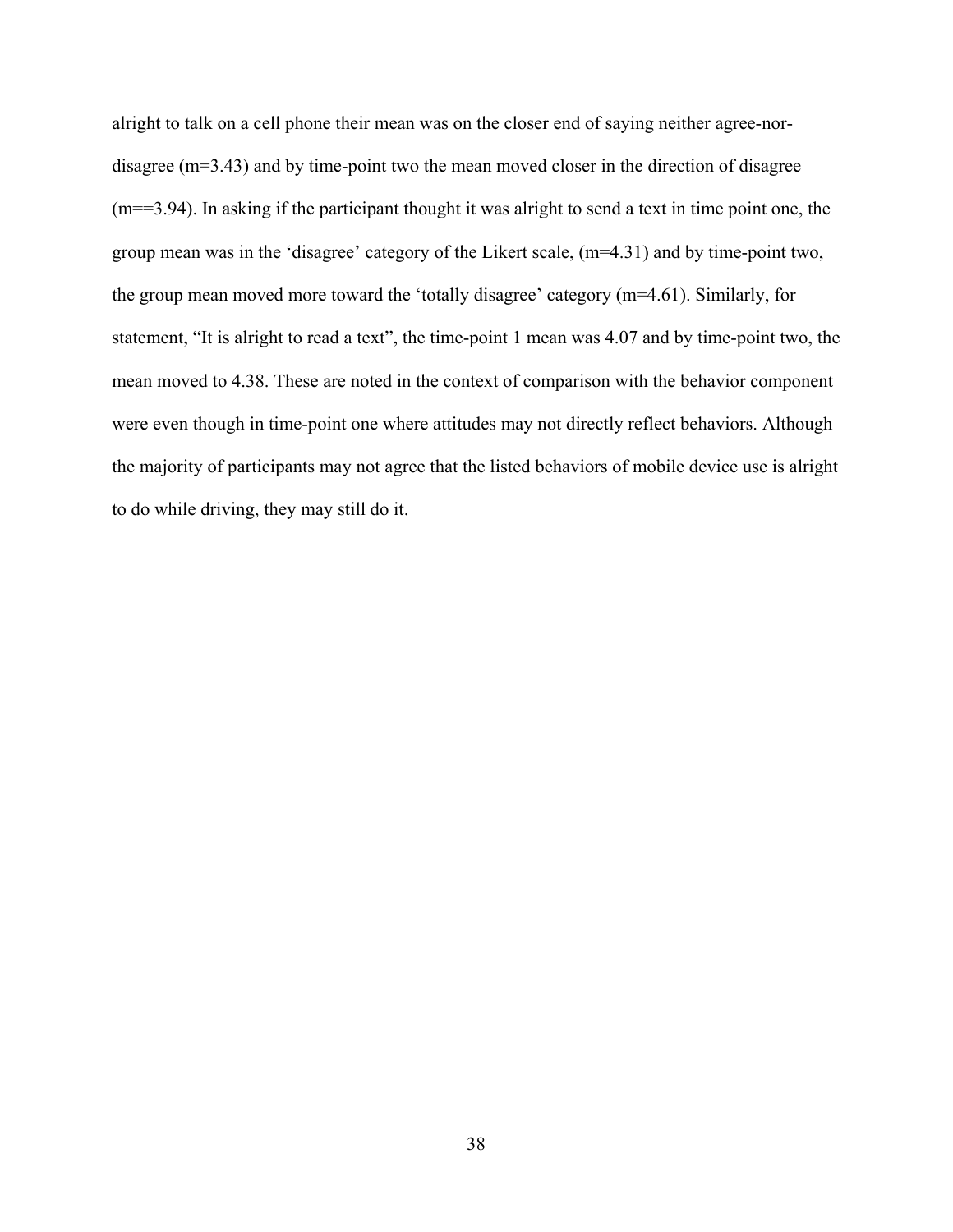|                                                |        | ${\bf N}$ | Mean | SD    | $\mathbf{F}$ | df    | p.05    | $\eta_p^2$ |
|------------------------------------------------|--------|-----------|------|-------|--------------|-------|---------|------------|
| Alright to talk on a cell<br>phone             |        | 98        |      |       | 24.14        | 1(97) | $-.001$ | .199       |
|                                                | Time 1 |           | 3.43 | 1.025 |              |       |         |            |
|                                                | Time 2 |           | 3.94 | 1.024 |              |       |         |            |
| Alright to send a text                         |        | 98        |      |       | 12.58        | 1(97) | .001    | .115       |
|                                                | Time 1 |           | 4.31 | 0.842 |              |       |         |            |
|                                                | Time 2 |           | 4.61 | 0.62  |              |       |         |            |
| Alright to read a text                         |        | 98        |      |       | 11.60        | 1(97) | .001    | .107       |
|                                                | Time 1 |           | 4.07 | 0.955 |              |       |         |            |
|                                                | Time 2 |           | 4.38 | 0.806 |              |       |         |            |
| Alright to groom                               |        |           |      |       |              |       |         |            |
|                                                |        | 98        |      |       | 2.196        | 1(97) | .142    | .022       |
|                                                | Time 1 |           | 3.95 | 1.078 |              |       |         |            |
|                                                | Time 2 |           | 4.11 | 0.884 |              |       |         |            |
| Alright to program<br>navigation on cell phone |        | 98        |      |       | 15.35        | 1(97) | $-.001$ | .137       |
|                                                | Time 1 |           | 3.23 | 1.174 |              |       |         |            |
|                                                | Time 2 |           | 3.70 | 1.096 |              |       |         |            |
| Alright to program<br>navigation on dashboard  |        |           |      |       |              |       |         |            |
|                                                |        | 98        |      |       | 13.99        | 1(97) | $-.001$ | .126       |
|                                                | Time 1 |           | 3.04 | 1.31  |              |       |         |            |
|                                                | Time 2 |           | 3.59 | 1.23  |              |       |         |            |
| Alright to read a map,<br>book, or newspaper   |        | 98        |      |       | 11.30        | 1(97) | .001    | .104       |
|                                                | Time 1 |           | 4.38 | 0.903 |              |       |         |            |
|                                                | Time 2 |           | 4.68 | 0.636 |              |       |         |            |

# Table 8. Experimental Within-group Comparisons Attitude Questions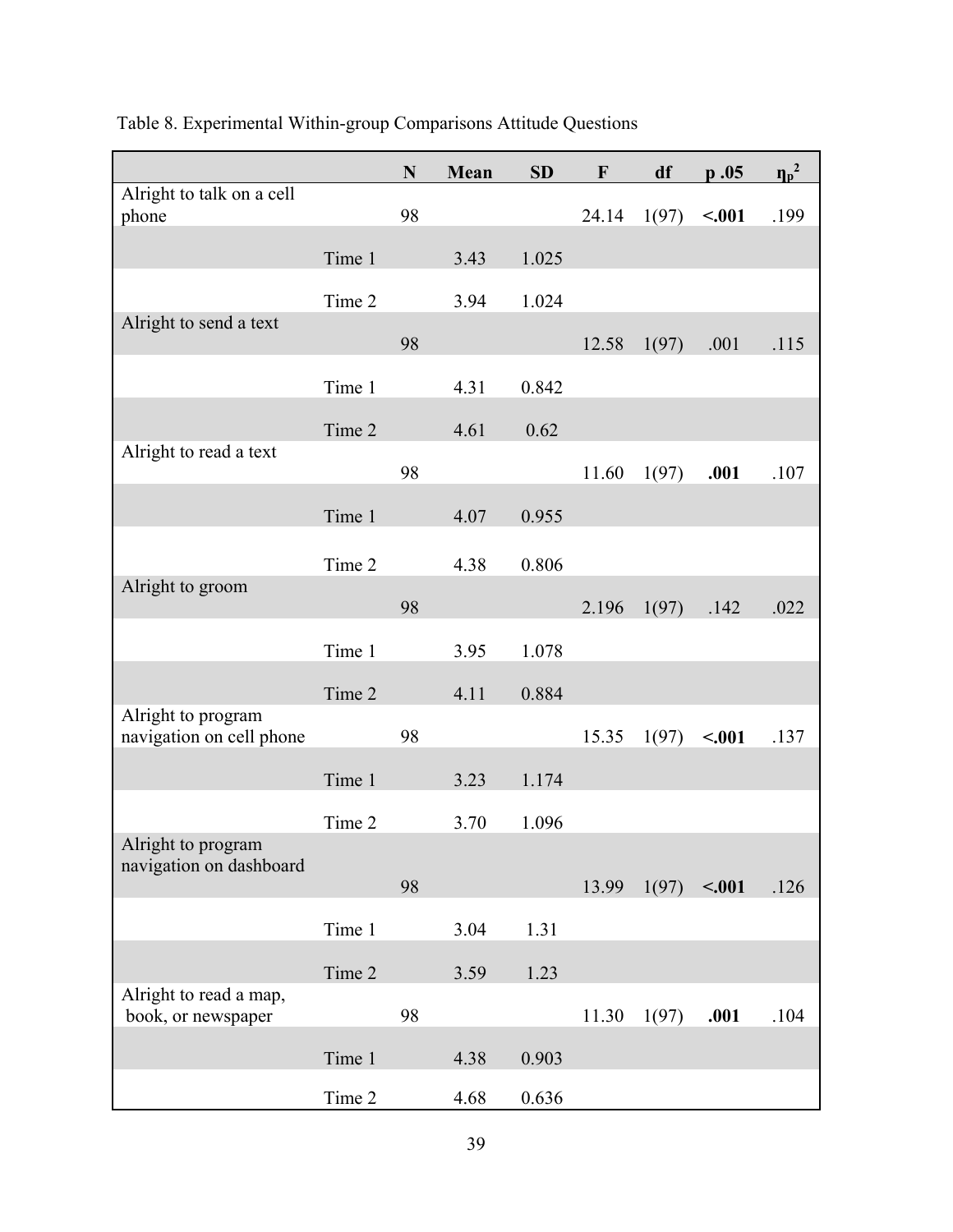Knowledge

 A total of five questions in the knowledge component required the respondent to answer in a binary response of either true or false (See Appendix for complete questions). To test for differences in the experimental group responses, Cochran's Q Chi-Square tests were completed for repeated measure analysis of the binary responses. As demonstrated in Table 9, three out of the five questions had significant differences in answer response from time-point 1 and timepoint 2 for the experimental group. The most significant result from the knowledge component is for the forth question (statement), "You can be ticketed for distracted driving, including putting on make-up, in Nevada while stopped at a red light or stop sign". The number of respondents who answered this statement correctly increased by  $23\%$  (n=22) from time-point 1 to time-point 2 and this was statistically significant  $(X^2(1) = 17.286, p = <.001)$ .

The two remaining questions in the knowledge component that were not statistically significant in that the higher proportion of the experimental group answered these questions incorrectly in time-point one and even more so in time-point two. This is counter to the expected results of increases in the positive direction even if not statistically significant (See Table 9). The second question in the knowledge component stated, "First offenses for distracted driving in Nevada are considered to be moving violations". For the pre-intervention survey, most responses for the experimental group (84.5%) reported this answer as true; however, the correct answer is false. The results for the post-intervention survey responses to this answer demonstrate a 5.5% increase in the proportion of participants in the experimental group who answered this question incorrectly.

The next question in the knowledge component that was not statistically significant was the third one that stated, "All drivers in Nevada are prohibited from using handheld cell phones".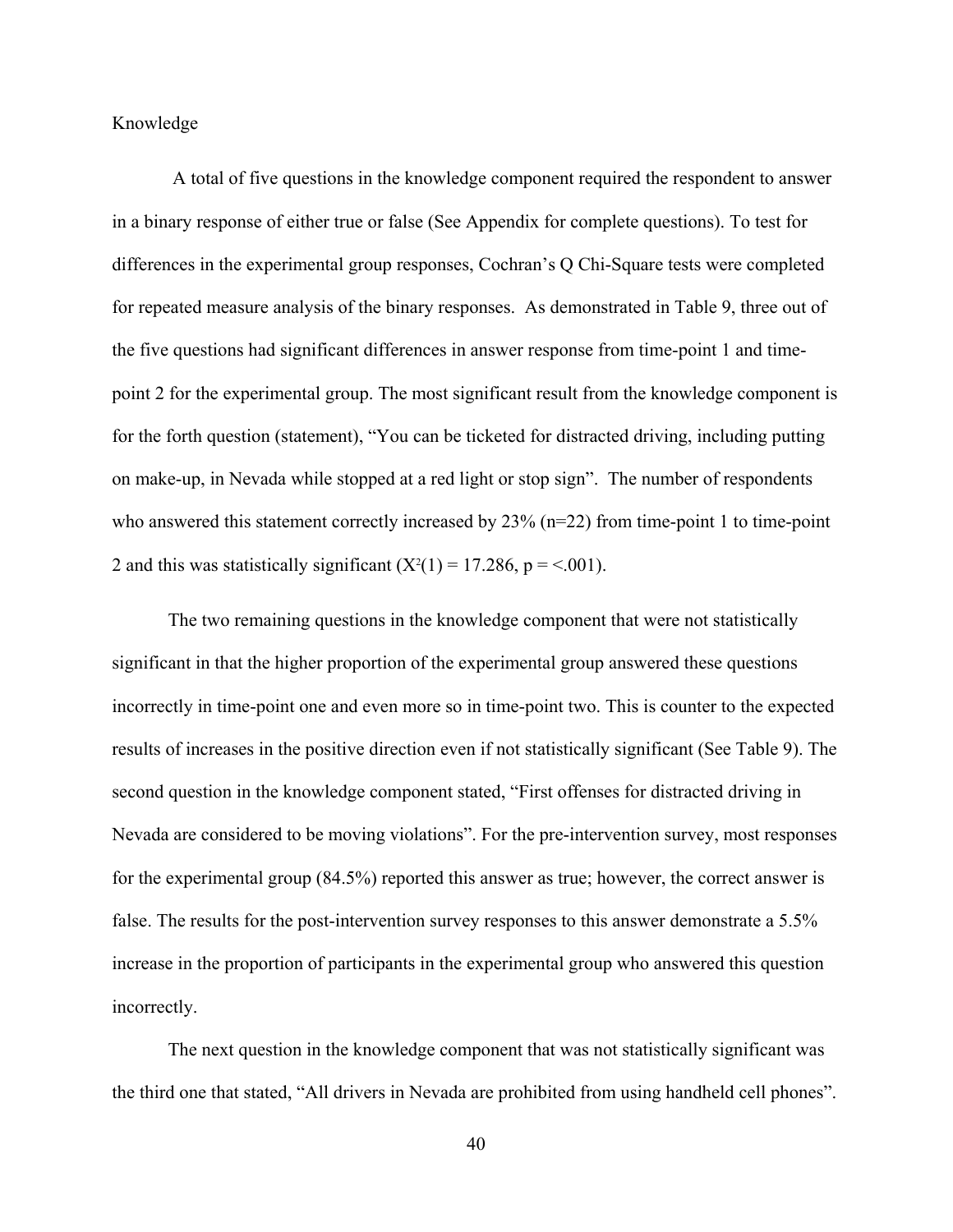This statement is incorrect, in that although most drivers in Nevada are prohibited from using a handheld device or cellphone, there are exceptions based on emergency or work related such as utility workers, police officers, or emergency technicians. Again, as the question before it, in the time-point one, the majority of the experimental group (88%) answered it incorrectly and in time-point two the incorrect responses increased by 6%.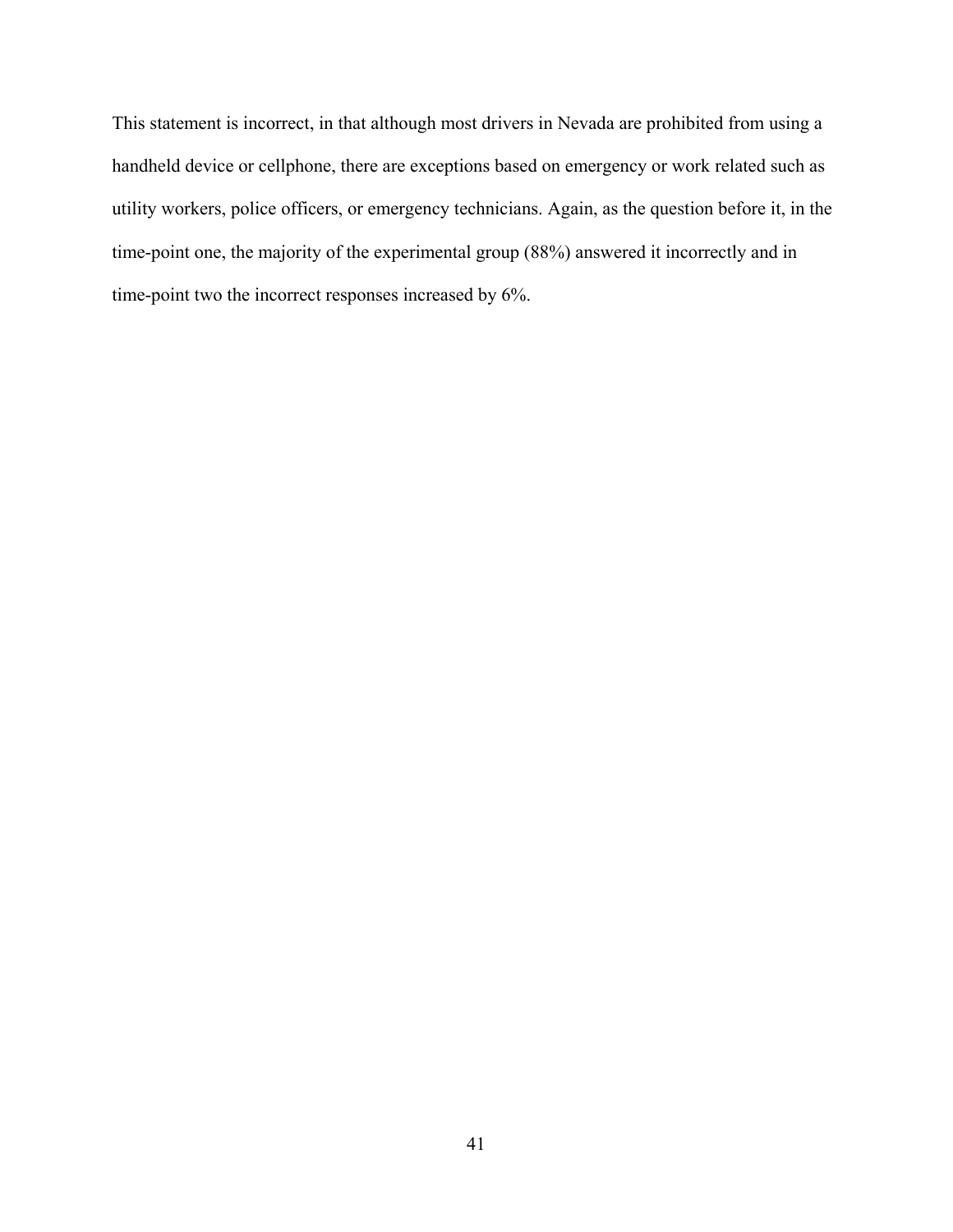|                                           |                | Frequency | Frequency      |        |        |
|-------------------------------------------|----------------|-----------|----------------|--------|--------|
|                                           |                | Yes       | No             | $X^2$  | P.05   |
| Distracted driving as a primary moving    | Time           |           |                |        |        |
| violation                                 | 1              | 83        | 14             | 8.333  | 0.004  |
|                                           | Time           |           |                |        |        |
|                                           | $\overline{2}$ | 93        | $\overline{4}$ |        |        |
|                                           |                |           |                |        |        |
| First offenses of distracted driving are. | Time           |           |                |        |        |
| moving violations                         | 1              | 76        | 20             | 1.087  | 0.297  |
|                                           | Time           |           |                |        |        |
|                                           | $\overline{2}$ | 81        | 15             |        |        |
|                                           |                |           |                |        |        |
| All drivers are prohibited from hand-     | Time           |           |                |        |        |
| held cell use                             | 1              | 85        | 12             | 3.769  | 0.052  |
|                                           | Time           |           |                |        |        |
|                                           | $\overline{2}$ | 92        | 5              |        |        |
|                                           |                |           |                |        |        |
| Can be ticketed for distracted driving    | Time           |           |                |        |        |
| behaviors at stop/light                   |                | 65        | 32             | 17.286 | < .001 |
|                                           | Time           |           |                |        |        |
|                                           | $\overline{2}$ | 87        | 10             |        |        |
|                                           |                |           |                |        |        |
| If under 18, parents can be sued for your | Time           |           |                |        |        |
| distracted driving                        | 1              | 72        | 23             | 14.44  | < .001 |
|                                           | Time           |           |                |        |        |
|                                           | $\overline{2}$ | 91        | 4              |        |        |

# Table 9. Experimental Within-Group Comparisons Knowledge Questions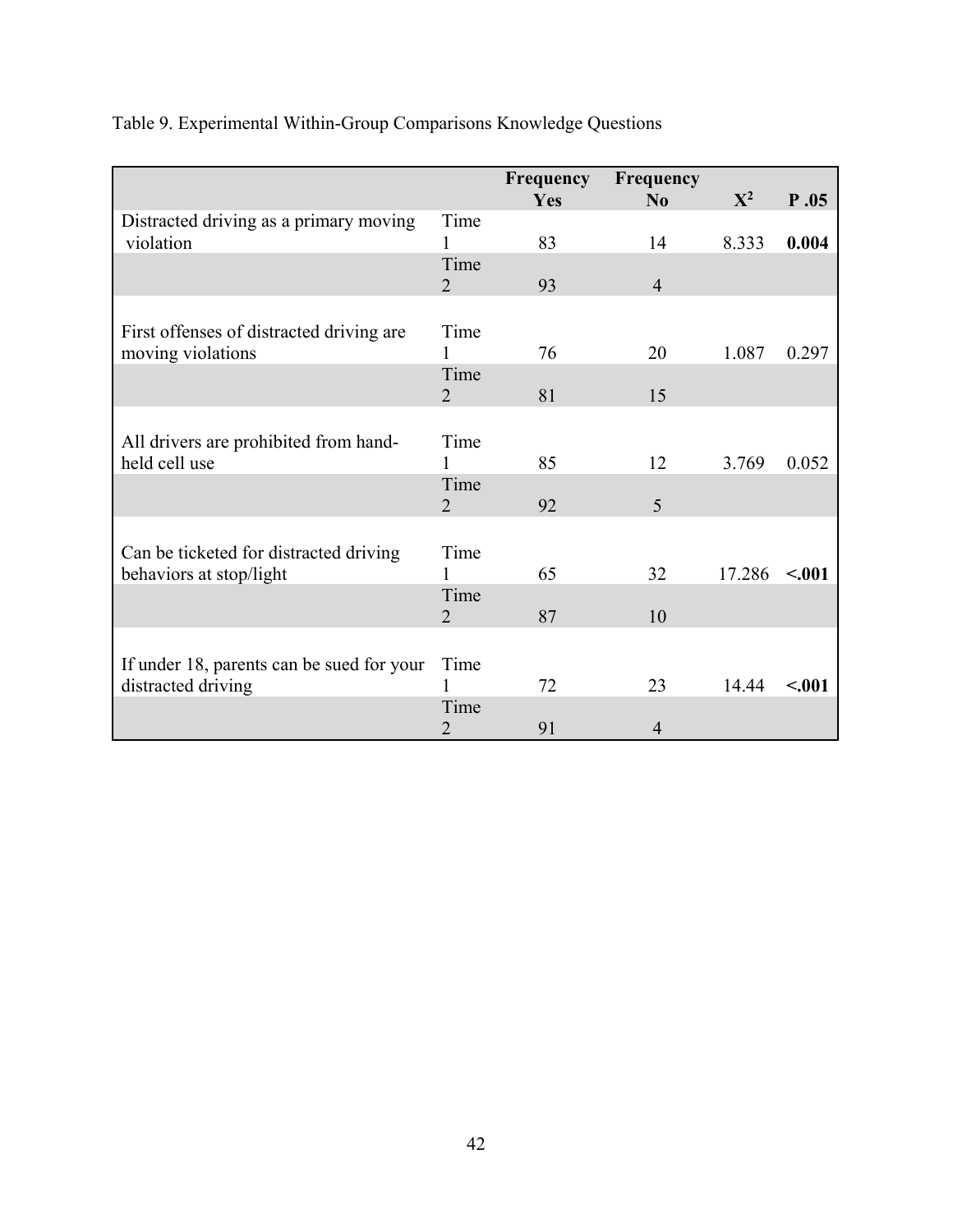#### **Chapter 5: Discussion**

#### **Overall Between-group**

 The goal of this thesis was to quantitatively analyze questionnaire data and report the effects of a distracted driving intervention of college students at the University of Nevada, Las Vegas. The primary research question was to test the overall effects of the intervention. The most interesting finding of this analysis is that a classroom-based intervention can have effects on selfreported distracted driving related behaviors, attitudes, and knowledge after two weeks of completing the intervention. This is important because these results can inform development of future evidence-based distracted driving intervention programs.

The results of the statistical analysis indicate an overall observed desired effect of change with statistical significance for the experimental group after the intervention which was not observed for the control group. This result is demonstrated with the between-group comparison at the baseline, or time-point one, where there was no significant difference in overall mean scores for the questionnaires, however, there was statistically significant differences in betweengroup analyses of overall mean questionnaire scores for the post intervention, or time-point two (See Figure 3). This difference is illustrated by higher mean scores representing a more positive reported outcome against distracted driving for the experimental group.

When examining the individual themed components of behavior, attitude, and knowledge, each component statistically significantly differed in time-point two; where the experimental group reported, higher positive outcome mean scores against distracted driving. Again, there was no significant difference between groups in time-point one as demonstrated in in Table 4. These results indicate a statistically significant effect of the intervention for each component and all three components contributed to the overall desired effect of the intervention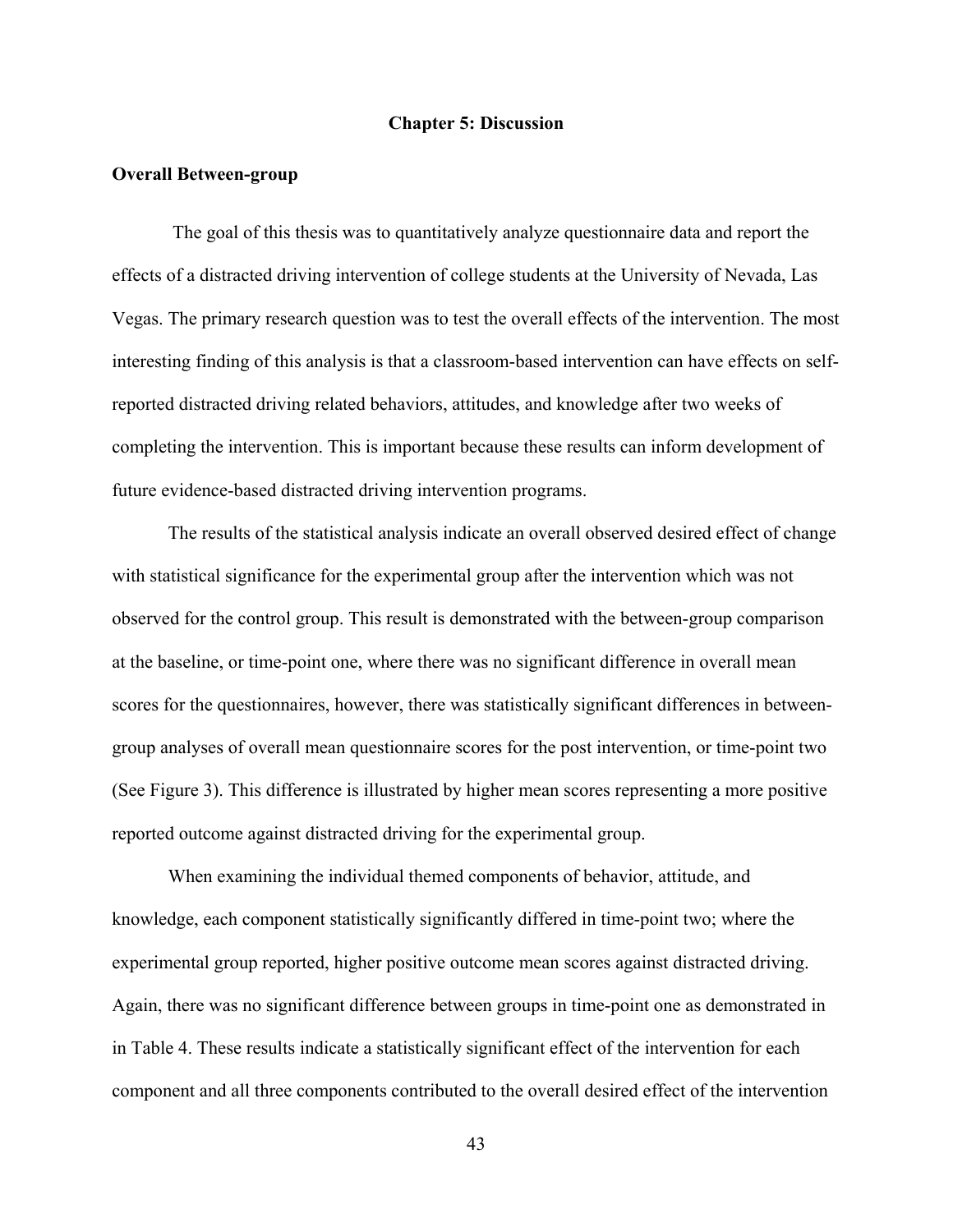for the experimental group. These findings are important when considering what aspects of a person's behavior or attitude may be influenced to change by a distracted driving intervention and also if knowledge and awareness of laws may be helpful in decreasing distracted driving.

#### **Overall Within-group**

The secondary research questions for this thesis was to 1) test the effect of change for within-group responses from time-point one and time-point two while also 2) observing the effects of the intervention on each of the component outcomes. The effect of the intervention for with-in group differences is helpful in further exemplifying the effect of the intervention based on participant responses in time-point two. As demonstrated in Table 5, there was a statistically significant overall mean score increase of 4.46 for the experimental group in time-point two, whereas the control group had an overall score mean increase of 1.02 that was not statistically significant. While both groups demonstrated increased scores within each questionnaire component at time-point two, this difference within-groups was only statistically significant for the experimental group (See Table 6). The increase of mean score in time-point two for the controls may be an artifact of test-retest bias or due to chance alone. Whereas the experimental group scores may have also been influenced by the intervention. For an illustration of between and within-group differences by component see Figure 4 for behavior, Figure 5 for attitude, and Figure 6 for knowledge. These results of the experimental group are useful in informing future distracted driving study designs on the themes of behavior, attitude, and knowledge. These results for the control group are useful in determining how much change may be reported from re-testing bias and how this may impact future studies.

Further statistical analysis of each individual question within the components was helpful in further explaining the within-group effects of the intervention for the experimental group.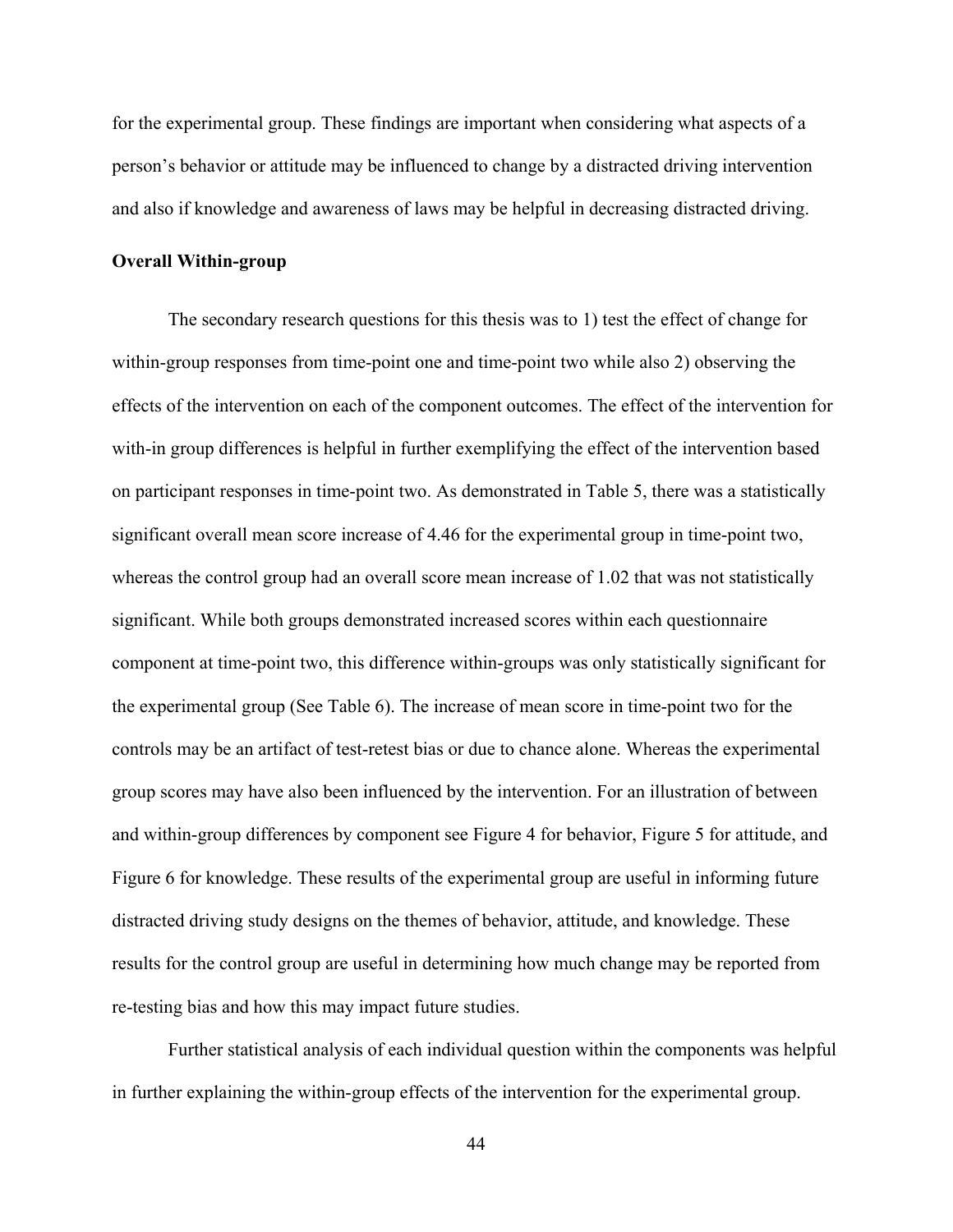Given that the first time-point data collection occurred a week before the intervention and timepoint two occurred two weeks after the intervention, it is interesting that the participants selfreported more positive outcome against distracted driving (Table 6, Figure 4). Specifically, the behaviors involving using a cell-phone while driving to talk, read a text, send a text, reading or sending email, and for navigation, all had statistically significant differences in the positive outcome direction at time-point two for the experimental group. Also, a good sign of a positive effect of the intervention was the 22% increase of respondents who placed their cell phone on silent or out of reach while driving. These results aid in underscoring a possible effect of the distracted driving intervention to influence behavior change within a two-week period after completion of the intervention.

The success in reported behavior change for the experimental group as discussed above may in part be attributed to attitude changes regarding those specific behaviors or about distracted driving behaviors in general. This interpretation is supported by the statistically significant difference in the direction of positive outcome of the overall mean of the attitude component (Table 6, Figure 5). Furthermore, when comparing within-group results of the individual questions in the attitude component with the responses of the behavior component, an observed increase in reported responses in the positive outcome direction for both components. This may signify some association between attitude change and behavior change. However, attitudes that may be reported about certain distracted driving behaviors may be based on 'injunctive norms' (what is commonly regarded in society as good or bad) and reported behaviors may be based on 'descriptive norms' (or what is actually done) (Lawrence, 2015). This result was observed in this current study, especially with using a cell phone to talk and read/or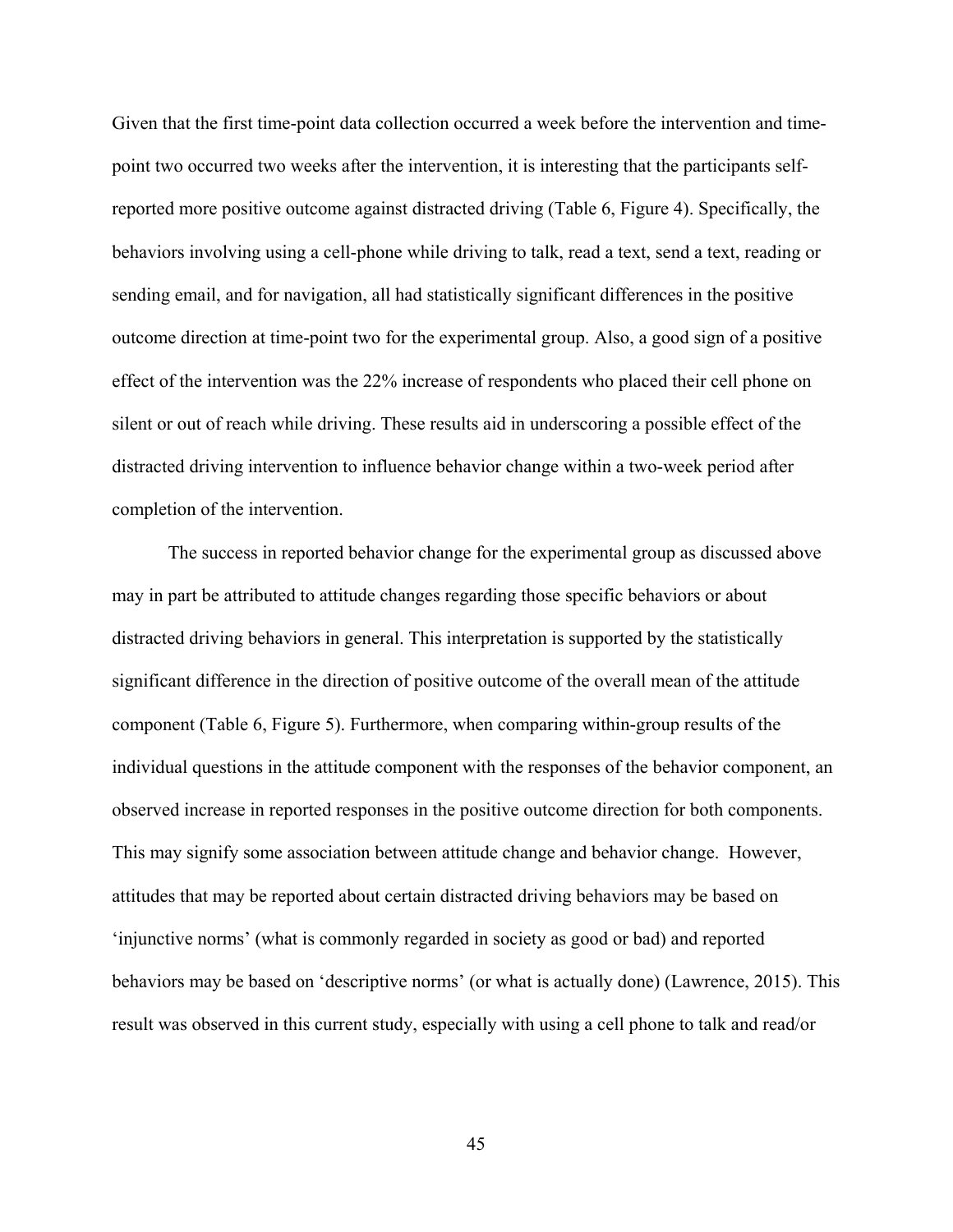send text messages; although the participant may disagree with a certain distracted driving behavior, they may still do it.

Lastly, there was statistically significant changes in the positive outcome direction within the knowledge component for the experimental group where the overall mean component score increased between time-point one and time-point two (Table 6, Figure 6). This is the smallest component in terms of the number of questions (statements) (5) dedicated to it and it is also the component with the smallest overall mean increase where the mean score in time-point one was 7.62 and in time-point 2 was 8.04. In review of the individual questions (statements) within the knowledge component (Table 9), three out of the five questions were correctly answered by the majority in the time-point one and this number of participants increased in time-point two.

However, there were also some interesting results in the remaining two questions that were not statistically significant (See Table 9). For both of these questions, the majority of the experimental group answered them incorrectly in time-point one and an increased number of participants answered them incorrectly in time-point two. This was counter to the expectation that the proportion of participants in the experimental group would have increased in answering the statement correctly in time-point two. This result can be interpreted, that although the experimental group received this information during the intervention, the information presented may not have been clear enough or substantial for the participants to retain and report the correct response in the post intervention survey or there was a misunderstanding in what the question was asking. The participants may have thought that the exceptions to the law as previously stated in the results section was not meant to be included in the question, or they just may not have known the exceptions to the law.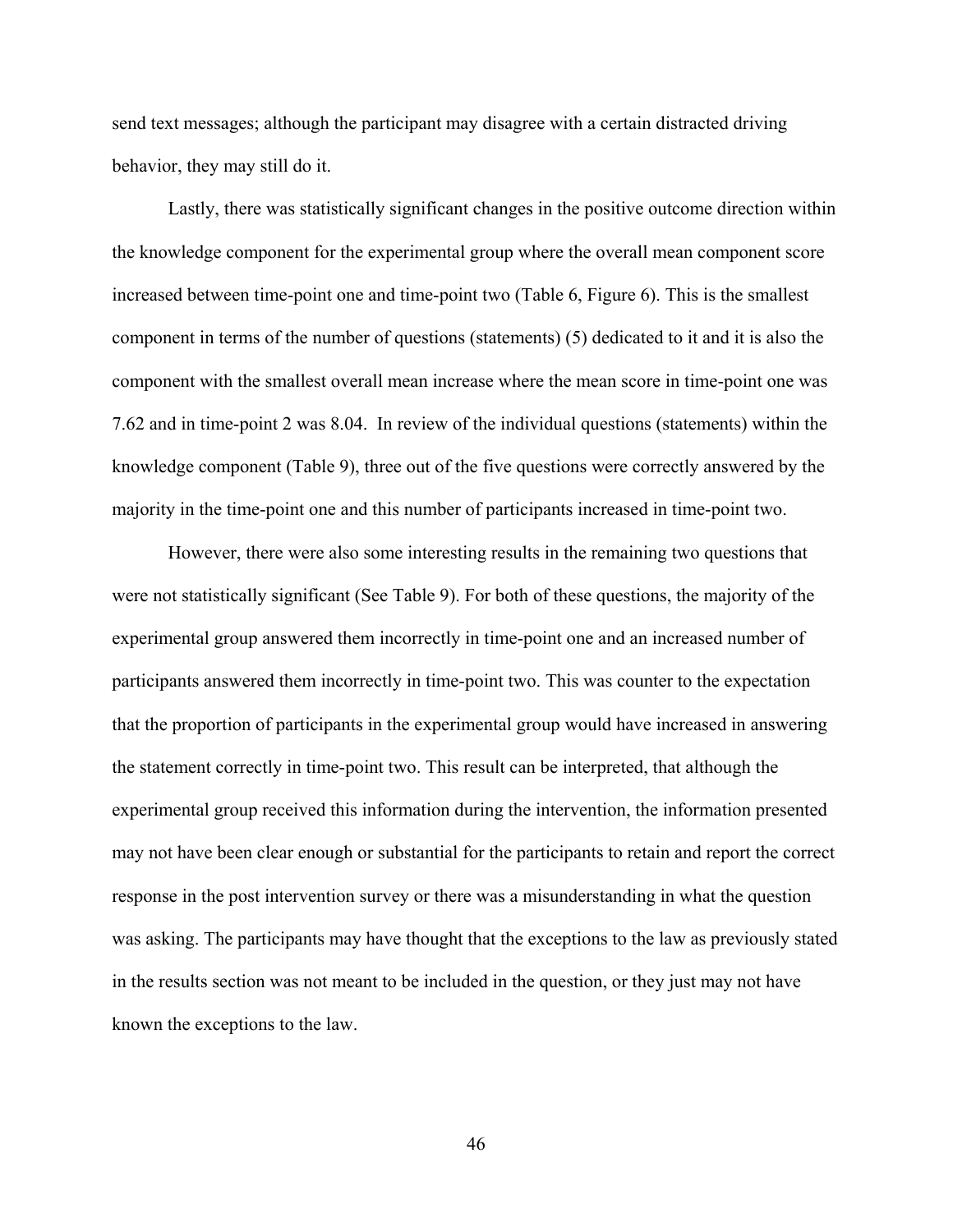Another possibility is that the correct answers to these two questions were reversed where the correct answer was 'false' whereas with the other three statements the correct answer was 'true'. The reverse of correct answers may have confused the participants, or because the correct answers were reversed and the majority of participants answered them wrong, this may be an indication that they may have guessed their answers. These surprising negative results with these two questions in the knowledge category contribute to a lower overall mean increase for the component.

### **Limitations**

 One of the largest limitations to this distracted driving intervention study is that the data was collected as self- reported responses. While this type of data collection is often used to collect numerous data points or variables in a short time, the self-report biases such as memory loss or recall bias, and acquiesces, or telling the research what they want to hear can lead to inaccurate results. Also, history bias can also play a role in how one may respond to questions about distracted driving. For example, if a person has been involved in a distracted driving related crash, or participated in a distracted driving intervention before, they may answer differently. This type of historical information was not obtained from the current study research population. Another limitation is the convenience sampling recruitment where the classes that were enrolled into the experimental or control group was based on the professor's discretion of their classes involvement in the study.

Other limitations include issues with generalizability where participants were undergraduate college students enrolled in an introductory course of public health in Las Vegas, Nevada. Given this, the results of the data analysis cannot be generalized to the entire population of licensed drivers. Also, minimal demographic information was collected and this limits the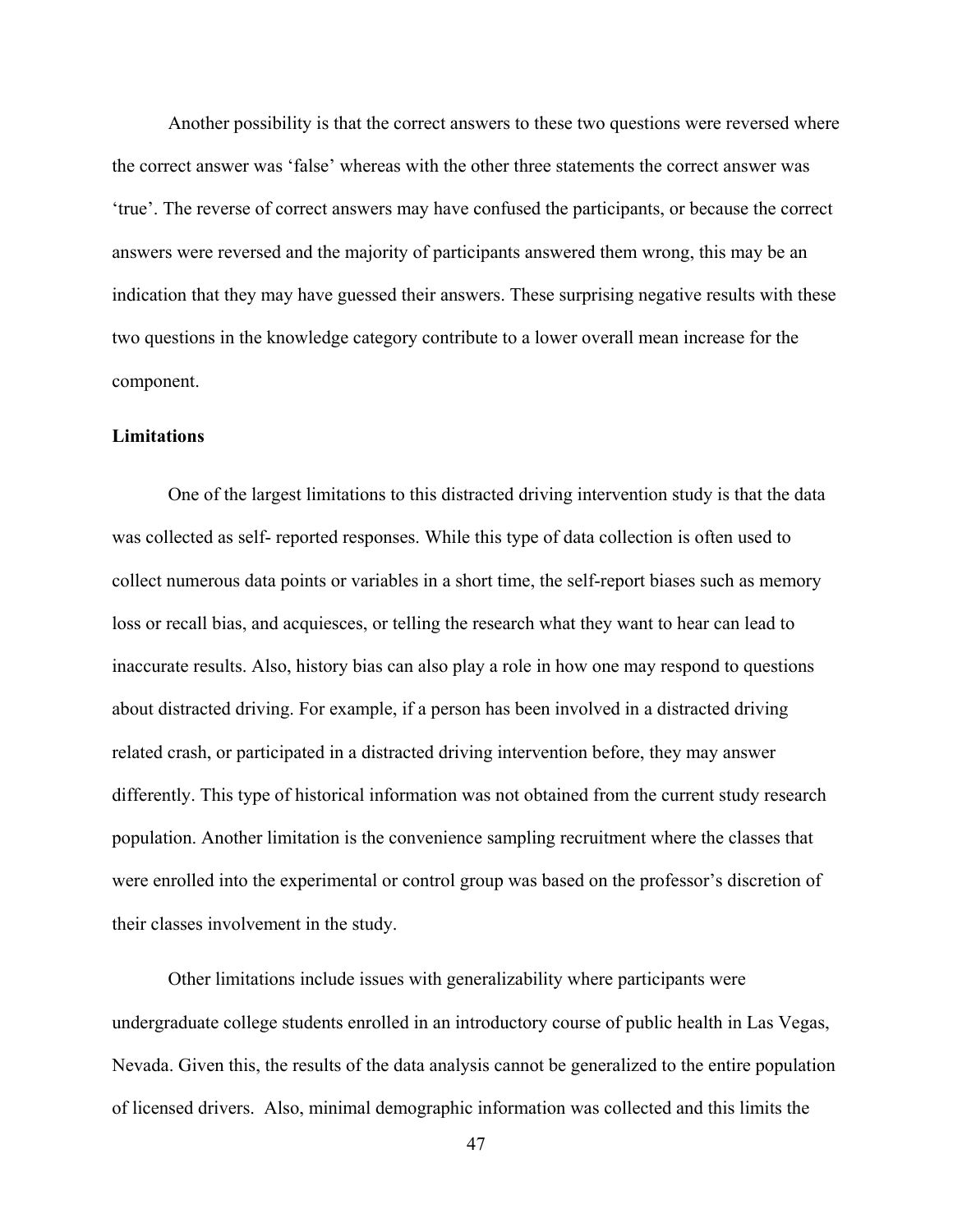types of analysis that can be completed on the data and therefore a full view of variables that may play a role in effects of the intervention are less clear. This point also leads to the limitation that there is a deficiency of male participants in the study which is likely a result of less males being enrolled in classes. Because of this limitation, it is difficult to fully assess gender differences of intervention effects. Lastly, the length of the study by only collecting data at two time-points may have been a limitation. Although results were observed at a two-week post intervention time-point, an additional time-point of data collection at a later date from the post intervention time-point would aid in better understanding long-term effects of the distracted driving intervention of change of driving habits that minimize distracted driving.

#### **Directions for Future Research**

Repeated intervention studies need to be completed to compare and develop future evidence-based distracted driving prevention and intervention programs. Also, research that focus on effects of interventions on gender differences and age groups could prove fruitful in tailoring distracted driving programs toward a specific audience. Other types of intervention strategies and techniques could be tested and published such as virtual reality distracted driving interventions, and programs that focus on different types of driving distractions. The need for prevention and intervention of distracted driving is urgently warranted and an increase in published research and data on interventions will aid in developing programs that may effect change in decreasing distracted driving and quite possibly the risks of motor vehicle crashes.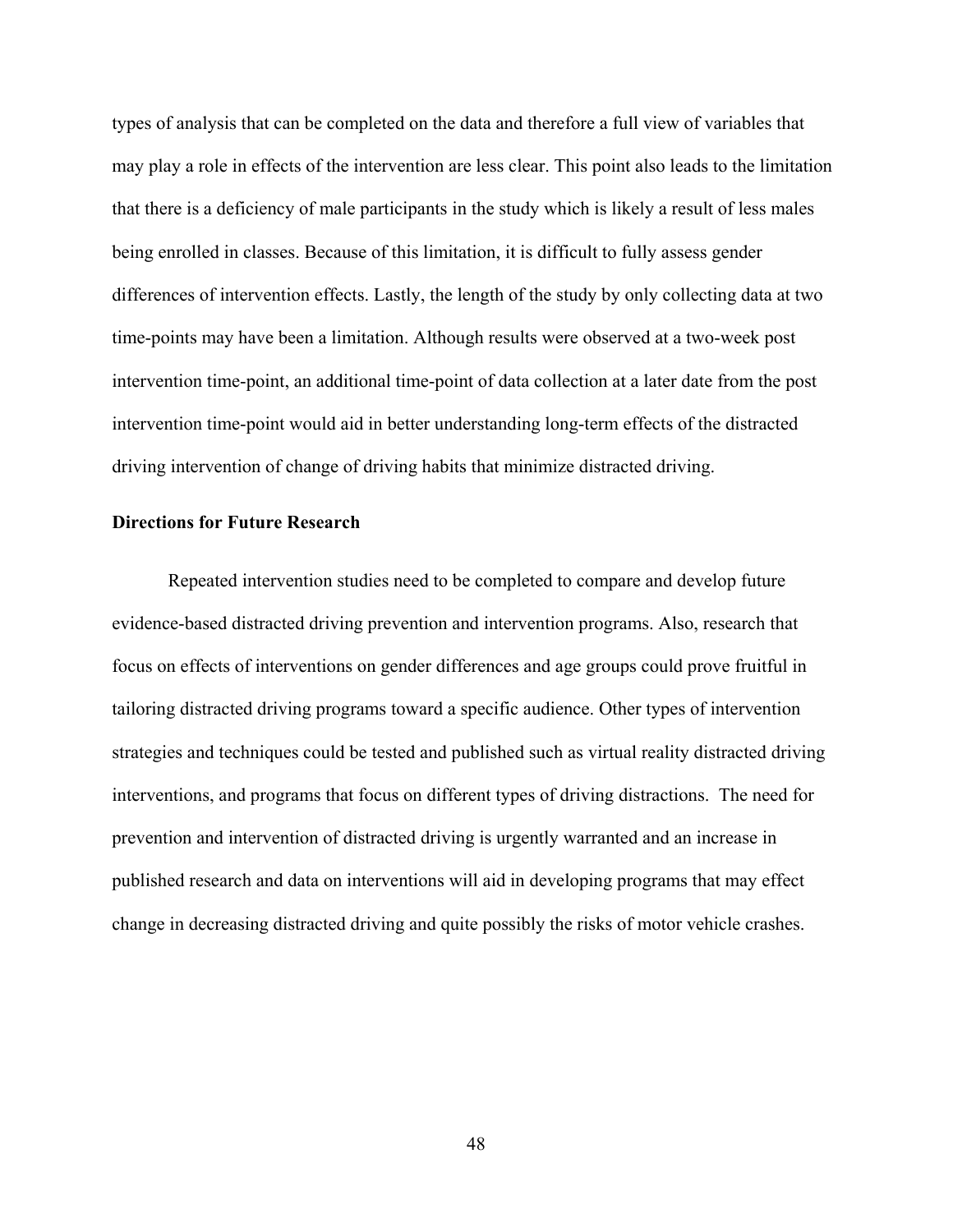## **Appendix**

 $NV-DTS$  Survey Date Code  $/$   $-$  /  $-$ 

Code: Day of the month you were born in / first two letters of your favorite color /  $1<sup>st</sup>$  two letters of the city you were born in)

Example: Born November 2 (write 02); favorite color purple (write PU); born in Denver (write DE)

*\_\_\_\_\_\_\_\_\_\_\_\_\_\_\_\_\_\_\_\_\_\_\_\_\_\_\_\_\_\_\_\_\_\_\_\_\_\_\_\_\_\_\_\_\_\_\_\_\_\_\_\_\_\_\_\_\_\_\_\_\_\_\_\_\_\_\_\_\_\_\_\_\_\_\_\_\_\_* 

Code 02/PU/DE

Please answer the following questions as accurately as you can.

1. In the past two weeks, while driving a vehicle, have you talked on any type of cell phone?

Yes No

2. In the past two weeks, while driving a vehicle, have you read a text message?

Yes No

3. In the past two weeks, while driving a vehicle, have you sent a text message?

Yes No

4. In the past two weeks, while driving a vehicle, have you been required or expected to send or receive a text message because of work?

Yes No

5. In the past two weeks, while driving a vehicle, have you used your cell phone for other activities such as reading or sending an email?

Yes No

6. In the past two weeks, while driving a vehicle, have you worn head phones?

Yes No

7. In the past two weeks, while driving a vehicle, have you programmed cell-phone navigation system?

Yes No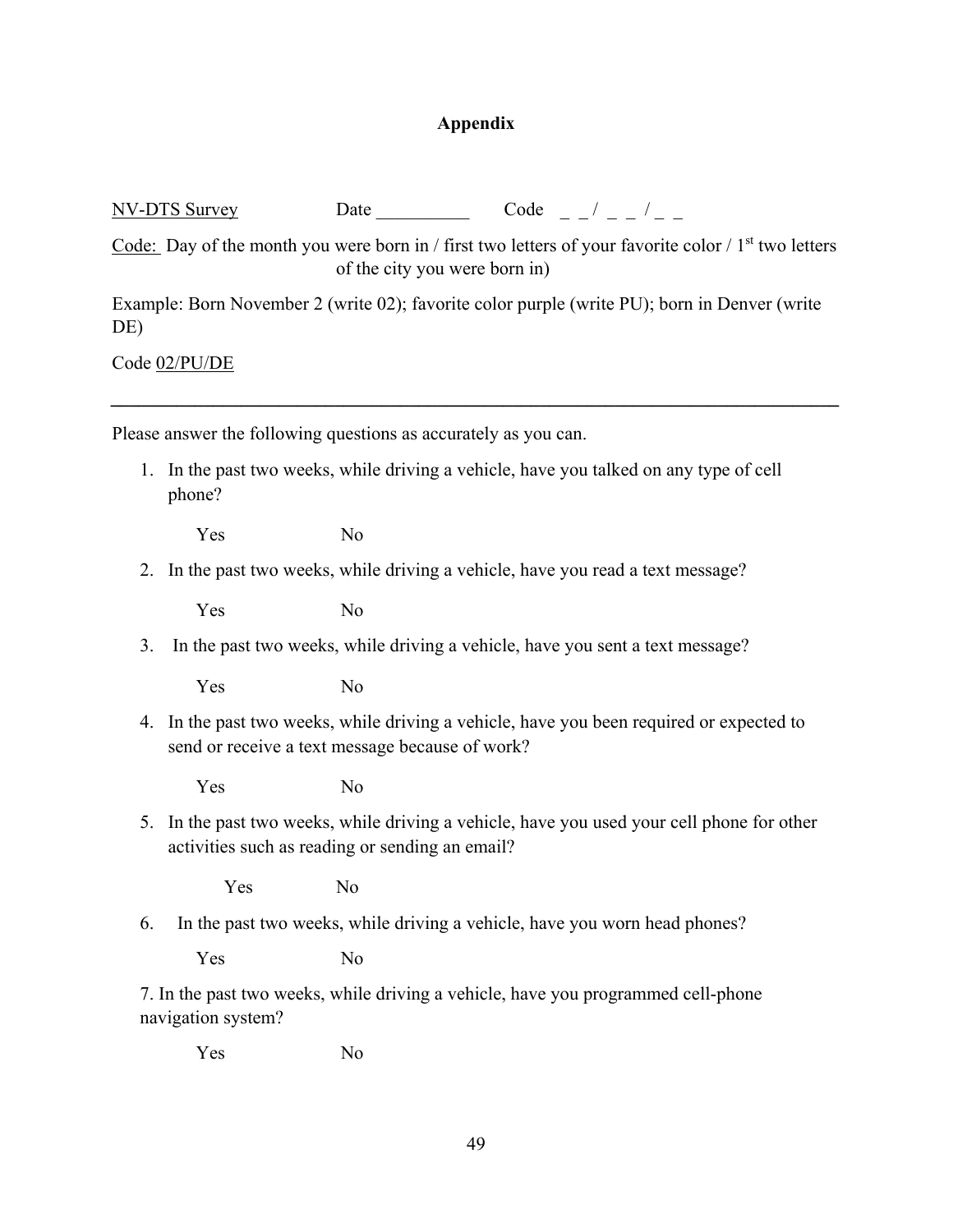8. In the past two weeks, while driving a vehicle, have you programmed dashboard-attached navigation system?

Yes No

9. In the past two weeks, while driving a vehicle, have you read a map, book or newspaper?

Yes No

10. In the past two weeks, while driving a vehicle, have you groomed yourself (combed hair, looked in the mirror at yourself, shaved, applied make-up, etc.)?

Yes No

11. In the past two weeks, before starting your car, have you put your cell phone on silent or placed it out of your reach to avoid being tempted to answer it?

Yes No

12. I believe that it is alright to talk on a cell phone while driving.

| $1 \qquad 2 \qquad 3 \qquad 4 \qquad 5$ |  |  |
|-----------------------------------------|--|--|
|                                         |  |  |

Strongly disagree Strongly agree

13. I believe that it is alright to send a text while driving.

| Strongly disagree |  | Strongly agree |  |
|-------------------|--|----------------|--|

14. I believe that it is alright to read a text while driving.

1 2 3 4 5

Strongly disagree Strongly agree

15. I believe that it is alright to groom yourself (comb hair, apply make-up, look at self in mirror, shaved, etc.) while driving.

1 2 3 4 5

Strongly disagree Strongly agree

16. I believe that it is alright to program a navigation system on your cell phone while driving.

1 2 3 4 5

Strongly disagree Strongly agree

17. I believe that it is alright to program a navigation system that is attached to your dashboard while driving.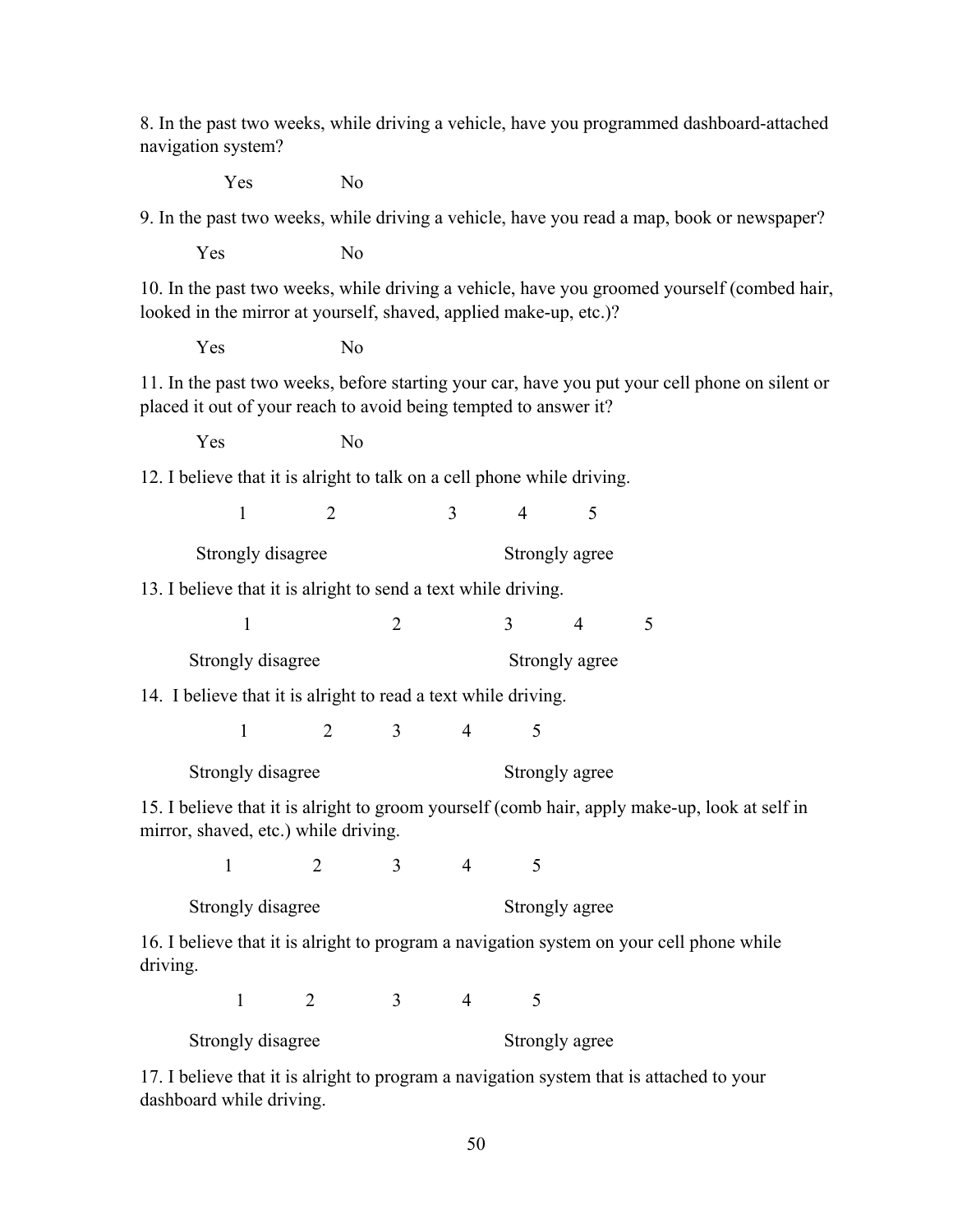| Strongly disagree<br>Strongly agree                                              |  |  |  |  |                |  |  |
|----------------------------------------------------------------------------------|--|--|--|--|----------------|--|--|
| 18. I believe that it is alright to read a map, book or newspaper while driving. |  |  |  |  |                |  |  |
|                                                                                  |  |  |  |  |                |  |  |
| Strongly disagree                                                                |  |  |  |  | Strongly agree |  |  |

19. Distracted driving is a primary (can be ticketed for without first being observed performing another moving violation) violation as defined by Nevada law?

True / False

20. True / False First offenses for distracted driving in Nevada are considered to be moving violations.

21. True / False All drivers in Nevada are prohibited from using handheld cell phones.

22. True / False You can be ticketed for distracted driving, including putting on make-up, in Nevada while stopped at a red light or stop sign.

23. If you are under 18 years of age and on your parent's auto insurance they can be sued for your distracted driving.

Yes No

24. Do you have a valid driver's license?

Yes No

25. My age is \_\_\_\_\_\_\_\_\_\_\_\_\_\_\_\_\_ years.

26. I am \_\_\_\_\_\_\_\_\_\_\_\_\_.

Male Female

Instructor of this class \_\_\_\_\_\_\_\_\_\_\_\_\_\_\_\_\_\_\_

 $\mathcal{L}_\text{max}$  and  $\mathcal{L}_\text{max}$  and  $\mathcal{L}_\text{max}$ 

Class meeting time \_\_\_\_\_\_\_\_\_\_\_\_\_\_\_\_\_\_\_\_\_\_\_\_\_\_ and day(s) of week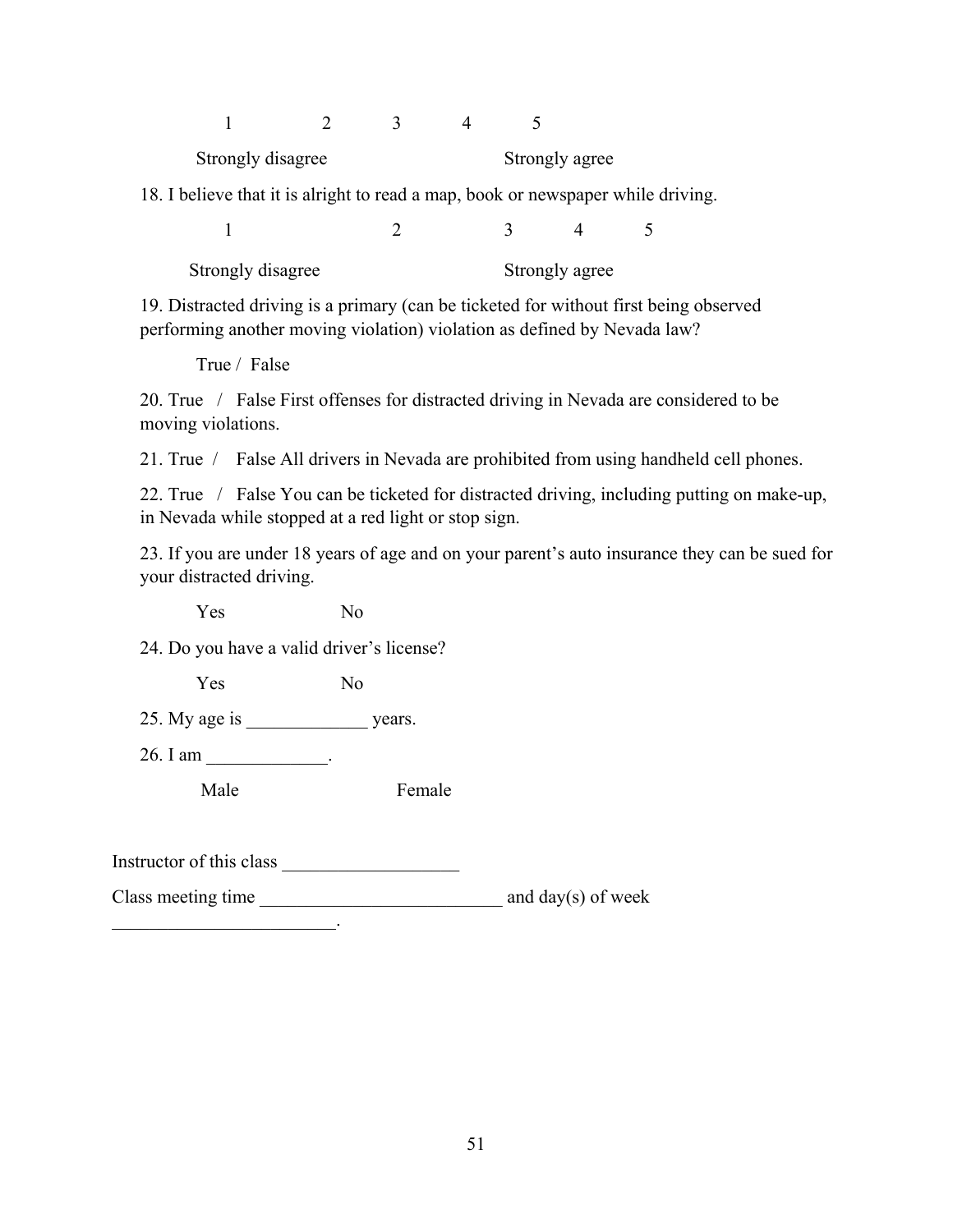#### **References**

- Aksan, N., Dawson, J. D., Emerson, J. L., Yu, L., Uc, E. Y., Anderson, S. W., & Rizzo, M. (2013). Naturalistic distraction and driving safety in older drivers. *Hum Factors, 55*(4), 841-853.
- Atchley, P., Hadlock, C., & Lane, S. (2012). Stuck in the 70s: The role of social norms in distracted driving. *Accident Analysis & Prevention, 48*, 279-284.
- Blincoe, L. J., Miller, T. R., Zaloshnja, E., & Lawrence, B. A. (2015). *The Economic and Societal Impact of Motor Vehicle Crashes, 2010 (Revised)*. Retrieved from Washington D.C: https://crashstats.nhtsa.dot.gov/Api/Public/ViewPublication/812013
- Buckley, L., Chapman, R. L., & Sheehan, M. (2014). Young driver distraction: State of the evidence and directions for behavior change programs. *Journal of Adolescent Health, 54*(5), S16-S21.
- Caird, J. K., & Horrey, W. J. (2016). A Review of Novice and Teen Driver Distraction. *Handbook of Teen and Novice Drivers: Research, Practice, Policy, and Directions*.
- Center for Traffic Saftey Research, U. o. N. S. o. M. (2015a). *Trend: Nevada's Traffic Research and Education Newsletter*. Retrieved from Las Vegas, NV: (http://med.unr.edu/Documents/unsom/ctsr/TREND\_5- 1\_DK\_DUI\_Crashes\_in\_Nevada1.pdf).

Center for Traffic Saftey Research, U. o. N. S. o. M. (2015b). *Trend: Nevada's Traffic Research and Education Newsletter*. Retrieved from Las Vegas, NV: http://med.unr.edu/Documents/unsom/ctsr/TREND\_4-4\_UpdatedDK.pdf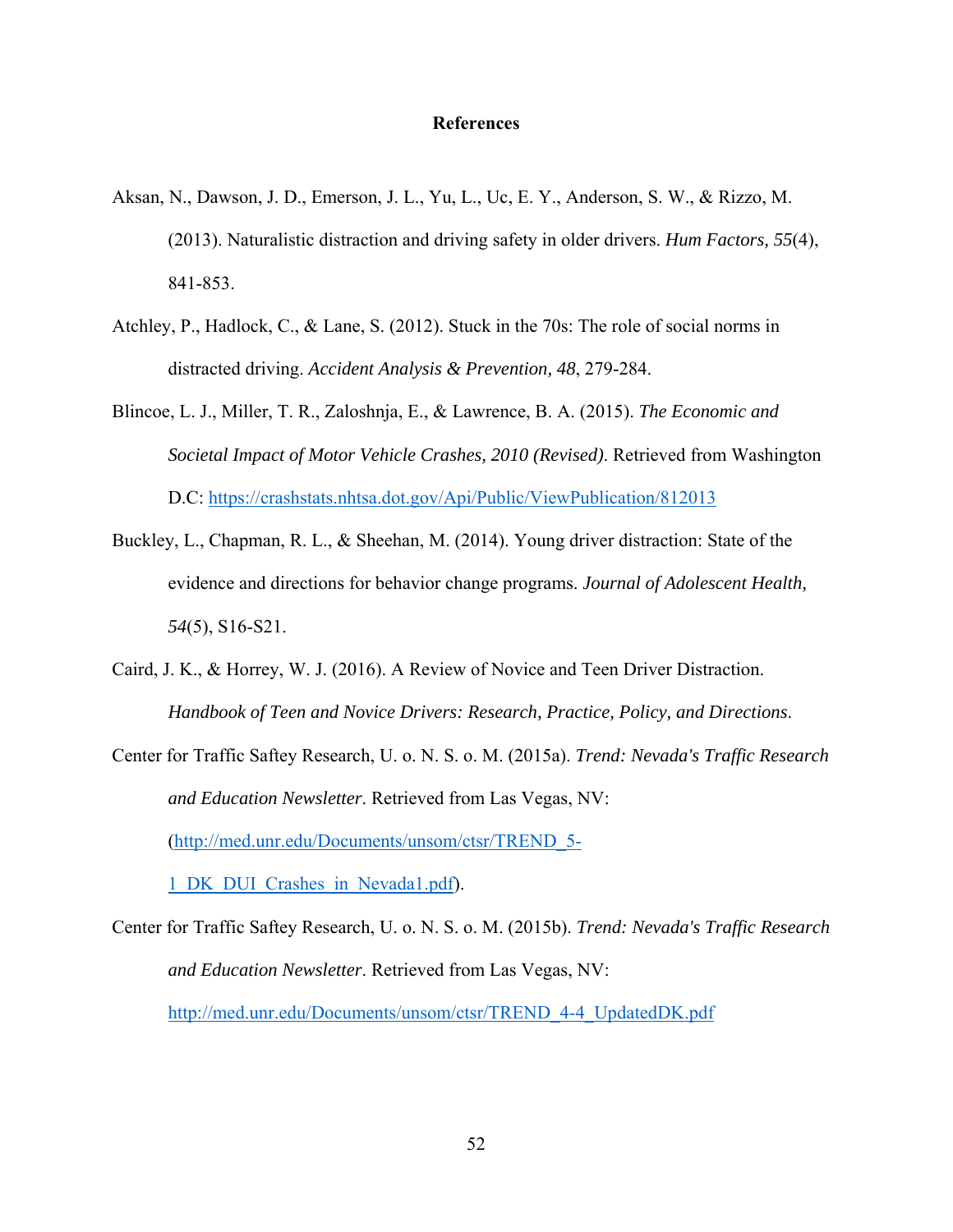- Center for Traffic Saftey Research, U. o. N. S. o. M. (2016). *Trend-Nevada's Traffic Research and Education Newsletter*. Retrieved from Las Vegas: http://med.unr.edu/Documents/unsom/ctsr/TREND%205-4%20FINAL.pdf
- Domigan, J., Glassman, T. J., Miller, J., Hug, H., & Diehr, A. J. (2015). Message testing to create effective health communication campaigns. *Health Education, 115*(5), 480-494.
- Fournier, A. K., Berry, T. D., & Frisch, S. (2016). It can W8: A community intervention to decrease distracted driving. *Journal of prevention & intervention in the community, 44*(3), 186-198. doi:10.1080/10852352.2016.1166814
- GHSA, G. H. S. A. (2011). *Distracted driving: What research shows and what states can do*. Retrieved from Washington, D.C.:

http://multimedia.jp.dk/archive/00289/mobildunders\_gelse\_289832a.pdf

- Guo, F., Klauer, S. G., Fang, Y., Hankey, J. M., Antin, J. F., Perez, M. A., . . . Dingus, T. A. (2016). The effects of age on crash risk associated with driver distraction. *International Journal of Epidemiology*. doi:10.1093/ije/dyw234
- Harland, K. K., Carney, C., & McGehee, D. (2016). Analysis of naturalistic driving videos of fleet services drivers to estimate driver error and potentially distracting behaviors as risk factors for rear-end versus angle crashes. *Traffic Injury Prevention, 17*(5), 465-471. doi:10.1080/15389588.2015.1118655
- Joseph, B., Zangbar, B., Bains, S., Kulvatunyou, N., Khalil, M., Mahmoud, D., . . . Rhee, P. (2016). Injury prevention programs against distracted driving: Are they effective? *Traffic Injury Prevention, 17*(5), 460-464. doi:10.1080/15389588.2015.1116042
- Lawrence, N. K. (2015). Highlighting the injunctive norm to reduce phone-related distracted driving. *Social Influence, 10*(2), 109-118. doi:10.1080/15534510.2015.1007082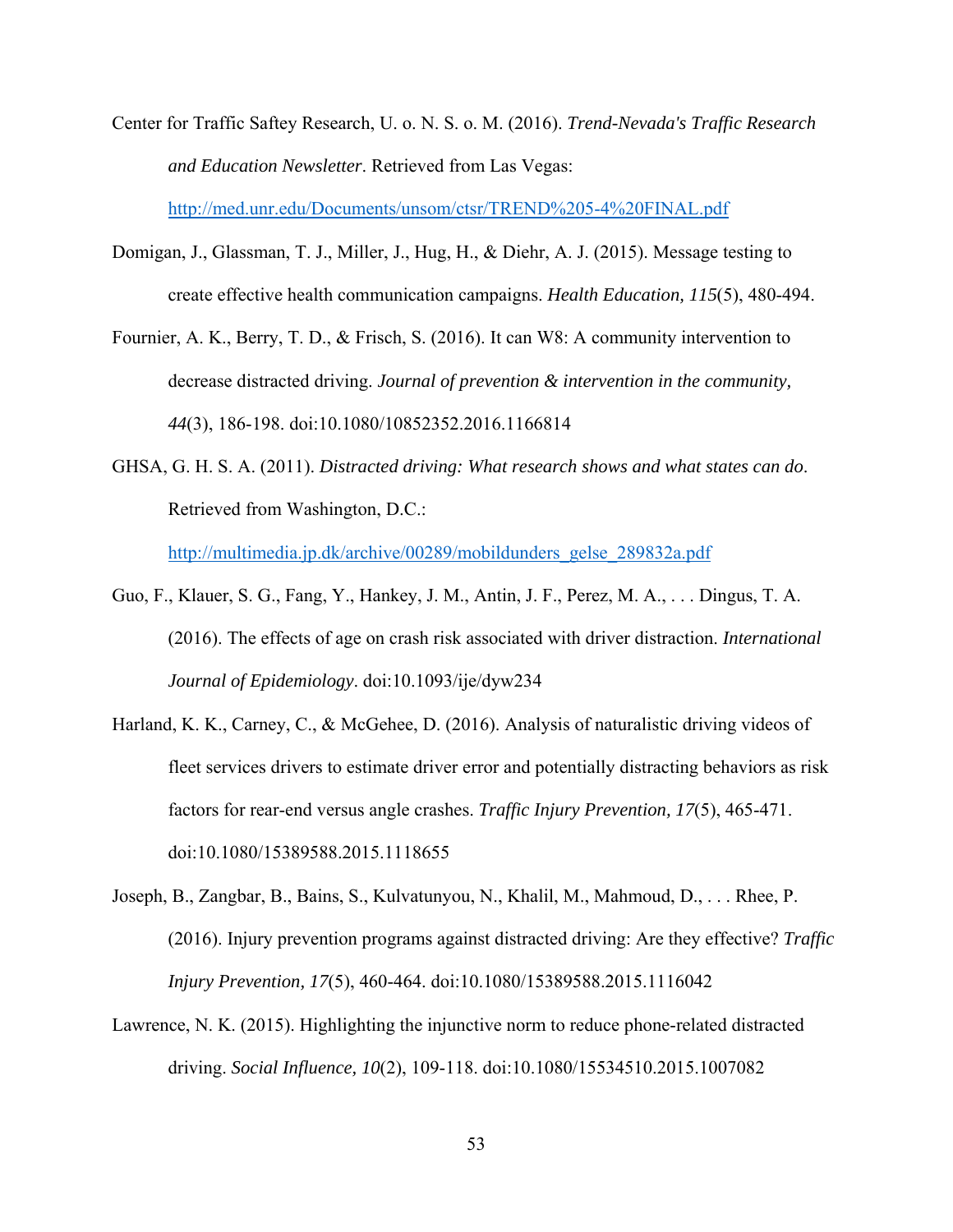- Lee, J. D., Young, K. L., & Regan, M. A. (2009). Defining driver distraction. In M. A. Regan, J. D. Lee, & K. L. Young (Eds.), *Driver distraction: Theory, effects, and mitigation* (pp. 31- 40). Boca Raton: Florida: Taylor and Francis Group.
- Lensch, T., Gay, C., Zhang, F., Clements-Noelle, K., & Yang, W. (2015). *2015 Nevada High School Youth Risk Behavior Survey (YRBS): Clark County Analysis*. Retrieved from Reno, Nevada: http://dhs.unr.edu/Documents/dhs/chs/yrbs/2015-YRBS-Reports/2015%20NV%20HS%20YRBS%20-%20Clark%20County%20Analysis.pdf
- Li, X., Yan, X., Wu, J., Radwan, E., & Zhang, Y. (2016). A rear-end collision risk assessment model based on drivers' collision avoidance process under influences of cell phone use and gender—A driving simulator based study. *Accident Analysis & Prevention, 97*, 1-18. doi:http://dx.doi.org/10.1016/j.aap.2016.08.021
- Llerena, L. E., Aronow, K. V., Macleod, J., Bard, M., Salzman, S., Greene, W., . . . Schupper, A. (2015). An evidence-based review: distracted driver. *J Trauma Acute Care Surg, 78*(1), 147-152. doi:10.1097/ta.0000000000000487
- Montano, D. E., & Kasprzyk, D. (2015). Theory of reasoned action, theory of planned behavior, and the integrated behavior model. In K. Glanz, B. K. Rimer, & K. Viswanath (Eds.), *Health Behavior: Theory, Research, and Practice* (4 ed.). San Francisco, Ca: Jossey-Bass.
- National Center for Statistics and Analysis, N. (2016a). *2015 motor vehicle crashes: Overview*. Washington, DC: (traffic safety facts research note. Report no. Dot hs 812 318).
- National Center for Statistics and Analysis, N. (2016b). *Distracted driving 2014 (Traffic Safety Facts Research Note Report)*. Washington, DC: National Highway Traffic Safety Administration.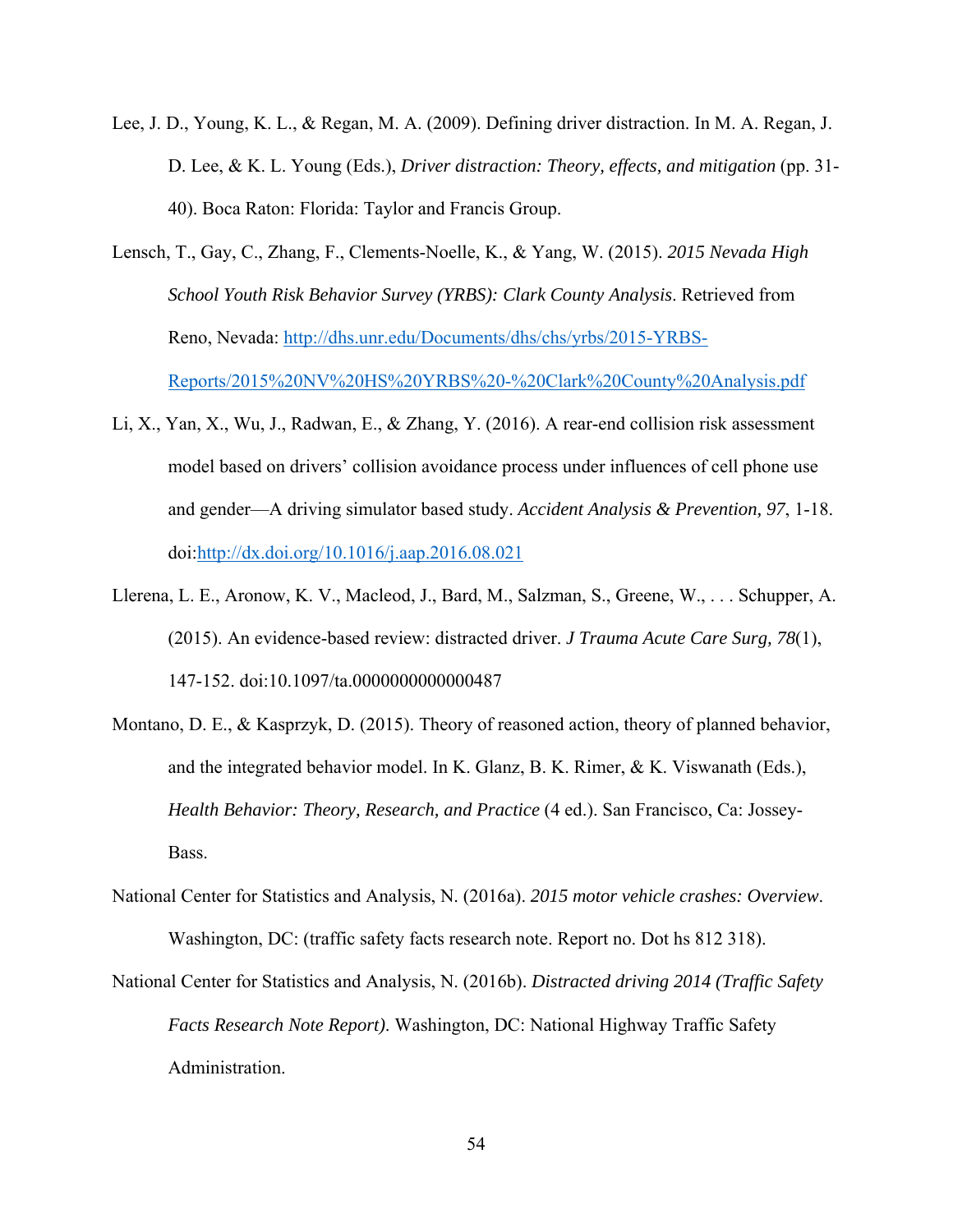- Nelson, E., Atchley, P., & Little, T. D. (2009). The effects of perception of risk and importance of answering and initiating a cellular phone call while driving. *Accident Analysis & Prevention, 41*(3), 438-444.
- Regan, M., Hallett, C., & Gordon, C. P. (2011). Driver distraction and driver inattention: Definition, relationship and taxonomy. *Accident Analysis & Prevention, 43*(5), 1771- 1781. doi:http://dx.doi.org/10.1016/j.aap.2011.04.008
- Regan, M., & Lee, J. D. (2013). Introduction. In M. Regan & J. D. Lee (Eds.), Driver Distraction and Inattention: Adavances in Research and Countermeasures
- (Vol. 1, pp. 3-6). Burlington, VT: Ashgate Publishing Ltd. Retrieved from http://ebookcentral.proquest.com/lib/unlv/detail.action?docID=1094104.
- Rohl, A., Eriksson, S., & Metcalf, D. (2016). Evaluating the Effectiveness of a Front Windshield Sticker Reminder in Reducing Texting while Driving in Young Adults. *Cureus, 8*(7), e691. doi:10.7759/cureus.691
- Rowe, R., Andrews, E., Harris, P. R., Armitage, C. J., McKenna, F. P., & Norman, P. (2016). Identifying beliefs underlying pre-drivers' intentions to take risks: An application of the Theory of Planned Behaviour. *Accid Anal Prev, 89*, 49-56. doi:10.1016/j.aap.2015.12.024
- RTC, R. T. C. o. S. N. (2015). *Southern Nevada Transportation Saftey Plan*. Retrieved from Las Vegas, Nevada: http://www.rtcsnv.com/wp-content/uploads/2012/06/2015-08-24-SN-TSP\_FINAL.pdf
- Rumschlag, G., Palumbo, T., Martin, A., Head, D., George, R., & Commissaris, R. L. (2015). The effects of texting on driving performance in a driving simulator: The influence of driver age. *Accident Analysis & Prevention, 74*, 145-149. doi:http://dx.doi.org/10.1016/j.aap.2014.10.009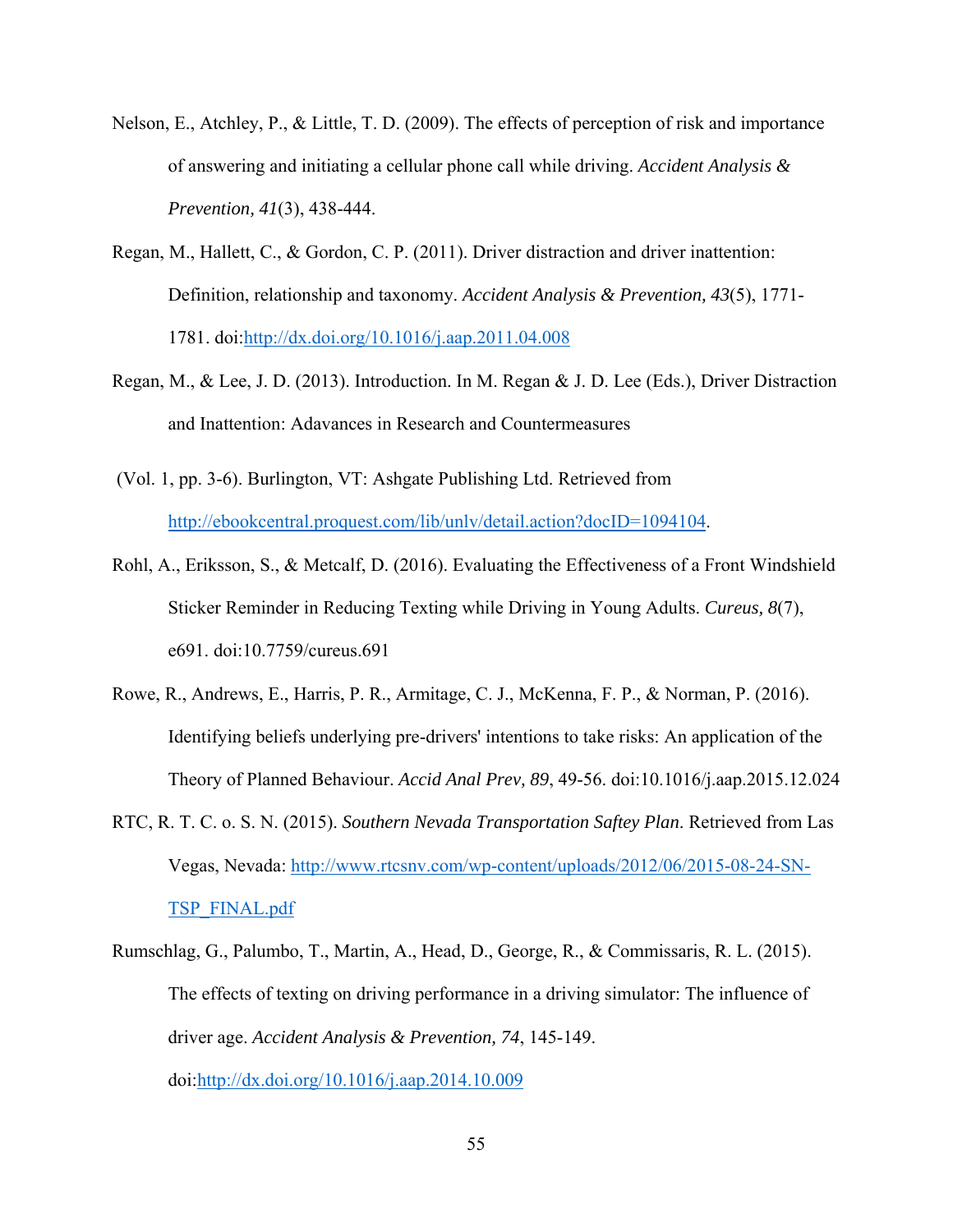- Schroeder, P., Myers, M., & Kostyniuk, L. (2013). *National Survey on Distracted Driving Attitudes and Behaviors-2012*. Retrieved from Washington D.C.: https://www.nhtsa.gov/sites/nhtsa.dot.gov/files/811729.pdf
- Shope, J. T. (2006). Influences on youthful driving behavior and their potential for guiding interventions to reduce crashes. *Injury Prevention, 12*(suppl 1), i9-i14.
- Struckman-Johnson, C., Gaster, S., Struckman-Johnson, D., Johnson, M., & May-Shinagle, G. (2015). Gender differences in psychosocial predictors of texting while driving. *Accident Analysis and Prevention, 74*, 218-228. doi:10.1016/j.aap.2014.10.001
- Stutts, J., Feaganes, J., Reinfurt, D., Rodgman, E., Hamlett, C., Gish, K., & Staplin, L. (2005). Driver's exposure to distractions in their natural driving environment. *Accident Analysis & Prevention, 37*(6), 1093-1101.
- Tison, J., Chaudhary, N., & Cosgrove, L. (2011). *National phone survey on distracted driving attitudes and behaviors*. Retrieved from Washington D.C.:
- Walsh, S. P., White, K. M., Hyde, M. K., & Watson, B. (2008). Dialling and driving: Factors influencing intentions to use a mobile phone while driving. *Accident Analysis & Prevention, 40*(6), 1893-1900.
- Watters, S. E., & Beck, K. H. (2016). A qualitative study of college students' perceptions of risky driving and social influences. *Traffic Injury Prevention, 17*(2), 122-127. doi:10.1080/15389588.2015.1045063
- Wright, J. M. (2017). *2017 Nevada Highway Saftey Performance Plan*. Retrieved from Carson City, Nevada:

http://ots.nv.gov/uploadedFiles/otsnvgov/content/Resources/2017\_Highway\_Safety\_Perf ormance\_Plan\_FINAL.pdf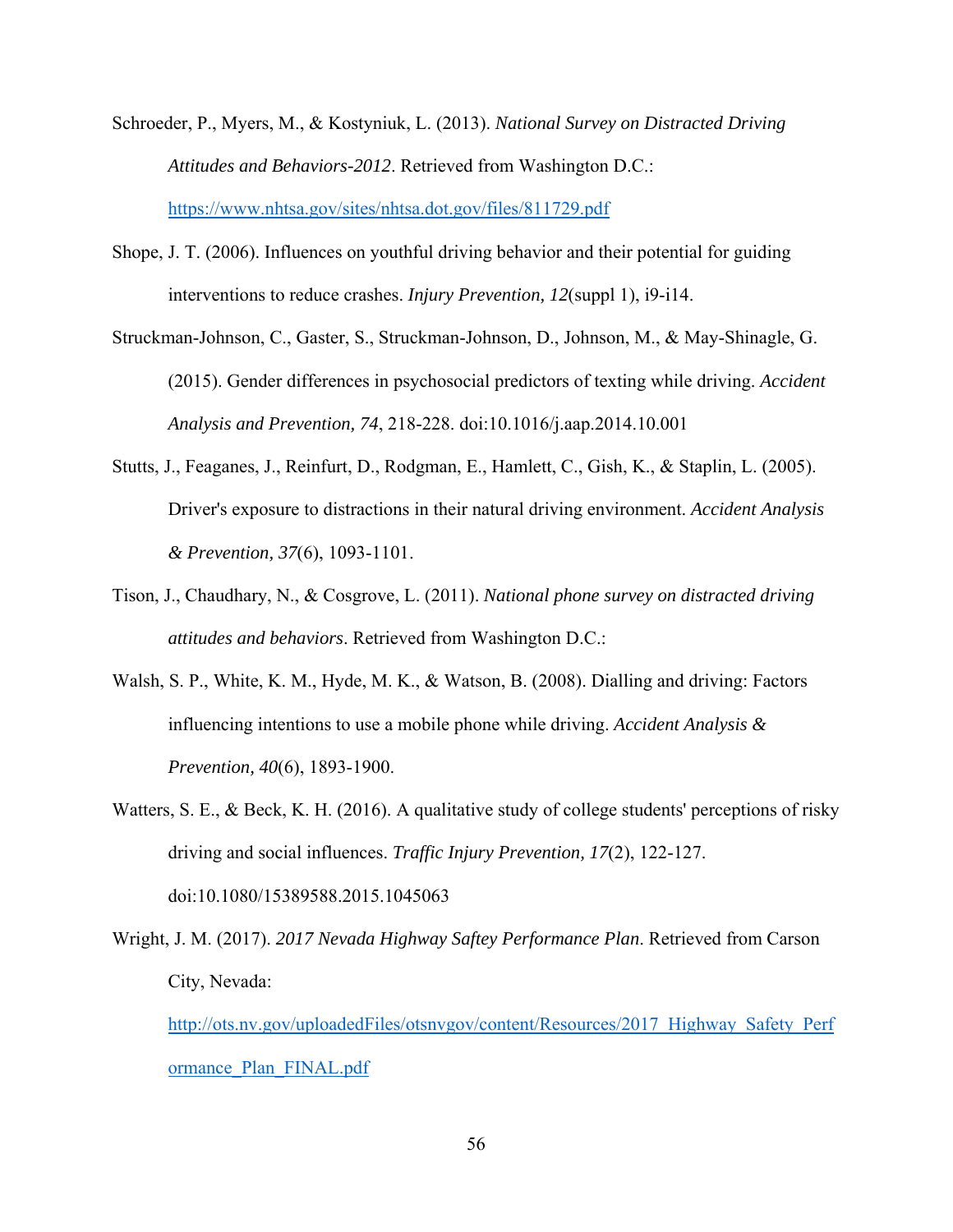Young, K., Regan, M., & Hammer, M. (2007). Driver distraction: A review of the literature. *Distracted driving*, 379-405.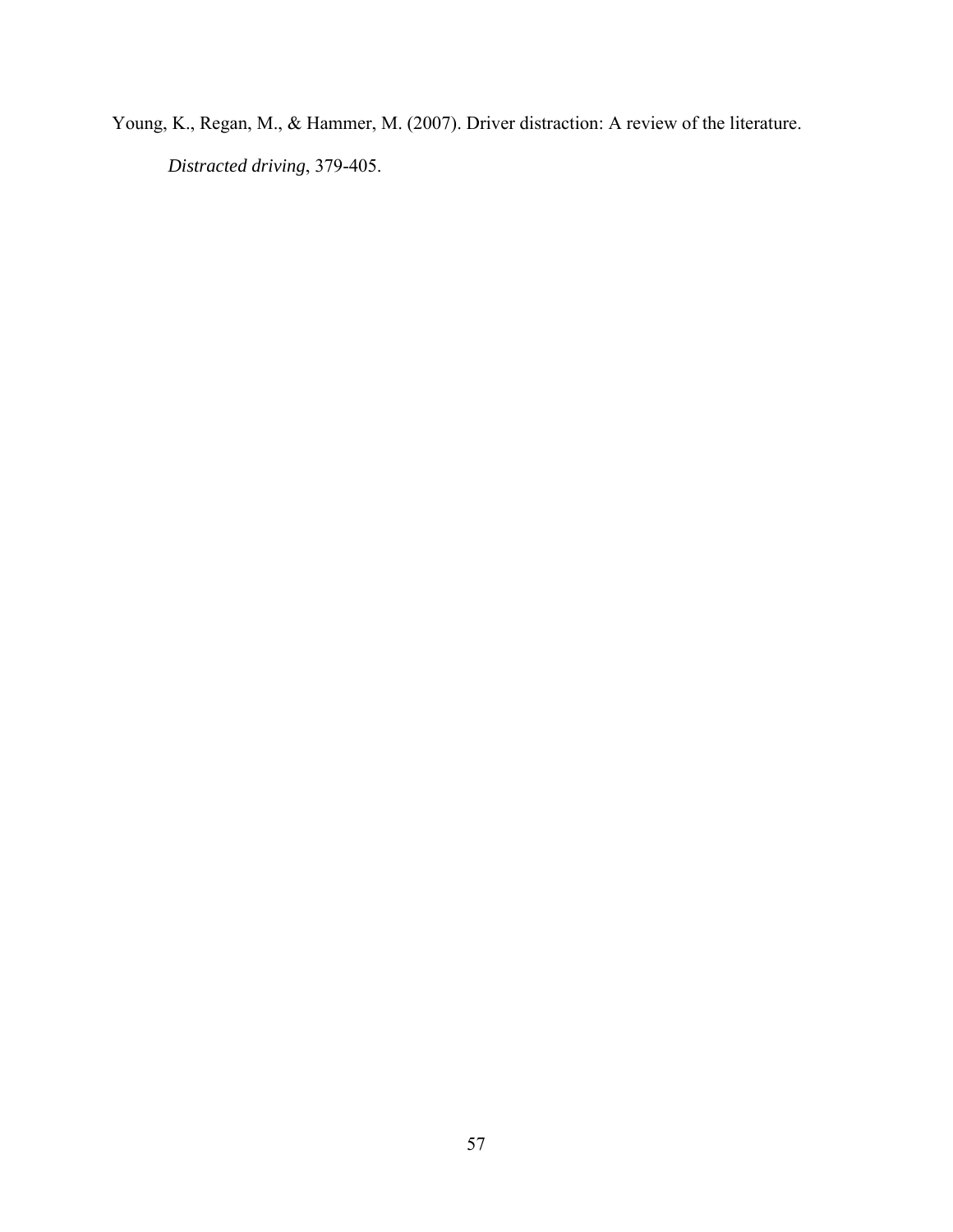# **Curriculum Vitae**

Heidi Ann Manlove University of Nevada, Las Vegas School of Community Health Sciences manlove2@unlv.nevada.edu heidimanlove@gmail.com May, 2017

# **EDUCATION**

| 2017 | Master of Public Health                                              |
|------|----------------------------------------------------------------------|
|      | School of Community Health Sciences, University of Nevada, Las Vegas |
| 2011 | Master of Arts                                                       |
|      | Department of Anthropology, University of Nevada, Las Vegas          |
| 2008 | Bachelor of Arts                                                     |
|      | Department of Anthropology, University of Nevada, Las Vegas          |

# **PROFESSIONAL EXPERIENCE**

| Spring $2015$ -Spring $2017$ |                                                                                       |
|------------------------------|---------------------------------------------------------------------------------------|
|                              | Graduate Assistantship, Department of Public Health                                   |
|                              | Research Assistant-Duties include management of distracted driving intervention       |
|                              | research, development and implementation of intervention material, data               |
|                              | collection, data analysis                                                             |
| Summer 2013-Fall 2015        |                                                                                       |
|                              | Associate Instructor (Online), Ashford University, Department of Anthropology         |
|                              | <b>Introduction to Cultural Anthropology</b>                                          |
| Spring 2013-Fall 2015        |                                                                                       |
|                              | Part-time Instructor, Nevada State College, Department of Social Science,             |
|                              | Anth 101 Introduction to Cultural Anthropology                                        |
| Spring 2013-Fall 2014        |                                                                                       |
|                              | Part-time Instructor (Online), Surry Community College, Social Science Division       |
|                              | Ant 210- General anthropology, Ant 220- Cultural Anthropology                         |
|                              | Online faculty                                                                        |
|                              | Fall 2011-Spring 2014 (Including, summer 2012, and 2014)                              |
|                              | Adjunct Instructor, College of Southern Nevada, Department of Human                   |
|                              | Behavior Anthropology 101- Introduction to Cultural Anthropology                      |
| Fall 2012-Spring 2014        |                                                                                       |
|                              | Adjunct Instructor, University of Nevada, Las Vegas, Department of                    |
|                              | Anthropology, Anth. 420, Magic, Witchcraft, and Religion and Anthropology 101         |
|                              | Introduction to cultural anthropology.                                                |
|                              | Summer 2012 Teaching Assistant, University of Nevada Las Vegas, Division of Education |
|                              | Outreach, SAGE Program, Health Sciences and Public Policy, Aiding in lecture          |
|                              | prep, daily in-class assistance, and grading.                                         |
|                              |                                                                                       |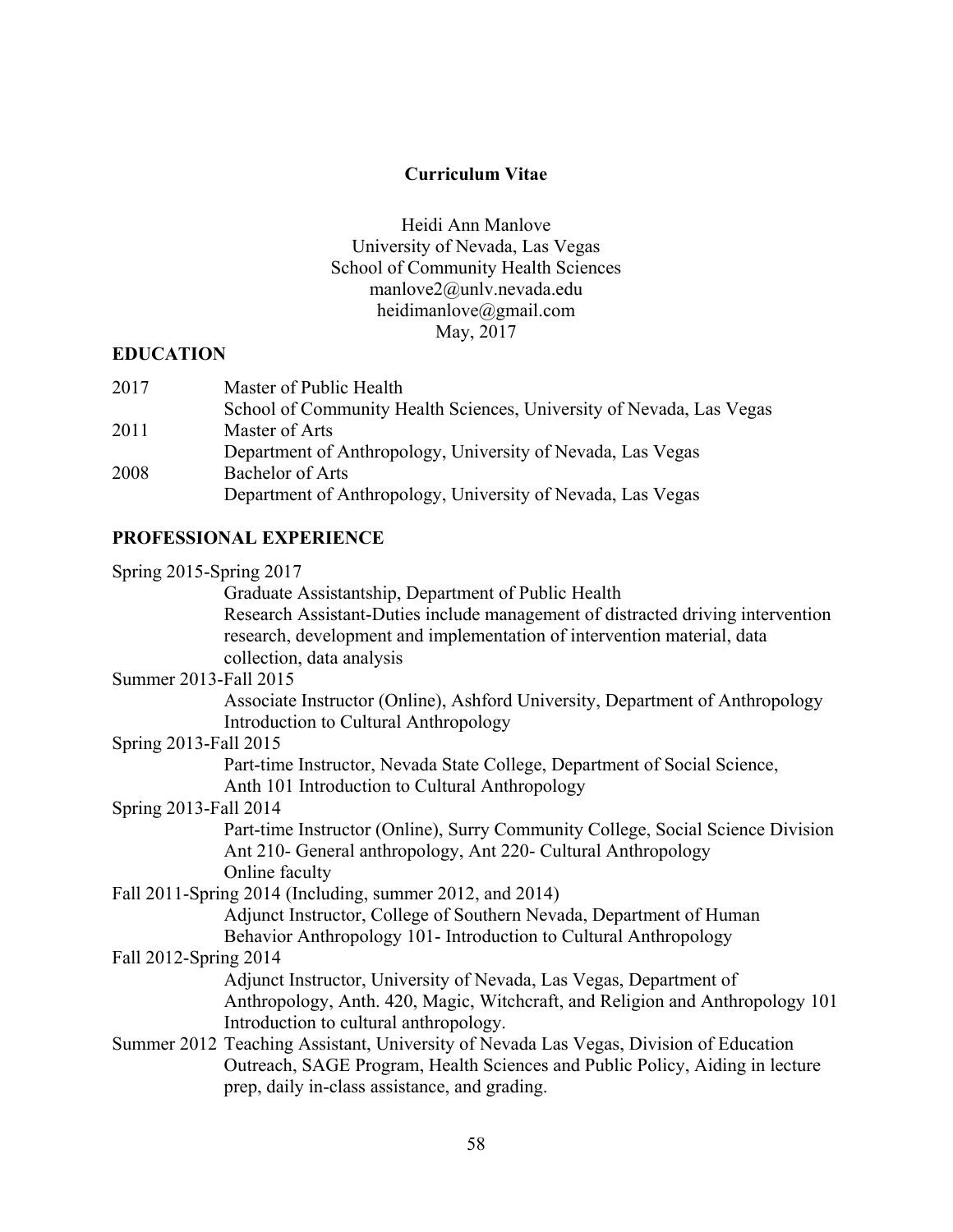Summer 2009

 Instructor for Anth. Lab 110L- UNLV Anthropology Department Instructing, lab preparation, and grading

Fall 2008-Fall 2010

 Graduate Assistantship, UNLV Department of Anthropology Instructor for Anth. Lab 110L – Instructing, lab preparation, grading T/A – class preparation, grading, and lecturer, student co-editor for Ethnoarchaeology: Journal of Archaeological, Ethnographic, and Experimental Studies..

# **PUBLICATIONS**

- Escasa-Dorne, M.J., Manlove, H., and Gray, P.B. (2017). Women express a preference for feminized male faces after giving birth. *Adaptive Human Behavior and Psychology, 3 (1), 30-42.*
- Guillermo, C. J., Manlove, H. A., Gray, P. B., Zava, D. T., & Marrs, C. R. (2010). Female social and sexual interest across the menstrual cycle: the roles of pain, sleep and hormones. *BMC women's health*, *10*(1), 1.
- Manlove, H.A, Guillermo, C., & Gray, P. B. (2008). Do women with polycystic ovary syndrome (PCOS) report differences in sex-typed behavior as children and adolescents?: Results of a pilot study. *Annals of human biology*, *35*(6), 584-595.

### **GRADUATE THESES**

- 2017 Distracted Driving in Clark County, Nevada: Analyses of an Intervention on College Students, University of Nevada, Las Vegas, School of Community Health Sciences
- 2011 Polycystic Ovary Syndrome in Urban India, University of Nevada, Las Vegas Department of Anthropology

### **HONORS AND AWARDS**

2011 Nominated for the Most Outstanding Graduate Student Award for Spring Commencement by the Anthropology Department at UNLV 2010 Certificate of Recognition: The College of Liberal Arts Honors Convocation For receiving grants and scholarships to complete thesis research 2007 UNLV Libraries Award for Undergraduate Research \$1,000 Award for research paper: Hyperandrogenemia, Obesity and PCOS: Consequential Health, Reproductive Success and Behaviors from their Fetal Environment to their Granddaughter 2007 Spring/Fall Dean's Honor List 2006 Spring/Fall Dean's Honor List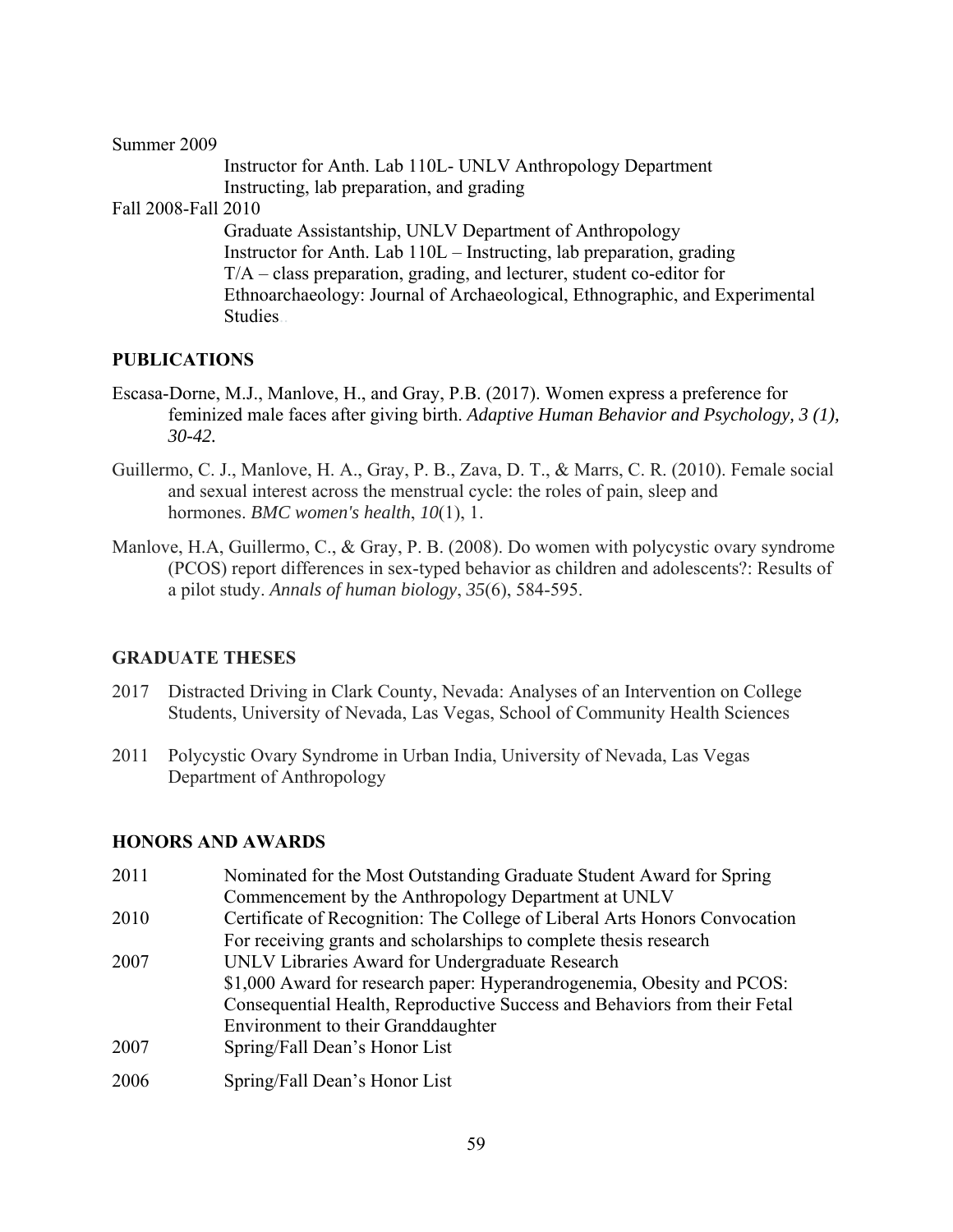# **SCHOLARSHIPS AND GRANTS**

| 2010- Spring \$900.00 UNLV International Programs Grant for Graduate Research   |
|---------------------------------------------------------------------------------|
| 2010- Spring \$750.00 Spring Term GPSA Grant                                    |
| Graduate and Professional Student Association award for written proposal on     |
| travel plans for masters thesis in India                                        |
| 2009-Summer \$350.00 2009 Summer Term GPSA Grant                                |
| Graduate and Professional Student Association award for written proposal on     |
| travel plans for masters thesis in India                                        |
| \$1200.00 Edwards and Olswang Scholarship                                       |
| Award for written proposal on travel plans for masters Thesis in Delhi, India   |
| \$750.00 2009 Fall Term GPSA Grant                                              |
| Graduate and Professional Student Association award for written proposal on     |
| travel plans for masters Thesis in Delhi, India.                                |
| \$1000.00 James F. Adams/GPSA Graduate Student Scholarship                      |
| Award for written proposal on masters Thesis research in Delhi, India.          |
| UNLV Graduate Access Grant for \$1000.00                                        |
| \$150.00 Future Anthropologist Fund for Travel Funds                            |
| <b>UNLV Anthropology Society</b>                                                |
| Award for written essay on travel plans for masters Thesis in Delhi, India      |
| UNLV Graduate Access Grant for \$1000.00                                        |
| \$100.00 Margaret Lyneis Undergraduate Scholarship for Travel Funds             |
| <b>UNLV Anthropology Society</b>                                                |
| Award for written essay on travel plans to present at the Western Psychological |
| Conference poster session in Irvine, California.                                |
|                                                                                 |

# **RESEARCH EXPERIENCE**

| 2015-2017 | Distracted Driving Intervention Research                                          |
|-----------|-----------------------------------------------------------------------------------|
|           | Research Assistant, developed intervention lectures and given lectures to         |
|           | intervention group, collected data                                                |
| 2015      | Long Term Care Research                                                           |
|           | Research Assistant, qualitative research duties included coding data in ATLAS-    |
|           | TI, analyzing data, and writing manuscript                                        |
| 2011-2012 | Post-partum Sexual Behavior Research                                              |
|           | Co-researcher and co-author- My research duties include survey creator and        |
|           | administrator, data analysis, and Co-authorship of written results.               |
|           | Collaboration with colleagues at Department of Anthropology, University of        |
|           | Nevada Las Vegas                                                                  |
| 2008-2011 | Polycystic Ovary Syndrome in Urban India                                          |
|           | Masters thesis                                                                    |
|           | I designed the research, traveled to India for four months, collaborated with     |
|           | clinicians in Delhi, administered questionnaires to participants; completed semi- |
|           | structured interviews and conducted participant observation of key participants   |
|           | and Delhi culture.                                                                |
| 2007-2008 | PCOS, Hormones and Behaviors                                                      |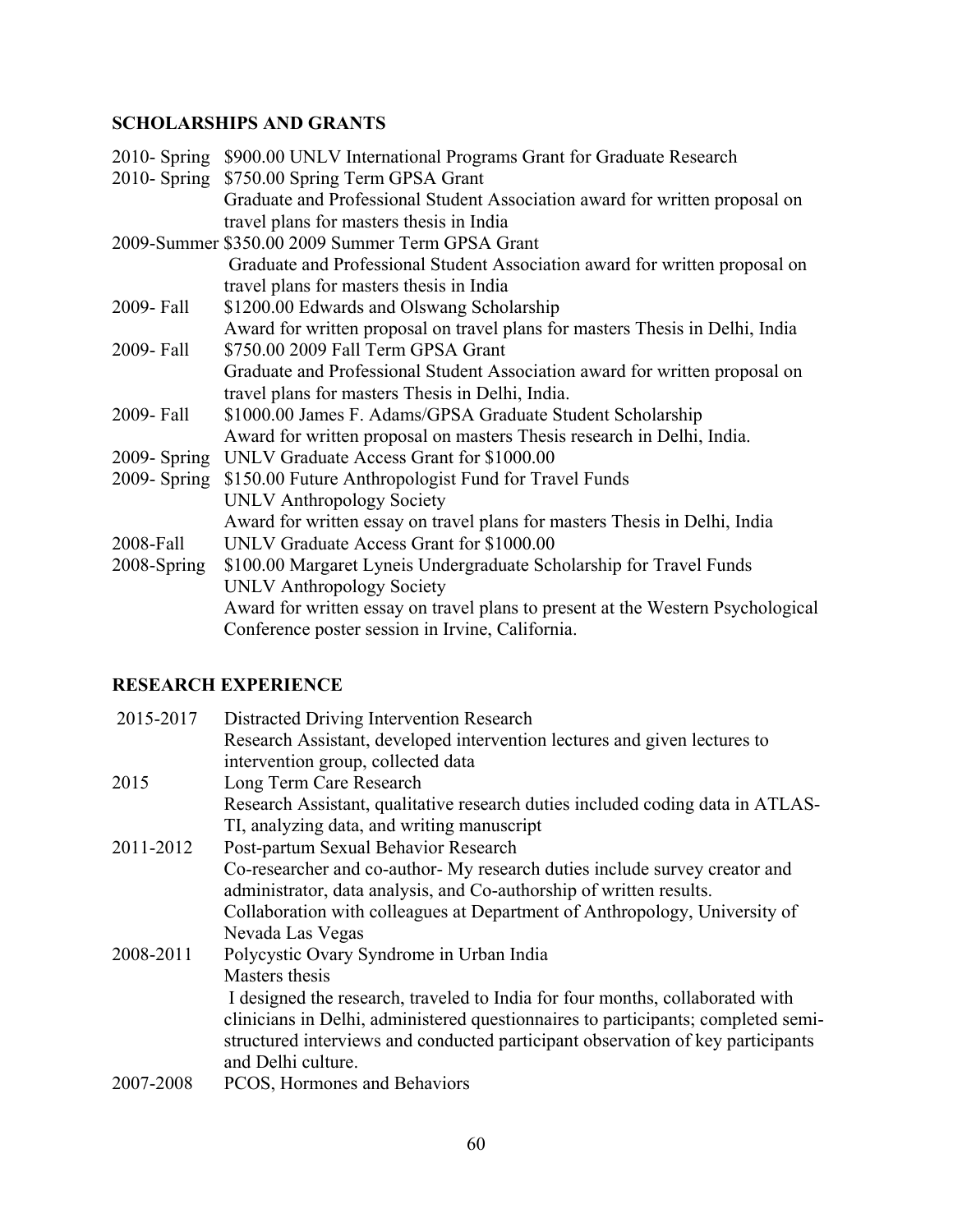| I designed the research, recruited the participants, administered questionnaires via<br>mail, data collection, entered the data into spreadsheet, analyzed that data and am |
|-----------------------------------------------------------------------------------------------------------------------------------------------------------------------------|
| the first author of the manuscript.                                                                                                                                         |
| The primary investigator and advisor was Dr. Peter Gray, Department of                                                                                                      |
| Anthropology and Ethnic Studies, University of Nevada, Las Vegas                                                                                                            |
| Hormones, Mood, and Cognition                                                                                                                                               |
| As a research assistant, I administered cognitive tests and mood questionnaires,                                                                                            |
| recruited participants and collected biological samples, as well as a co-author of                                                                                          |
| the manuscript                                                                                                                                                              |
| Dr. Douglas Ferraro (Department of Psychology) and Dr. Peter Gray (Department                                                                                               |
| of Anthropology and Ethnic Studies) of University of Nevada Las Vegas are the                                                                                               |
| co-primary investigators and advisors.                                                                                                                                      |
| Dr. Chandler Marrs and Chrisalbeth Guillermo are co-secondary investigators                                                                                                 |
|                                                                                                                                                                             |

# **CONFERENCE PRESENTATIONS**

| 2011 | The "New Indian Woman" with Polycystic Ovary Syndrome (PCOS): The<br>Biopsychosocial Experience.                                                                                                                                                                                                                    |
|------|---------------------------------------------------------------------------------------------------------------------------------------------------------------------------------------------------------------------------------------------------------------------------------------------------------------------|
|      | Presented at the 82nd Annual Southwestern Anthropological Association<br>Meeting, Reno NV, Organized Session, May.                                                                                                                                                                                                  |
| 2011 | Polycystic Ovary Syndrome in Urban India                                                                                                                                                                                                                                                                            |
|      | Presented at the annual Graduate and Professional Student Association Research<br>Forum, Las Vegas, NV, March.                                                                                                                                                                                                      |
| 2009 | Avoiding the Mind-Body Dichotomy: Investigation of the Psychosocial and<br>Psychosexual Behaviors of Women with Polycystic Ovary Syndrome (PCOS).<br>Presented at the annual Human Behavioral and Evolution Society meeting,<br>Fullerton, CA, Poster session, May.                                                 |
| 2009 | Viewing Polycystic Ovary Syndrome Through a Cross-Cultural Lens: New<br>Health Implications for Developing Nations. Presented at the 38 <sup>th</sup> annual Meeting<br>for Cross-Cultural Society Research, Las Vegas, NV. February.                                                                               |
| 2007 | Does Human Female Sociosexual Behavior Change Across the Menstrual Cycle?,<br>Guillermo, Chrisalbeth J.; Gray, Peter B.; Marrs, Chandler R.; Manlove, Heidi A.,<br>Ferraro, Douglas P. Presented at the 88 <sup>th</sup> Annual Western Psychological<br>Association Convention, Irvine, CA, Poster session, April. |

## **PROFESSIONAL SERVICE**

| 2015-2017 | Graduate Professional Student Association (GPSA) Council Member                                  |
|-----------|--------------------------------------------------------------------------------------------------|
|           | Department of Public Health Representative, Election Committee Chair, Awards<br>committee member |
| <b></b>   |                                                                                                  |

2012-2014 Co-editor, Adjunct Faculty Newsletter, *Adjunct Voice,* College of Southern Nevada, Department of Human Behavior